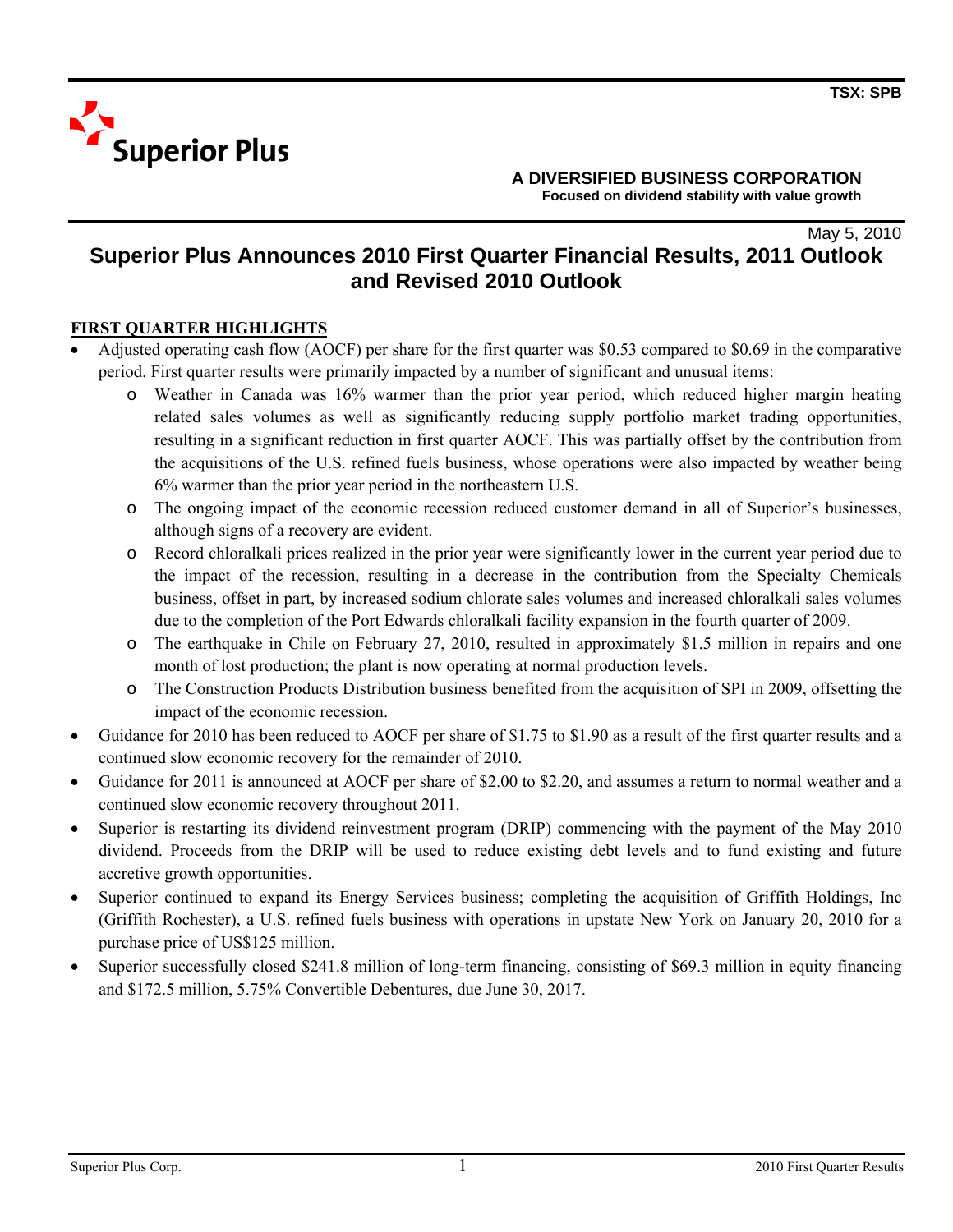### **FINANCIAL SUMMARY**

|                                                | Three months ended March 31, |        |
|------------------------------------------------|------------------------------|--------|
| (millions of dollars except per share amounts) | 2010                         | 2009   |
| Revenue                                        | 966.6                        | 603.5  |
| Gross profit                                   | 218.6                        | 188.3  |
| EBITDA from operations $(1)$                   | 76.1                         | 80.0   |
| Interest                                       | (16.8)                       | (10.3) |
| Cash income tax expense                        | (0.4)                        | (5.0)  |
| Corporate costs                                | (4.2)                        | (3.4)  |
| Adjusted operating cash flow $(1)$             | 54.7                         | 61.3   |
|                                                |                              |        |

| (1)(2)(3)<br>$\cdots$<br>basic and diluted<br>share<br>Adjusted<br>operating cash<br>flow per | ጠቢ ሥጣ<br>50.S. | \$0.69  |
|-----------------------------------------------------------------------------------------------|----------------|---------|
| $\mathbf{r}$<br>Dividends<br>share<br>paid per                                                | \$0.405        | \$0.405 |
| 2.411                                                                                         |                |         |

(1) EBITDA from operations and adjusted operating cash flow are key performance measures used by management to evaluate the performance of Superior. These measures are defined under "Non-GAAP Financial Measures" in Superior's 2010 First Quarter Management's Discussion and Analysis.

(2) The weighted average number of shares outstanding for the three months ended March 31, 2010 is 103.3 million (2009 – 88.4 million).

 $^{(3)}$  For the three months ended March 31, 2010 and 2009, there were no dilutive instruments.

### **SEGMENTED INFORMATION**

|                                           | Three months ended March 31, |      |  |
|-------------------------------------------|------------------------------|------|--|
| (millions of dollars)                     | 2009<br>2010                 |      |  |
| <b>EBITDA</b> from operations:            |                              |      |  |
| <b>Energy Services</b>                    | 50.8                         | 46.4 |  |
| <b>Specialty Chemicals</b>                | 21.1                         | 32.1 |  |
| <b>Construction Products Distribution</b> | 4.2                          |      |  |
|                                           | 76.1                         | 80.0 |  |

### **Energy Services**

- EBITDA from operations for the first quarter of \$50.8 million was impacted by reduced sales volumes and gross margins at the Canadian propane distribution business and reduced gross profit within the supply portfolio management business due principally to the impact of record warm weather, offset in part by the impact of the acquisition of the U.S. refined fuels business.
- Canadian propane distribution sales volumes were 12% lower than the prior year quarter due principally to reduced residential and commercial sales volumes as a result of the unseasonably warm weather experienced throughout Canada during the first quarter of 2010. Additionally, sales volumes were negatively impacted by weaker industrial sales volumes due to the ongoing impact of the economic downturn, offset in part, by the impact of new commercial sales volumes due to the ongoing sales and marketing efforts.
- The 2009/2010 winter in Canada was the warmest since records began in 1948. Average weather as determined by degree days for the first quarter of 2010 was 17% warmer than the prior year in western Canada, 15% warmer than the prior year in eastern Canada and 11% warmer on a total basis compared to the five year average.
- Average weather for the northeastern U.S., as determined by degree days for the first quarter of 2010, was 6% warmer than the prior year and modestly warmer than the five year average.
- Canadian propane average sales margins were 17.1 cents per litre in the first quarter compared to 18.5 cents per litre in the prior year quarter. The decrease in average margins was due principally to reduced sales volumes of higher margin heating related volumes as a result of the warm weather and increased general competitive pressures relative to the prior year period.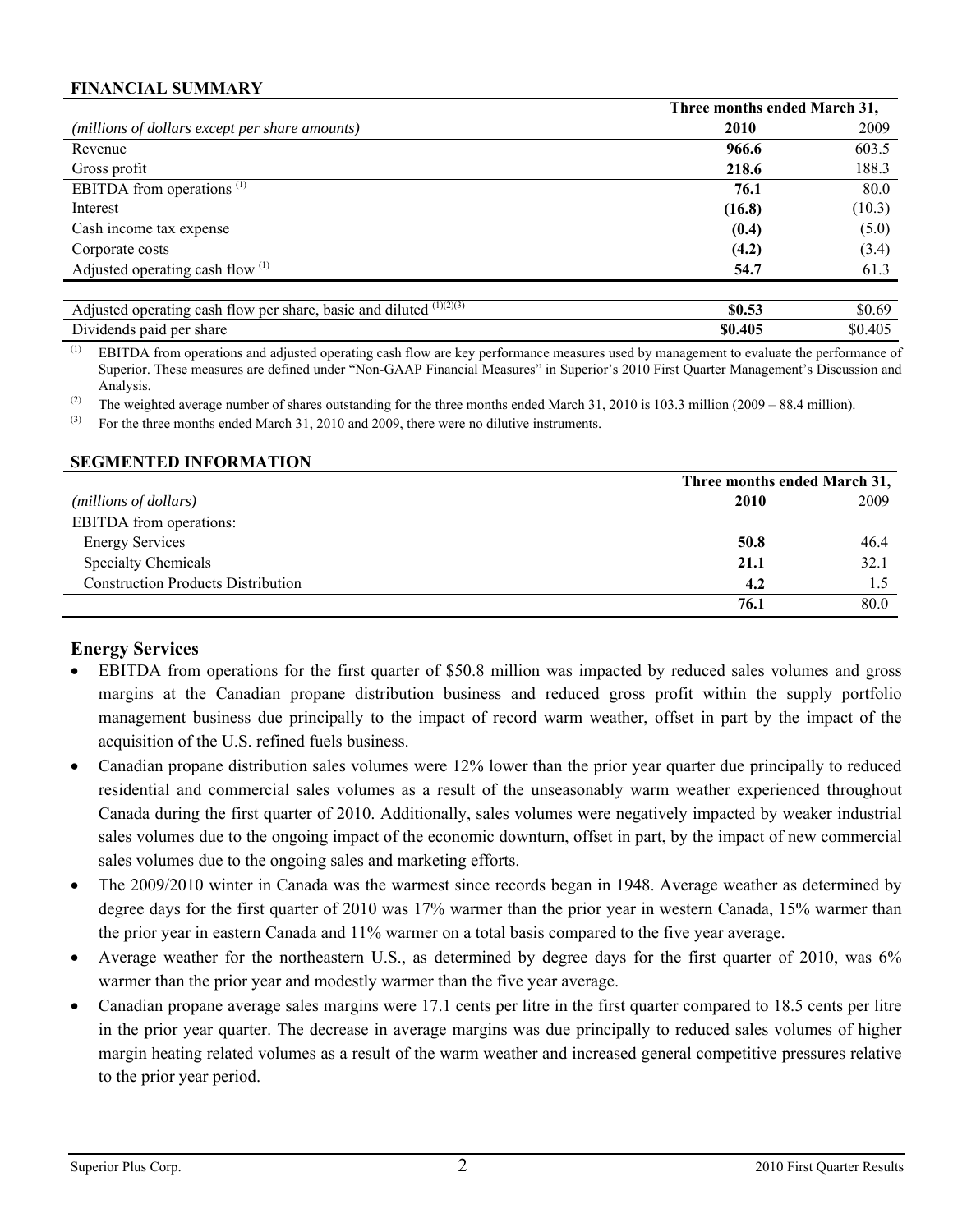- The U.S. refined fuels business, excluding service gross profits, generated gross profits of \$50.5 million in the first quarter, modestly below Superior's acquisition assumptions due in part to warmer than anticipated weather. Superior continues to focus on integrating its U.S. refined fuels business to generate operational efficiencies.
- The supply portfolio management business generated gross profits of \$5.3 million in the first quarter compared to \$15.4 million in the prior year period. The current quarters results are consistent with management's expectations and historical levels, whereas the prior period results benefited from non-typical gross profits as a result of historically high volatility in the supply and pricing for wholesale propane.
- The fixed-price energy services business generated gross profits of \$7.4 million, consistent with the prior year period. Recent increases to the regulated price of natural gas in Ontario has resulted in renewed customer interest in one to five year fixed-price natural gas offerings.
- As a result of the record warm weather experienced in the first quarter of 2010 and the slow economic recovery, Superior is revising its 2010 outlook for its Energy Services business to \$125 to 135 million and providing a 2011 outlook of \$145 to \$155 million. The outlook for 2011 assumes normalized weather and a continued slow economic recovery. Superior is beginning to see a recovery in non-heating load customer volumes in most end-use markets which should improve volumes in the second half of 2010 and throughout 2011.

# **Specialty Chemicals**

- EBITDA from operations for the first quarter of \$21.1 million was impacted by reduced chloralkali gross profits as a result of lower pricing due principally to the impact of the economic recession and reduced demand for KOH due to the warmer than normal weather. Pricing in the prior year period was at record levels. The impact of reduced sales prices was offset in part by improved chloralkali sales volumes due to the completion of the Port Edwards chloralkali facility expansion in the fourth quarter of 2009.
- Sodium chlorate gross profits were modestly higher than the prior year due to a 13% increase in sales volumes as a result of improved North American sales volumes, partially offset by a decrease in the average selling price due to the appreciation of the Canadian dollar on US-denominated sales. Sodium chlorate sales volumes for first quarter benefited from a strong pulp market.
- A devastating earthquake hit Chile on February 27, 2010, and as a result, Superior safely shutdown its 55,000 metric tonne, sodium chlorate facility located in Mininco, Chile. The facility was repaired and recommissioned during the later part of the first quarter and was placed into active operations during the first week of April 2010. Superior anticipates that the facility will be running at normal operating and profitability levels throughout the second quarter of 2010.
- As a result of weaker than anticipated chloralkali pricing and the first quarter impact of the earthquake in Chile, Superior is revising its 2010 outlook for its Specialty Chemicals business to \$92 to \$102 million and providing a 2011 outlook of \$100 to \$110 million, reflecting normal operating levels and a continued slow economic recovery. Superior is seeing recovery in the demand for sodium chlorate as a result of strong pulp markets and new customers for the expanded Port Edwards facility which will improve chloralkali volumes in the second half of 2010 and continuing into 2011.

# **Construction Products Distribution**

- EBITDA from operations for the first quarter was \$4.2 million compared to \$1.5 million in the prior year quarter. The increase in EBITDA from operations is principally due to the acquisition of SPI on September 24, 2009.
- Excluding the acquisition of SPI, operating results continue to be impacted by reduced sales volumes due to the ongoing economic downturn which has resulted in reduced residential and commercial construction activity. Additionally, increased competitive pressures have resulted in reduced sales volumes and lower percentage sales margins.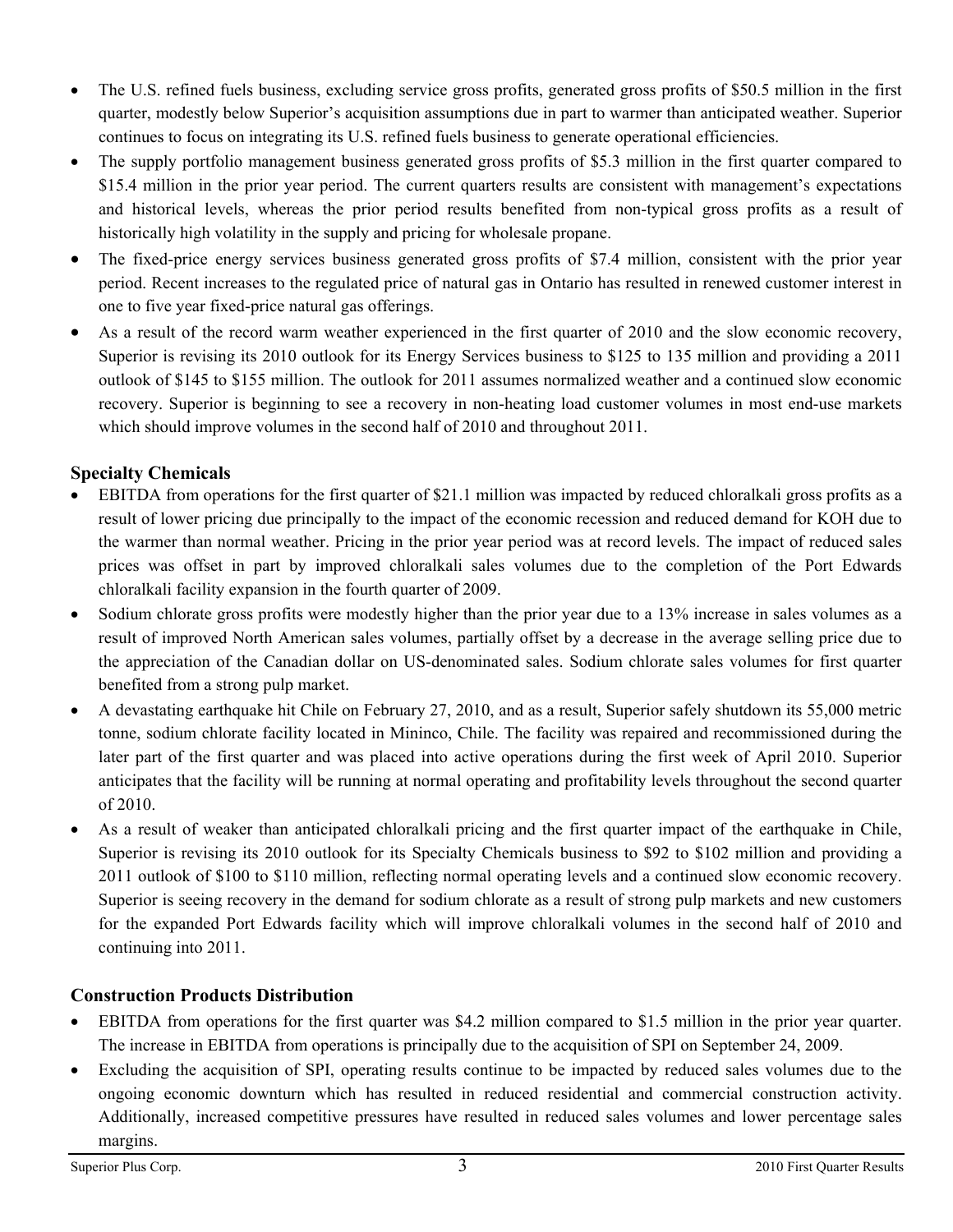• As a result of continued weakness in the commercial construction market and slow recovery in the residential market, Superior is revising its 2010 outlook for its Construction Products Distribution business to \$35 to \$45 million and providing a 2011 outlook of \$40 to \$50 million. Superior is seeing stronger residential markets which will provide improved sales in the second half of 2010, but we do expect that the commercial market will not begin to recover until 2011, as excess space is worked through the system.

### **Corporate Related**

- Total interest expense for the first quarter was \$16.8 million compared to \$10.3 million in the prior year quarter. Interest expense increased due to higher average debt levels as a result of the financing of acquisitions completed during the first quarter of 2010 and the second half of 2009, offset in part by the appreciation of the Canadian dollar on US-denominated interest costs.
- Cash income taxes of \$0.4 million in the first quarter compared to a \$5.0 million expense in the prior year quarter. Cash income taxes were lower than the prior year period due to additional U.S. tax basis associated with the successful start-up of the Port Edwards facility during the fourth quarter of 2009 and reduced U.S. taxable income.
- In conjunction with the acquisition of Griffith Rochester and Griffith Energy Services, Superior entered into a \$69.3 million bought deal equity financing for 5,002,500 shares at \$13.85 per share that closed on February 10, 2010. Additionally, during the first quarter Superior completed a \$172.5 million, 5.75% convertible debenture financing, maturing June 30, 2017.
- Superior has determined it will restart its DRIP, commencing with the payment of the May 2010 dividend. Proceeds from the DRIP will be used to reduce existing debt levels and to fund existing and future accretive growth opportunities. The DRIP will provide Superior's shareholders with the opportunity to reinvest their cash dividends in the future growth of the business at a 5% discount to the market price of Superior's common shares. See the press release "Superior Plus Announces May Dividend, Reestablishment of Dividend Reinvestment Program and Upcoming Events" on May 5, 2010, for details on enrolling in Superior's DRIP.
- Effective March 25, 2010, Superior amended certain financial covenant ratios related to its US Notes to make the covenants consistent with its existing syndicated credit facility. Under the revised financial covenants, Superior is permitted to have a Consolidated Secured Debt to compliance EBITDA of up to 3.0x and a Senior Adjusted Debt or Consolidated Debt to compliance EBITDA of up to 5.0x. For purposes of these compliance ratios, Senior Adjusted Debt and Consolidated Debt do not include Superior's convertible debentures.
- Four quarter trailing compliance EBITDA was \$237.6 million resulting in a Consolidated Secured Debt to compliance EBITDA ratio of 1.8x and a Consolidated Debt (excluding convertible debentures) to compliance EBITDA ratio of 2.4x as at March 30, 2009. Compliance EBITDA includes the impact of acquisitions completed during 2009.

| (millions of dollars except per share amounts) | 2010 Outlook<br>Current | 2010 Outlook<br><b>Prior</b> | 2011 Outlook  |
|------------------------------------------------|-------------------------|------------------------------|---------------|
| <b>EBITDA</b> from operations:                 |                         |                              |               |
| <b>Energy Services</b>                         | 125-135                 | 140-150                      | 145-155       |
| <b>Specialty Chemicals</b>                     | $92 - 102$              | $105 - 115$                  | 100-110       |
| <b>Construction Products Distribution</b>      | $35 - 45$               | $40 - 50$                    | 40-50         |
| Adjusted operating cash flow per share         | $$1.75-S1.90$           | $$1.95-S2.15$                | $$2.00-S2.20$ |

### **2010 Financial Outlook** (1) (2)

 $^{(1)}$  The assumptions, definitions, risk factors and explanation of the changes to the 2010 and 2011 Financial Outlook are discussed in Superior's 2010 First Quarter Management's Discussion and Analysis.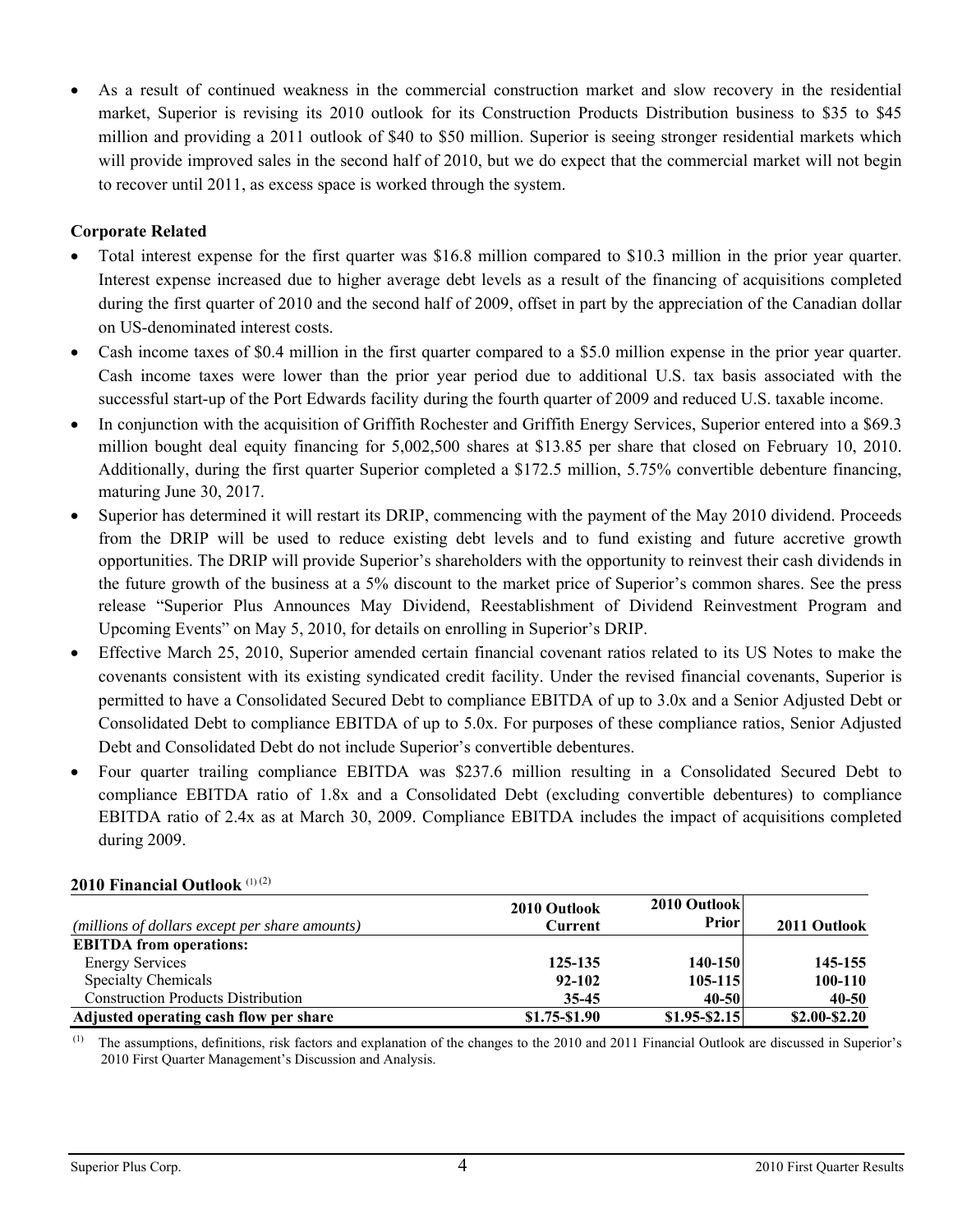#### **2010 First Quarter Results**

Superior's 2010 First Quarter Management's Discussion and Analysis is attached and is also available on Superior's website at: www.superiorplus.com under the investor information section.

### **Conference Call**

*Superior will be conducting a conference call and webcast for investors, analysts, brokers and media representatives to discuss the 2010 First Quarter Results at 3:30 p.m. MST on Wednesday, May 5, 2010. To participate in the call, dial: 1- 888-231-8191. A recording of the call will be available for replay until midnight, June 4, 2010. To access the recording, dial: 1-800-642-1687 and enter pass code: 67432510. Internet users can listen to the call live, or as an archived call, on Superior's website at www.superiorplus.com.* 

#### **Forward Looking Information**

Certain information included herein is forward-looking, within the meaning of applicable Canadian securities laws. Forward looking information can be identified by looking for words such as "believe", "expects", "expected", "will", "intends", "projects", "anticipates", "estimates", "continues" or similar words. Forward-looking information in this press release, including the attached 2010 First Quarter Management's Discussion and Analysis, includes but is not limited to, consolidated and business segment outlooks, expected EBITDA from operations, expected adjusted operating cash flow, expected adjusted operating cash flow per share, future capital expenditures, business strategy and objectives, dividend strategy, future cash flows, anticipated taxes, expected results from acquisitions, expected life of facilities and statements regarding the future financial position of Superior and Superior Plus LP. Superior believes the expectations reflected in such forward-looking information are reasonable but no assurance can be given that these expectations will prove to be correct and such forward-looking statements should not be unduly relied upon.

Forward-looking information is based on various assumptions. Those assumptions are based on information currently available to Superior, including information obtained from third party industry analysts and other third party sources and include, the historic performance of Superior's businesses, current business and economic trends, availability and utilization of tax basis, foreign currency, exchange and interest rates, trading data, cost estimates and the other assumptions set forth under the "Outlook" sections contained in the attached 2010 First Quarter Management's Discussion and Analysis. Readers are cautioned that the preceding list of assumptions is not exhaustive.

Forward-looking information is not a guarantee of future performance and involves a number of risks and uncertainties some of which are described herein and in the attached 2010 First Quarter Management's Discussion and Analysis. Such forward-looking information necessarily involves known and unknown risks and uncertainties, which may cause Superior's or Superior LP's actual performance and financial results in future periods to differ materially from any projections of future performance or results expressed or implied by such forward-looking information. These risks and uncertainties include but are not limited to the risks referred to under the section entitled "Risk Factors to Superior*"*, in the attached 2010 First Quarter Management's Discussion and Analysis, the risks associated with the availability and amount of the tax basis and the risks identified in Superior's 2009 Annual Information Form under the heading "Risk Factors". Any forward-looking information is made as of the date hereof and, except as required by law, Superior does not undertake any obligation to publicly update or revise such information to reflect new information, subsequent or otherwise.

*For more information about Superior, visit our website at www.superiorplus.com or contact:* 

| <b>Wayne Bingham</b> | <b>Executive Vice-President and Chief Financial Officer</b><br>E-mail: whingham@superiorplus.com<br>Phone: (403) 218-2951 / Fax: (403) 218-2973<br>Toll Free: 1-866-490-PLUS (7587) |
|----------------------|-------------------------------------------------------------------------------------------------------------------------------------------------------------------------------------|
| <b>Jay Bachman</b>   | Vice-President, Investor Relations and Planning<br>E-mail: jbachman@superiorplus.com<br>Phone: (403) 218-2957 / Fax: (403) 218-2973<br>Toll Free: 1-866-490-PLUS (7587)             |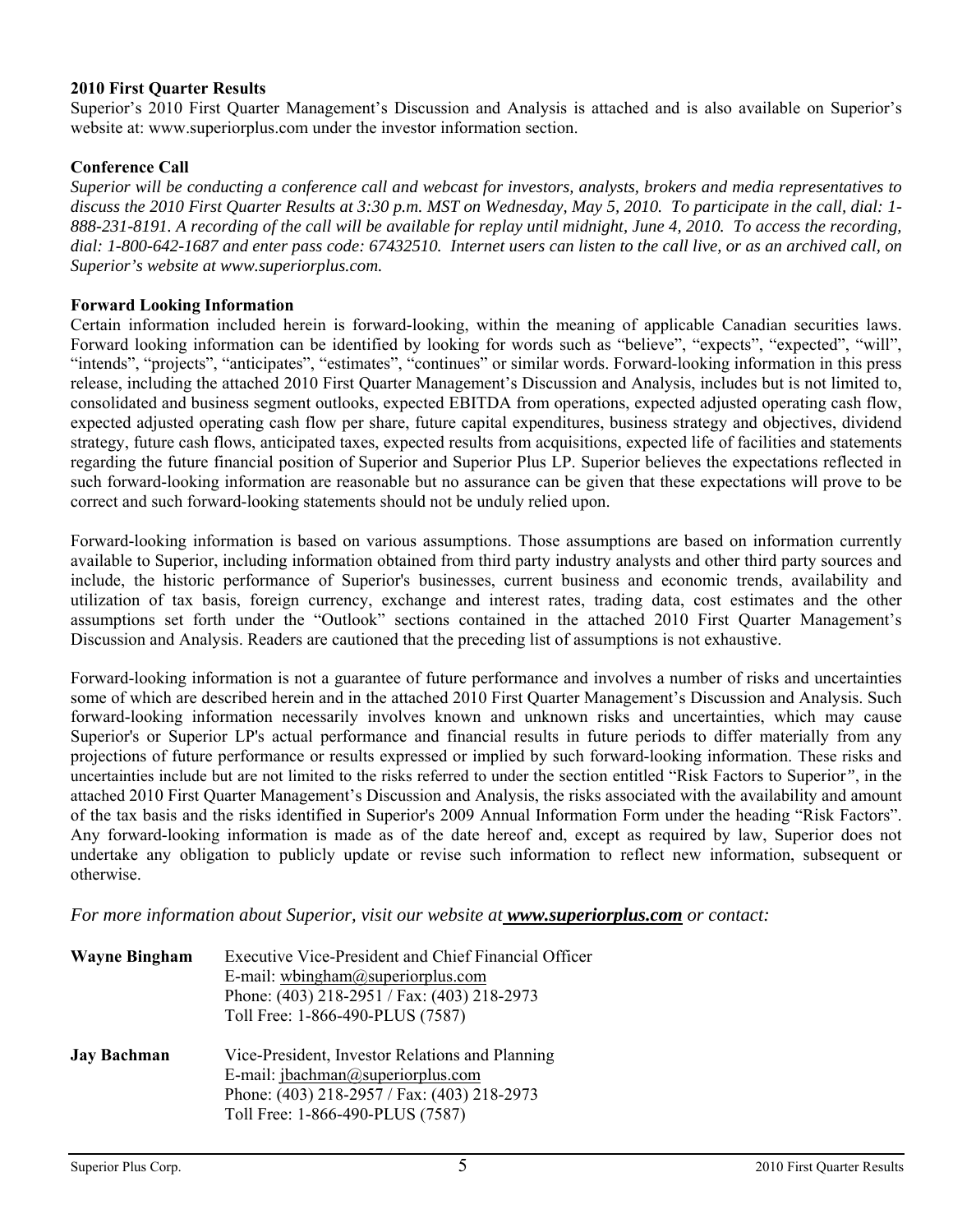### **Management's Discussion and Analysis of 2010 First Quarter Results May 5, 2010**

#### **Overview of Superior**

Superior is a diversified business corporation. Superior holds 100% of Superior Plus LP (Superior LP), a limited partnership formed between Superior General Partner Inc., as general partner and Superior as limited partner. Superior owns 100% of the shares of Superior General Partner Inc. The cash flow of Superior is solely dependent on the results of Superior LP and is derived from the allocation of Superior LP's income to Superior by means of partnership allocations. Superior, through its ownership of Superior LP has three operating segments: the Energy Services segment which includes a Canadian propane distribution business, a U.S. refined fuels distribution business, a fixed-price energy services business and a supply portfolio management business; the Specialty Chemicals segment; and the Construction Products Distribution segment.

# **First Quarter Results**

#### **Summary of Adjusted Operating Cash Flow**

|                                                                                                         | Three months ended |           |  |
|---------------------------------------------------------------------------------------------------------|--------------------|-----------|--|
|                                                                                                         |                    | March 31, |  |
| (millions of dollars except per share amounts)                                                          | 2010               | 2009      |  |
| EBITDA from operations: $(1)$                                                                           |                    |           |  |
| <b>Energy Services</b>                                                                                  | 50.8               | 46.4      |  |
| <b>Specialty Chemicals</b>                                                                              | 21.1               | 32.1      |  |
| <b>Construction Products Distribution</b>                                                               | 4.2                | 1.5       |  |
|                                                                                                         | 76.1               | 80.0      |  |
| Interest                                                                                                | (16.8)             | (10.3)    |  |
| Cash income tax recovery (expense)                                                                      | (0.4)              | (5.0)     |  |
| Corporate costs                                                                                         | (4.2)              | (3.4)     |  |
| Adjusted operating cash flow $^{(1)}$                                                                   | 54.7               | 61.3      |  |
|                                                                                                         |                    |           |  |
| Adjusted operating cash flow per share <sup>(1)</sup> , basic <sup>(2)</sup> and diluted <sup>(3)</sup> | \$0.53             | \$0.69    |  |

(1) EBITDA, EBITDA from operations and adjusted operating cash flow are not GAAP measures. See "Non-GAAP Financial Measures"

<sup>(2)</sup> The weighted average number of shares outstanding for the three months ended March 31, 2010, is 103.3 million (2009 – 88.4 million)

 $^{(3)}$  For the three months ended March 31, 2010 and 2009, there were no dilutive instruments.

#### **Adjusted Operating Cash Flow Reconciled to Cash Flow from Operating Activities** (1)

|                                |                                                                    | Three months ended<br>March 31, |        |
|--------------------------------|--------------------------------------------------------------------|---------------------------------|--------|
| ( <i>millions of dollars</i> ) |                                                                    | 2010                            | 2009   |
|                                | Cash flows from operating activities                               | 95.0                            | 83.4   |
|                                | Add: Customer contract related costs capitalized                   | 0.6                             | 0.9    |
|                                | Less: Decrease in non-cash working capital                         | (39.3)                          | (18.6) |
|                                | Reclassification of unrealized losses related to Superior's supply |                                 |        |
|                                | portfolio management business                                      | $\overline{\phantom{a}}$        | (2.7)  |
|                                | Amortization of customer contract related costs                    | (1.6)                           | (1.7)  |
|                                | <b>Adjusted operating cash flow</b>                                | 54.7                            | 61.3   |

 (1) See the unaudited Interim Consolidated Financial Statements for cash flows from operating activities, customer contract related costs and changes in non-cash working capital.

First quarter adjusted operating cash flow was \$54.7 million, a decrease of \$6.6 million or 11% compared to the prior year quarter. The decrease in adjusted operating cash flow was due to reduced EBITDA from operations at Specialty Chemicals and higher interest costs, offset in part by increased EBITDA from operations at Energy Services and Construction Products Distribution primarily due to acquisitions and lower cash income taxes. Adjusted operating cash flow per share was \$0.53 per share in the first quarter, a decrease of 23% from \$0.69 per share in the prior year quarter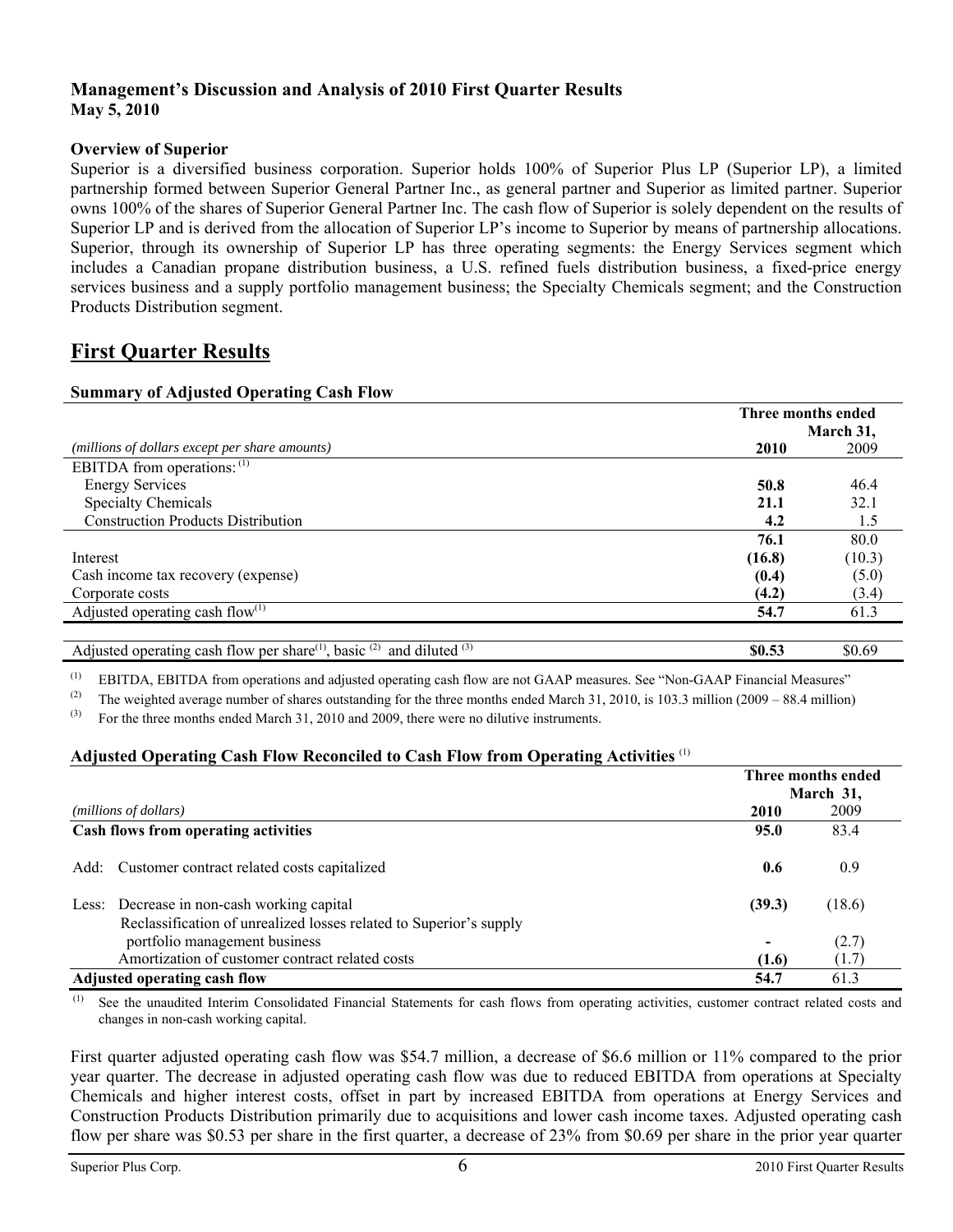due to the decrease in operating cash flow noted above. Also contributing to the decrease was a higher weighted average number of shares outstanding as compared to the prior year quarter due to the issuance of common shares to partially finance the acquisition of Specialty Products and Insulation Co. (SPI) on September 24, 2009, the acquisition of certain assets that comprise a U.S. heating oil and propane distribution business from Sunoco Inc. (Sunoco U.S. refined fuels assets) on September 30, 2009, the acquisition of certain assets that comprise a retail heating oil, propane and motor fuels distribution business from Griffith Energy Services Inc. (Griffith CH U.S. refined fuels assets) on December 11, 2009 (the Sunoco U.S. refined fuels assets and the Griffith CH U.S. refined fuels assets, collectively referred to as the "U.S. refined fuels asset") and the acquisition of Griffith Holdings Inc. (Griffith) on January 20, 2010. A comprehensive review of EBITDA from operations for all of Superior's businesses is contained in this management's discussion and analysis.

Net earnings for the first quarter were \$9.2 million, compared to a net loss of \$5.5 million in the prior year quarter. Net earnings were impacted by \$28.2 million in unrealized losses on financial instruments in the current quarter, compared to unrealized losses of \$72.9 million in the prior year quarter. The change in the unrealized gains and losses on financial instruments was due principally to lower losses in the current quarter on Superior's natural gas financial derivatives compared to the prior year as a result of fluctuations in the spot and forward price for natural gas. Revenues of \$964.6 million were \$361.1 million higher than the prior year quarter due principally to higher Energy Services revenue from the acquisition of U.S. refined fuels assets and Griffith along with higher Construction Products Distribution revenue due to the acquisition of SPI, offset in part by reduced Specialty Chemicals' revenue. Gross profit of \$218.6 million was \$30.3 million higher than the prior year quarter due principally to contributions of the acquisitions completed in 2009 and 2010, offset in part by reduced sales volumes at Energy Services, and lower Specialty Chemicals gross margin. Total income tax for the first quarter was a recovery of \$9.2 million compared to an income tax recovery of \$16.8 million in the prior year quarter. Income taxes in the first quarter were impacted by the commissioning of the Port Edwards expansion in the fourth quarter of 2009, and the change in unrealized losses on financial instruments in the first quarter as discussed above.

### **Energy Services**

Energy Services' condensed operating results for the three months ended March 31, 2010 and 2009 are provided in the following table.

|                                                | Three months ended March 31, |         |  |
|------------------------------------------------|------------------------------|---------|--|
| (millions of dollars except per litre amounts) | <b>2010</b>                  | 2009    |  |
| Revenue <sup>(1)(2)</sup>                      | 688.5                        | 379.8   |  |
| Cost of sales <sup><math>(1)</math></sup>      | (549.7)                      | (272.1) |  |
| Gross profit                                   | 138.8                        | 107.7   |  |
| Less: Cash operating and administration costs  | (88.0)                       | (61.3)  |  |
| <b>EBITDA</b> from operations                  | 50.8                         | 46.4    |  |

(1) In order to better reflect the results of its operations, Superior has reclassified certain amounts for purposes of this management's discussion analysis to present its results as if it had accounted for various transactions as accounting hedges. See Reconciliation of Divisional Segmented Revenue and Cost of Sales to EBITDA for detailed amounts.

(2) For the three months ended March 31, 2009, for purposes of this management discussion and analysis, Superior has classified \$2.7 million of unrealized losses on forward propane purchase contracts as a component of revenue, related to Energy Services supply portfolio management business.

Revenues for the first quarter of 2010 were \$688.5 million, an increase of \$308.7 million from revenues of \$379.8 million in 2009. The increase in revenues was due to the contribution from the acquisition of the Sunoco U.S. refined fuels assets on September 30, 2009 and acquisition of the Griffith CH U.S. refined fuels assets on December 11, 2009 (the Sunoco U.S. refined fuels assets and the Griffith CH U.S. refined fuels assets, collectively referred to as the "U.S. refined fuels assets"), and the acquisition of Griffith Holdings Inc. (Griffith) on January 20, 2010, offset in part by lower Canadian propane sales volumes. Total gross profit for the first quarter of 2010 was \$138.8 million, an increase of \$31.1 million or 29% over the prior year quarter. The increase in gross profit was due to the contribution from the acquisition of U.S. refined fuels assets and Griffith and increased fixed-price energy services gross profit offset in part by lower Canadian propane distribution and supply portfolio management gross profit. A summary and detailed review of gross profit by segment is provided below.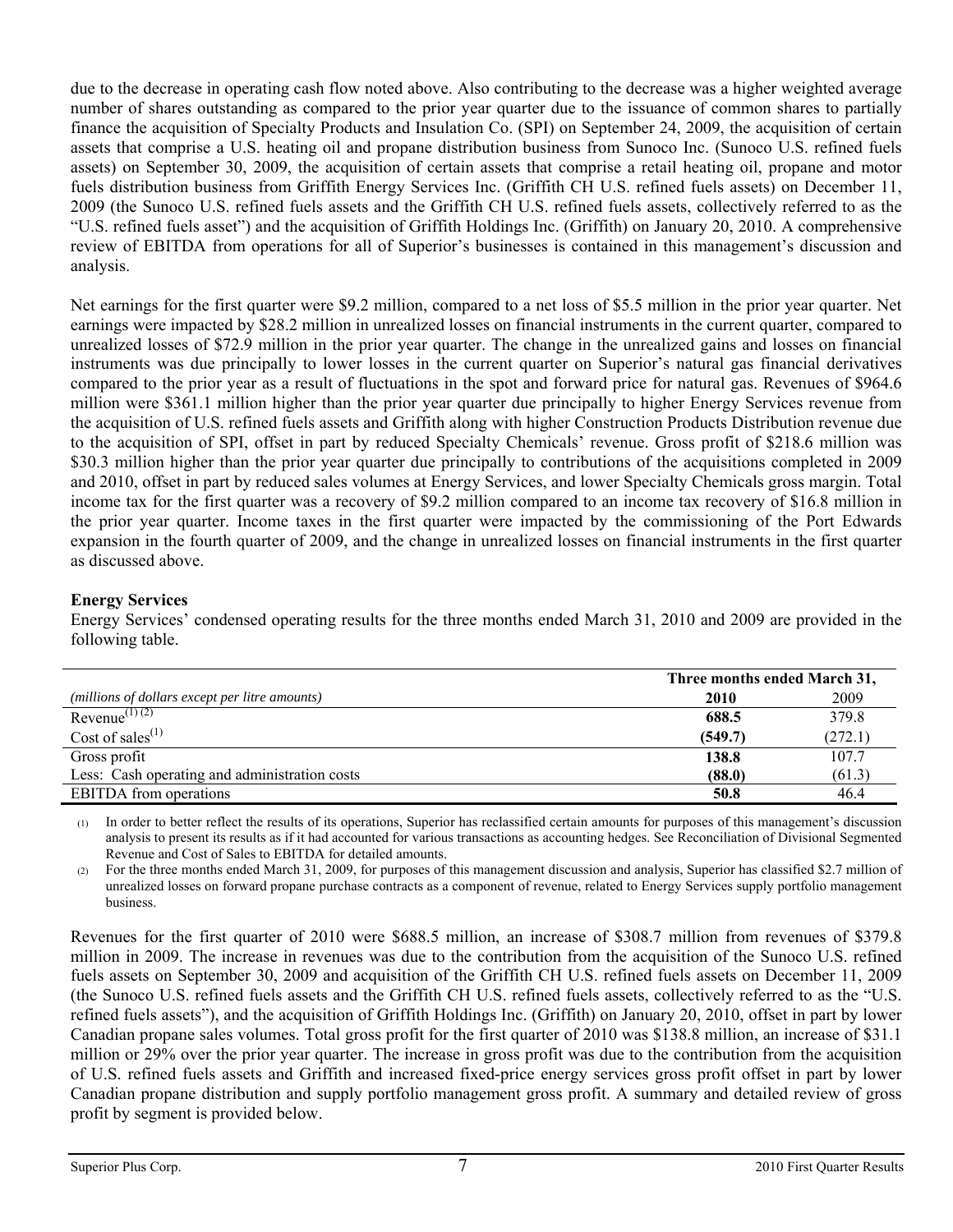| <b>Gross Profit Detail</b>    |                              |       |  |
|-------------------------------|------------------------------|-------|--|
|                               | Three months ended March 31, |       |  |
| (millions of dollars)         | 2010                         | 2009  |  |
| Canadian propane distribution | 65.8                         | 79.6  |  |
| U.S. refined fuels            | 50.5                         |       |  |
| Other services                | 9.8                          | 5.7   |  |
| Supply portfolio management   | 5.3                          | 15.4  |  |
| Fixed-price energy services   | 7.4                          | 7.0   |  |
| Total gross profit            | 138.8                        | 107.7 |  |

Canadian propane distribution gross profit for the first quarter was \$65.8 million, a decrease of \$13.8 million or 17% from the prior year quarter, due principally to a 51 million litre or 12% reduction in sales volumes and lower average sales margins. Residential and commercial volumes decreased by 32.0 million litres or 18% and were negatively impacted by warmer weather, and by a weaker overall economic environment throughout most of Canada. Average weather across Canada as measured by degree days, for the first quarter was 16% warmer than the prior year and 11% warmer than the five-year average, negatively impacting heating related volumes. Ongoing marketing efforts have been successful in acquiring new customers, partially offsetting the impact of reduced volumes due to the warmer weather and weaker economic environment. Industrial volumes decreased by 14 million litres or 7%, due principally to the impact of a weaker economic environment as noted above. Automotive propane volumes declined by 1 million litres or 5%, which was below the historical decline trend in this end-use market due to a favourable pricing differential between propane and retail gasoline.

#### **Canadian Propane Distribution Sales Volumes**

| Volumes by End-Use Application $(1)$ |      |      | Volumes by Region $(2)$ |                              |      |
|--------------------------------------|------|------|-------------------------|------------------------------|------|
| Three months ended March 31,         |      |      |                         | Three months ended March 31, |      |
| ( <i>millions of litres</i> )        | 2010 | 2009 |                         | 2010                         | 2009 |
| Residential                          | 51   | 63   | Western Canada          | 211                          | 245  |
| Commercial                           | 94   | 114  | Eastern Canada          | 139                          | 154  |
| Agricultural                         | 19   | 23   | Atlantic Canada         | 30                           | 32   |
| Industrial                           | 198  | 212  |                         |                              |      |
| Automotive                           | 18   | 19   |                         |                              |      |
|                                      | 380  | 431  |                         | 380                          | 431  |

(1) **Volume**: Volume of propane sold (millions of litres).

(2) **Regions**: Western Canada region consists of British Columbia, Alberta, Saskatchewan, Manitoba, Northwest Ontario, Yukon and Northwest Territories; Eastern Canada region consists of Ontario (except for Northwest Ontario) and Quebec; and Atlantic Canada consists of New Brunswick, Newfoundland & Labrador, Nova Scotia and Prince Edward Island.

Average Canadian propane distribution sales margin for the quarter was 17.3 cents per litre, a decrease of 1.2 cents per litre or 6% as compared to the prior year quarter. Average margins compared to the prior year quarter were negatively impacted by reduced sales volume of higher margin heating related volumes due to the warm weather, competitive market pressures and reduced delivery related gross profits.

U.S. refined fuels gross profit for 2010 was \$50.5 million and represents the contribution from the previously announced acquisitions of the U.S. refined fuels assets and Griffith. The gross profit was generated by the sale of heating oil, propane and other refined fuels throughout the northeast United States. Volume contribution from the U.S. refined fuels business was 469 million litres and average U.S. refined fuels sales margin was 10.8 cents per litre. U.S. refined fuels also offers a broad range of services including heating, ventilation and air conditioning repair, and other related services which contributed \$4.8 million in gross profits included within the other services segment.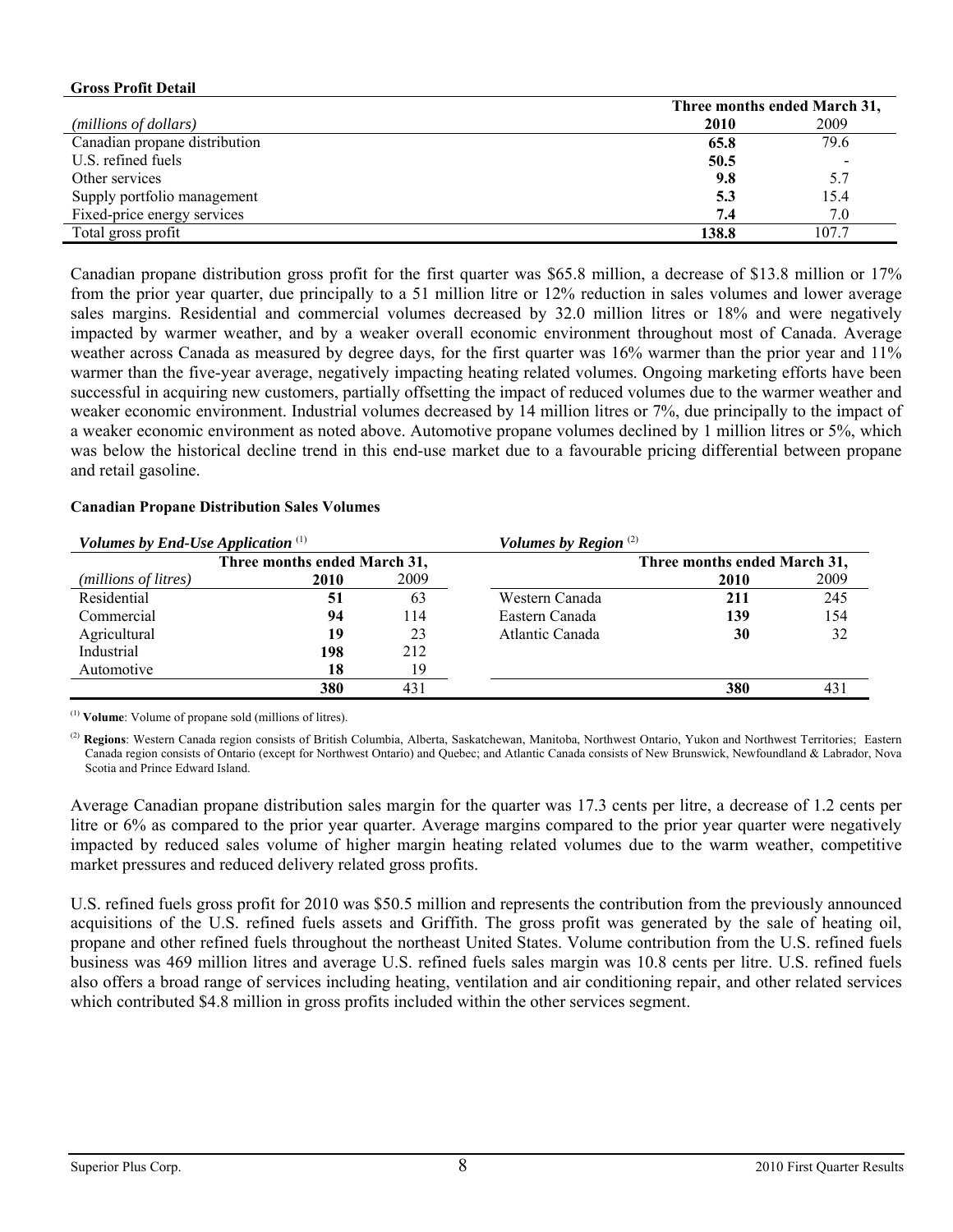# **U.S. Refined Fuels Sales Volumes**

| Volumes by End-Use Application $(1)$ |      |                          | Volumes by Region $(2)$      |      |      |
|--------------------------------------|------|--------------------------|------------------------------|------|------|
| Three months ended March 31,         |      |                          | Three months ended March 31, |      |      |
| ( <i>millions of litres</i> )        | 2010 | 2009                     |                              | 2010 | 2009 |
| Residential                          | 170  | $\blacksquare$           | Northeast United States      | 469  |      |
| Commercial                           | 281  | -                        |                              |      |      |
| Automotive                           | 18   | $\overline{\phantom{0}}$ |                              |      |      |
|                                      | 469  | -                        |                              | 469  |      |

(1) **Volume**: Volume of heating oil, propane, diesel and gasoline sold (millions of litres).

(2) **Regions**: Northeast United States region consists of Pennsylvania, Connecticut, New York, and Rhode Island.

Other services gross profit was \$9.8 million in the first quarter, an increase of \$4.1 million over the prior year quarter due primarily to the contribution from the acquisitions completed by the U.S. refined fuels business. Excluding the contribution from the U.S. refined fuels business, other services gross profit decreased by \$0.7 million due to lower rental and service and installation gross profit as a result of the weaker overall economic environment.

Supply portfolio management related gross profits were \$5.3 million in the first quarter, a decrease of \$10.1 million compared to the prior year quarter. The decline in gross profits is due to reduced demand, warm weather and strong supply in the first quarter as compared to tight supply, favorable market conditions and price volatility in the prior year quarter.

### **Fixed-Price Energy Services Gross Profit**

|                                                  | Three months ended March 31, 2010 |          |                      | Three months ended March 31, 2009 |         |                                      |
|--------------------------------------------------|-----------------------------------|----------|----------------------|-----------------------------------|---------|--------------------------------------|
| (millions of dollars except volume and per unit) | Gross                             |          |                      | Gross                             |         |                                      |
| <i>amounts</i> )                                 | Profit                            | Volume   | Per Unit             | Profit                            | Volume  | Per Unit                             |
| Natural Gas <sup>(1)</sup>                       | 6.62                              | 7.4 GJ   | 89.5 $\ell$ /GJ      | 6.78                              | 8.1 GJ  | $83.7 \text{ }\mathcal{C}/\text{GJ}$ |
| Electricity <sup>(2)</sup>                       | 0.87                              | 73.8 KWh | 1.18 $\epsilon$ /KWh | 0.22                              | 30.9KWh | $0.71 \text{ }\mathcal{C}/KWh$       |
| Total                                            | 7.49                              |          |                      | 7.00                              |         |                                      |

 $<sup>(1)</sup>$  Natural gas volumes and per unit amounts are expressed in millions of gigajoules (GJ).</sup>

<sup>(2)</sup> Electricity volumes and per unit amounts are expressed in millions of kilowatt hours (KWh).

Fixed-price energy services gross profit was \$7.5 million in the first quarter, an increase of \$0.5 million compared to the prior year quarter. Gross profit from natural gas was \$6.6 million in the first quarter, a decrease of \$0.2 million or 2% compared to the prior year quarter, as natural gas volumes sold decreased by 9%, offset in part by higher gross profit per gigajoule (GJ). Natural gas sales volumes decreased due to lower residential volumes as a result of reduced residential customer aggregation as fixed-price energy services continues to focus marketing efforts on commercial customers in the Ontario market. Natural gas gross profit per cents per millions of gigajoules (GJ) was modestly higher than the prior year quarter. Electricity gross profit in the first quarter of 2010 was \$0.9 million, \$0.7 million higher than the prior year quarter due to the aggregation of additional commercial customers over the past twelve months.

Cash operating and administrative costs of \$88.0 million increased by \$26.7 million or 44% from the prior year quarter. The increase in expenses was due primarily to the contribution from the acquisition of the U.S. refined fuels assets and Griffith, offset in part by lower wages and benefits related to expense management initiatives in response to fluctuations in volumes.

### **Acquisition of Griffith Holdings Inc.**

On January 20, 2010, Superior completed its acquisition of the shares of Griffith Holdings, Inc. (Griffith) for consideration of approximately \$147.3 million (US\$140.6 million), inclusive of working capital adjustments and transaction costs. Griffith is a retail and wholesale distributor of retail propane, heating oil and motor fuels in upstate New York.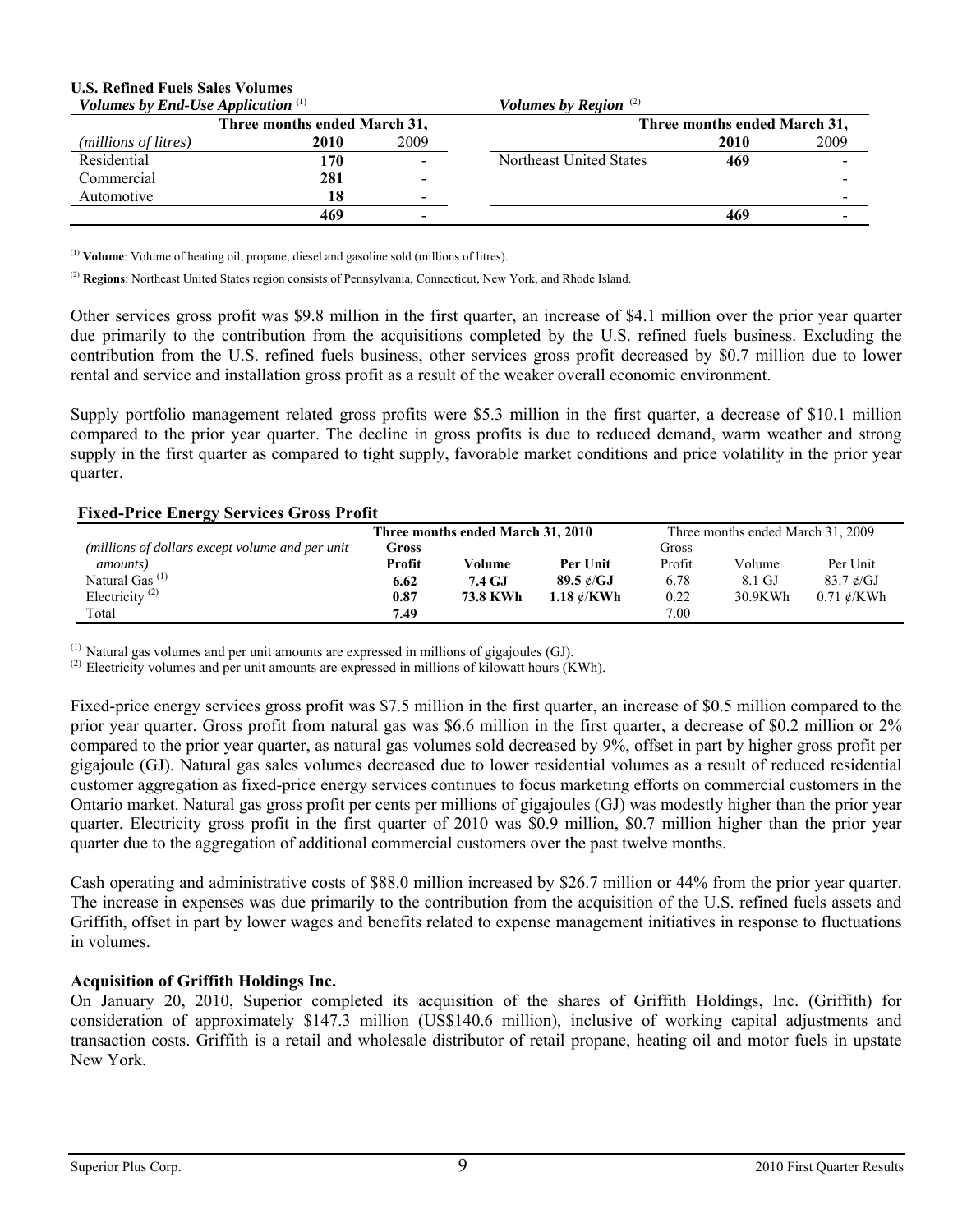### **Outlook**

Energy Services' expects EBITDA from operations for 2010 to be between \$125 million and \$135 million, increasing in 2011 to between \$145 million and \$155 million. Energy Services' previous 2010 outlook as provided in the fourth quarter 2009 Financial Discussion was \$140 million and \$150 million. Prior to this outlook, Superior had not disclosed its expectations for 2011. The reduction in Energy Services' 2010 Outlook reflects record warm weather across Canada during the first quarter and the impact of the continued slow economic recovery. Significant assumptions underlying its current outlook are:

- Average temperatures across Canada are expected to return to the most recent five-year average for 2010 and 2011. Average temperatures in the northeast United States are expected to be consistent with the most recent five-year average for 2010 and 2011;
- Total propane and U.S. refined fuels related sales volumes compared to 2009 are anticipated to decrease due to the continued slow economic recovery and begin to grow in 2011 as market conditions improve;
- Wholesale propane, and U.S. refined fuels related prices will not significantly impact demand for propane, refined fuels and related services;
- Supply portfolio management gross profit will be lower than 2009 as reduced volatility in the wholesale cost of propane will result in fewer trading opportunities. Supply portfolio management gross profit are expected to return to historic levels beginning in 2011;
- Fixed price energy services will be able to access sales channel agents on acceptable contract terms and expects gross profit to increase modestly in 2010 and 2011; and
- The commercial electricity market in Ontario and the retail electricity market in the northeastern U.S. are expected to provide additional growth opportunities for fixed-price energy services.

In addition to the significant assumptions detailed above, refer to the section "Risk Factors to Superior" for a detailed review of significant business risks affecting Energy Services' businesses.

#### **Specialty Chemicals**

Specialty Chemicals' condensed operating results for the three months ended March 31, 2010 and 2009 are provided in the following table.

| (millions of dollars except)                          |        | Three months ended March 31, |        |           |  |  |
|-------------------------------------------------------|--------|------------------------------|--------|-----------|--|--|
| per metric tonne (MT) amounts)                        |        | 2009<br>2010                 |        |           |  |  |
|                                                       |        | S per MT                     |        | \$ per MT |  |  |
| Chemical Revenue <sup>(1)(2)</sup>                    | 110.0  | 647                          | 120.2  | 775       |  |  |
| Chemical Cost of Sales $(1)(2)$                       | (59.0) | (347)                        | (57.5) | (370)     |  |  |
| Chemical Gross Profit                                 | 51.0   | 300                          | 62.7   | 405       |  |  |
| Less: Cash operating and administrative $costs^{(1)}$ | (29.9) | (176)                        | (30.6) | (198)     |  |  |
| <b>EBITDA</b> from operations                         | 21.1   | 124                          | 32.1   | 207       |  |  |
| Chemical volumes sold (thousands of MTs)              |        | 170                          |        |           |  |  |

(1) In order to better reflect the results of its operations, Superior has reclassified certain amounts for purposes of this management's discussion analysis related to financial instruments, non-cash amortization and foreign currency translation losses/gains related to US-denominated working capital. See Reconciliation of Divisional Segmented Revenue and Cost of Sales to EBITDA for detailed amounts.

(2) Certain reclassifications of prior period amounts have been made to conform to current year presentation. Specifically, \$1.8 million has been reclassified to chemical revenue from technology revenue to provide comparative presentation of Specialty Chemicals revenue. Also \$0.4 million has been reclassified to chemical cost of sales from technology cost of sales to provide comparative presentation of Specialty Chemicals cost of sales.

Chemical revenue for the first quarter of \$110.0 million was \$10.2 million or 8% lower than the prior year quarter as a result of reduced average selling prices of chloralkali/potassium products offset in part by increased sodium chlorate sales volumes. First quarter gross profit of \$51.0 million was \$10.3 million lower than the prior year quarter due principally to reduced chloralkali/ potassium gross profits which more than offset increased sodium chlorate gross profits. Chloralkali/potassium gross profits were lower than the prior year quarter as a decrease in average aggregate selling prices more than offset a 3,000 tonne or 6% increase in sales volumes. Sales prices for potassium based products for the first quarter of 2010 decreased as compared to the prior year quarter which experienced historically high pricing levels in response to increases in the cost of potash, the primary input cost in the production of potassium products. Sales volumes of chloralkali/potassium products in the first quarter increased primarily due to higher production levels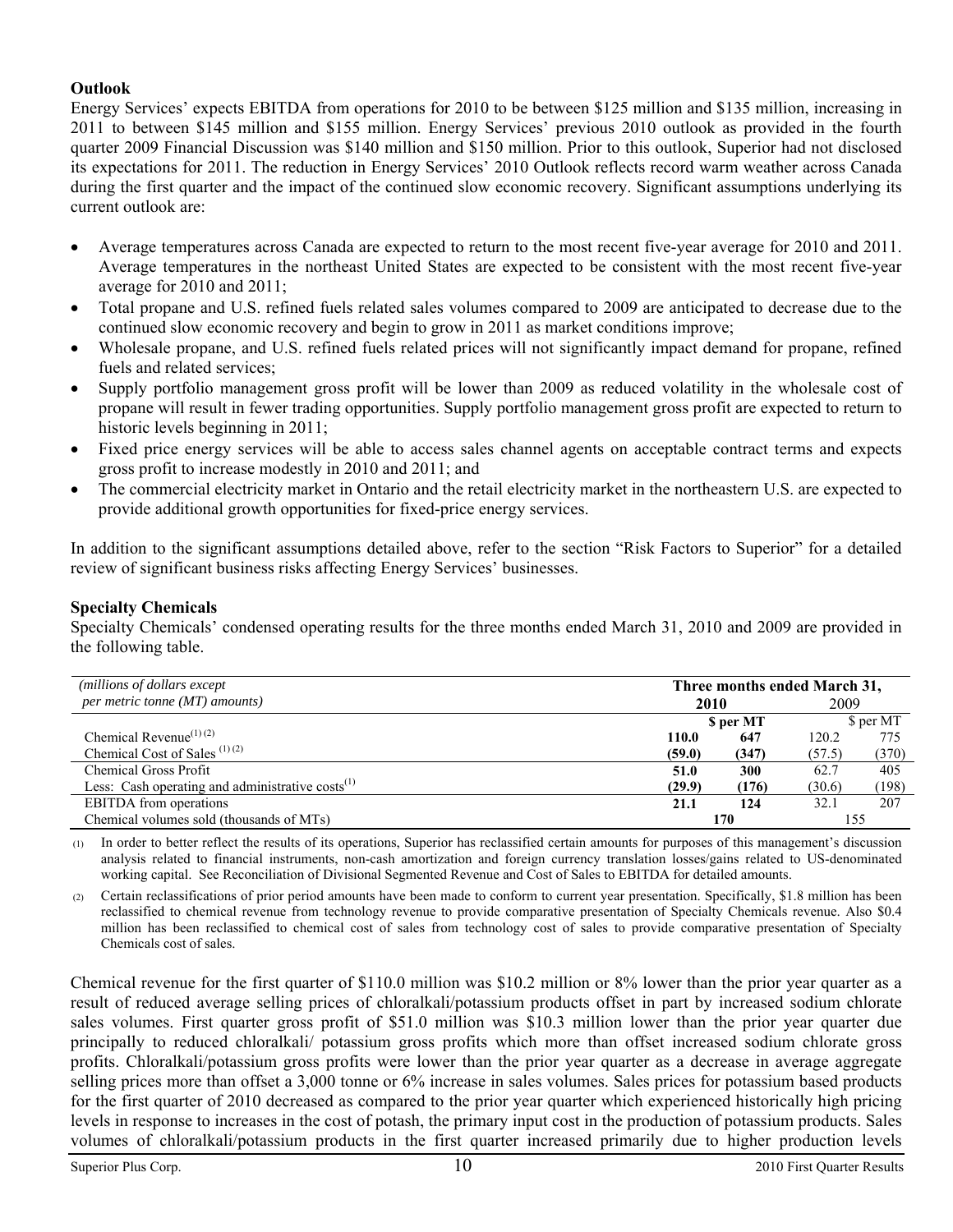associated with the Port Edwards expansion completed in the fourth quarter of 2009. Sodium chlorate gross profits increased as compared to the prior year quarter due to a 13% increase in sales volumes offset in part by a decrease in average selling prices due to the appreciation of the Canadian dollar relative to the US dollar on US-denominated sales. Sodium chlorate sales volumes increased by 12,000 tonnes or 13% compared to the prior year quarter due principally to increased sales volumes in North America as a result of increased market demand for pulp. The increase in North American sodium chlorate sales volume more than offset the production losses at Specialty Chemicals' Chilean facility which was shut down during the month of March due to an earthquake on February 27, 2010. The Chilean facility has been repaired and production was restarted in early April. Sodium chlorate average selling prices were 3% lower than the prior year quarter due to the appreciation of the Canadian dollar relative to the US dollar on US-denominated sales. Technology gross profit was \$0.4 million higher than the prior year quarter due to an increased project activity.

Cash operating and administrative costs of \$29.9 million were \$0.7 million or 2% lower than the prior year quarter due to reduced bad debt provisions and the impact of the appreciation of the Canadian dollar on US-denominated expenses offset in part by repair costs associated with Specialty Chemicals' Chilean facility.

### **Outlook**

Superior expects 2010 EBITDA from operations from its Specialty Chemicals business to be between \$92 million and \$102 million, increasing in 2011 to between \$100 million and \$110 million. Specialty Chemicals' previous outlook as provided in the fourth quarter 2009 Financial Discussion was \$105 million and \$115 million. Prior to this outlook, Superior had not disclosed its expectations for 2011. The reduction in Specialty Chemicals' 2010 outlook reflects lower chloralkali pricing during the first quarter and the impact of the continued slow economic recovery. Significant assumptions underlying the current outlook are:

- Supply and demand fundamentals for sodium chlorate will be stronger than in 2009, resulting in increased sales volumes during 2010 and 2011. Pricing is expected to increase modestly from current levels into 2011;
- Chloralkali/potassium revenues will be lower than 2009 as the increase in production from the expansion of the Port Edwards project in late 2009 is more than offset by weak chloralkali pricing and the continued slow economic recovery. Chloralkali pricing and sales volumes are expected to strengthen in 2011 as market conditions continue to improve; and
- Average plant utilization will approximate 85% to 90% in 2010 and exceed 90% in 2011 reflecting improved utilization of the additional Port Edwards' capacity.

In addition to the significant assumptions detailed above, refer to the section "Risk Factors to Superior" for a detailed review of the significant business risks affecting Superior's Specialty Chemicals' segment.

### **Construction Products Distribution**

Construction Products Distribution's condensed operating results for the three months ended March 31, 2010 and 2009 are provided in the following table.

|                                               | Three months ended March 31, |        |  |  |
|-----------------------------------------------|------------------------------|--------|--|--|
| (millions of dollars)                         | 2010                         | 2009   |  |  |
| Distribution and direct sales revenue $(1)$   | 167.0                        | 94.1   |  |  |
| Distribution and direct sales cost of sales   | (127.9)                      | (69.7) |  |  |
| Distribution and direct sales gross profit    | 39.1                         | 24.4   |  |  |
| Less: Cash operating and administrative costs | (34.9)                       | (22.9) |  |  |
| <b>EBITDA</b> from operations                 | 4.2                          |        |  |  |

(1) In order to better reflect the results of its operations, Superior has reclassified certain amounts for purposes of this management's discussion analysis to present its results as if it had accounted for various transactions as accounting hedges. See Reconciliation of Divisional Segmented Revenue and Cost of Sales to EBITDA for detailed amounts.

Distribution and direct sales revenues of \$167.0 million for the first quarter of 2010 was \$72.9 million or 77% higher than the prior year quarter due primarily to the contribution from the acquisition of SPI offset in part by reduced sales volumes and lower selling prices. Distribution and direct sales gross profit of \$39.1 million in the first quarter was \$14.7 million or 60% higher than the prior year quarter, due principally to the contribution of the acquisition of SPI, offset in part by the impact of reduced sales volumes and lower percentage sales margins. Distribution drywall sales volumes, an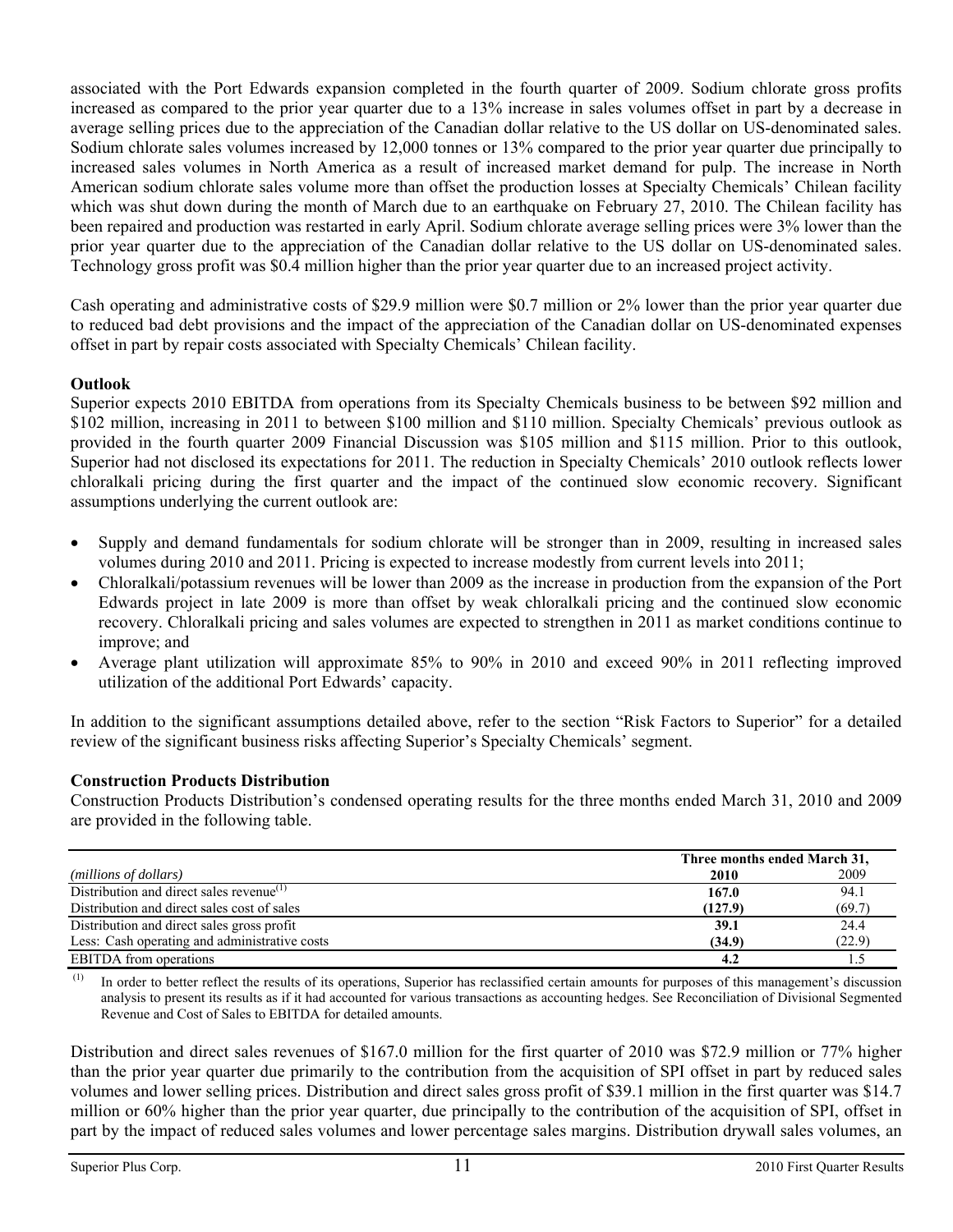indicator of overall distribution sales volumes, decreased by 4% from the prior year quarter. The decrease in distribution sales volumes was largely due to the ongoing slowdown in new home residential housing starts and commercial building activity which negatively impacted volumes in most operating regions, particularly in the U.S., offset in part by improved sales volumes in Ontario. Sales volumes continue to be challenged by the general economic slowdown throughout North America. Percentage sales margins were lower than the prior year quarter as a result of competitive pressures and lower margin sales contribution from SPI. Cash operating and administrative costs of \$34.9 million were \$12.0 million or 52% higher than the prior year quarter due to the contribution of the acquisition of SPI and restructuring costs, offset in part by the impact of cost reduction programs and lower warehouse wages and fleet costs due to reduced sales volumes.

### **Outlook**

Superior expects Construction Products Distribution's EBITDA from operations for 2010 to be between \$35 million and \$45 million, increasing in 2011 to between \$40 million and \$50 million. Construction Products Distribution's previous outlook as provided in the fourth quarter 2009 Financial Discussion was \$40 million to \$50 million. Prior to this outlook, Superior had not disclosed its expectations for 2011. The reduction in Construction Products Distribution's 2010 outlook reflects the continued weak commercial market and slow recovery in residential markets. Significant assumptions underlying its current outlook are:

- Sales volumes compared to 2009 are expected to modestly improve during the later half of 2010 and into 2011 as suggested by positive leading indicators in new home residential activity in both Canada and the United States; and
- Sales volumes for industrial insulation products in 2010 will be consistent with the prior year while commercial volumes in 2010 will be lower due to reduced commercial economic activity compared to the prior year. Sales volumes for both industrial insulation and commercial products are expected to increase in 2011 as these markets recover.

In addition to the Construction Products Distribution segment's significant assumptions detailed above, refer to the section "Risk Factors to Superior" for a detailed review of the significant business risks affecting Superior's Construction Products Distribution segment.

| <b>Consolidated Capital Expenditure Summary</b> |  |  |
|-------------------------------------------------|--|--|
|                                                 |  |  |

|                                                    | Three months ended |       |  |
|----------------------------------------------------|--------------------|-------|--|
|                                                    | March $31$ ,       |       |  |
| (millions of dollars)                              | 2010               | 2009  |  |
| Efficiency, process improvement and growth related | 5.6                | 7.8   |  |
| Other capital                                      | 0.7                | 1.5   |  |
| Port Edwards conversion project                    |                    | 26.6  |  |
|                                                    | 6.3                | 35.9  |  |
| Acquisition of Griffith                            | 147.3              |       |  |
| Other acquisitions                                 | 0.4                |       |  |
| Earn-out payment on prior acquisition              |                    | 0.6   |  |
| Proceeds on disposition of capital                 | (0.5)              | (1.8) |  |
| Total net capital expenditures                     | 153.5              | 34.7  |  |

Efficiency, process improvement and growth related expenditures were \$5.6 million in the first quarter compared to \$7.8 million in the prior year quarter. Efficiency, process improvement and growth related expenditures were incurred in relation to Specialty Chemicals' various efficiency projects and Energy Services' system upgrades. Other capital expenditures were \$0.7 million in the first quarter compared to \$1.5 million in the prior year quarter, consisting primarily of required maintenance and general capital at Energy Services and Specialty Chemicals. During the quarter, as previously discussed, Superior completed the acquisition of Griffith for \$147.3 million. Proceeds on the disposal of capital were \$0.5 million in the first quarter and consisted of Superior's disposition of surplus tanks and cylinders.

### **Corporate and Interest Costs**

Corporate costs for the first quarter were \$4.2 million, compared to \$3.4 million in the prior year quarter. Corporate costs were impacted by higher professional and consulting related costs offset in part by lower foreign currency translation losses on the revaluation of US dollar cash transactions and US dollar-denominated interest payable.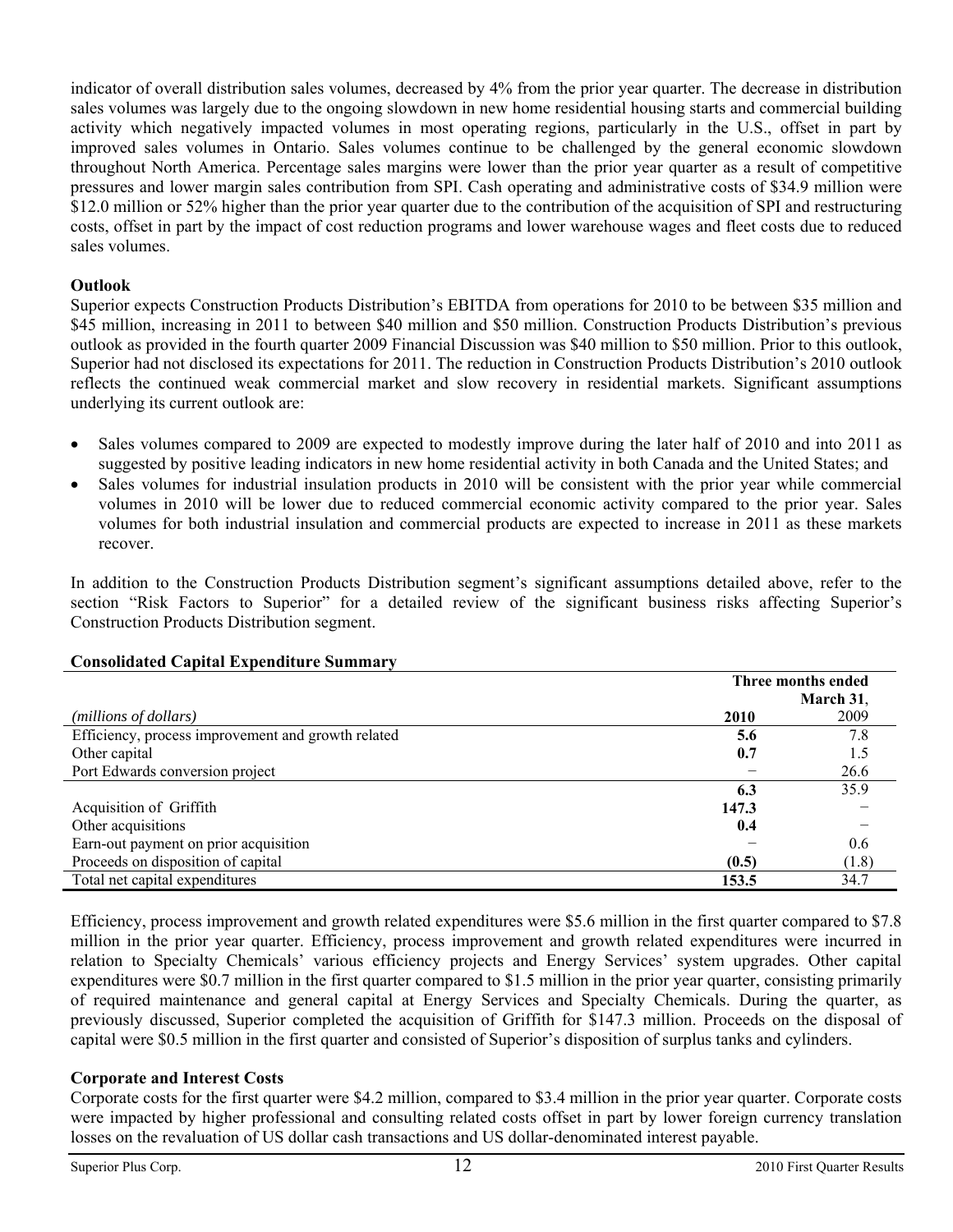Interest expense on revolving term bank credits and term loans for the first quarter was \$11.5 million, an increase of \$5.0 million from the prior year quarter. The increase in interest costs was primarily due to the impact of higher average debt levels associated with the acquisition of Griffith and other acquisitions completed in 2009, modestly higher interest rates and the higher interest costs associated with the issuance of 8.25% senior unsecured debentures on October 27, 2009. The increase in interest costs was partially offset by depreciation of the US dollar relative to the Canadian dollar on USdenominated interest. See "Liquidity and Capital Resources" discussion for further details on the change in average debt levels.

Interest on Superior's convertible unsecured subordinated debentures ("Debentures" which includes all series of convertible unsecured subordinated debentures) was \$5.3 million for the first quarter of 2010, \$1.5 million higher than the prior year quarter of \$3.8 million. The increase in debenture interest is primarily due to the issuance of \$69.0 million, 7.50% convertible debentures on August 28, 2009, issued in part to partially finance the acquisition of SPI and the U.S. refined fuels assets. The issuance of \$172.5 million, 5.75% convertible debentures on March 25, 2010 also contributed to higher debenture interest costs.

### **Taxation**

Total income tax recovery for the first quarter was \$9.2 million, and consists of \$0.4 million in cash income tax expenses and \$9.6 million in future income tax recoveries, compared to a total income tax recovery of \$16.8 million in the prior year quarter, which consisted of \$5.0 million in cash income taxes and a \$21.8 million future income tax recovery.

Cash income and withholding taxes for the first quarter were \$0.4 million and consisted of a cash tax expense in the US of \$0.5 million and a Canadian capital tax recovery of \$0.1 million (2009 Q1 - \$4.7 million of US cash taxes expense and capital taxes and withholding taxes of \$0.3 million). The decrease in US cash income taxes was primarily due to the tax amortization resulting from the commissioning of the Port Edwards conversion in the fourth quarter of 2009. Future income tax recovery for the first quarter of 2010 was \$9.6 million (2009 Q1 - \$21.8 million future income tax recovery), resulting in a corresponding net future income tax asset of \$278.9 million and a net deferred credit of \$257.3 million as at March 31, 2010. Future income taxes were impacted by the unrealized losses on financial instruments.

### **Consolidated Outlook**

Superior expects adjusted cash flow from operations for 2010 to be between \$1.75 and \$1.90 per share and for 2011 to be between \$2.00 and \$2.20 per share. Superior's previous outlook for 2010 as provided in the 2009 fourth quarter Financial Discussion was between \$1.95 and \$2.15 per share. Prior to this outlook, Superior had not disclosed its expectations for 2011. Superior's consolidated adjusted operating cash flow outlook is dependent on the operating results of its three operating segments. See the discussion of operating results by segment for additional details on Superior's 2010 guidance. In addition to the operating results of Superior's three operating segments, significant assumptions underlying Superior's current 2010 and 2011 outlook are:

- The slow economic recovery in Canada and the United States is expected to continue in 2010 and 2011;
- Superior continues to attract capital and obtain financing on acceptable terms;
- The foreign currency exchange rate between the Canadian and US dollar is expected to average par in 2010 and 2011 on all unhedged foreign currency transactions;
- Financial and physical counterparties continue to fulfill their obligations to Superior;
- Regulatory authorities do not impose any new regulations impacting Superior;
- Superior's average interest rate on floating-rate is expected to increase modestly throughout 2010 and 2011;
- The per share outlooks for 2010 and 2011 include the impact of Superior's dividend reinvestment program (DRIP) which was restarted effective the payment of the May 2010 dividend; and
- US based cash taxes for 2010 are expected to be minimal in 2010 as a result of the tax basis associated with the completion of the Port Edwards conversion and begin to increase in 2011 due to improved U.S. based results and lower tax basis.

In addition to Superior's significant assumptions detailed above, refer to the section "Risk Factors to Superior" for a detailed review of Superior's significant business risks.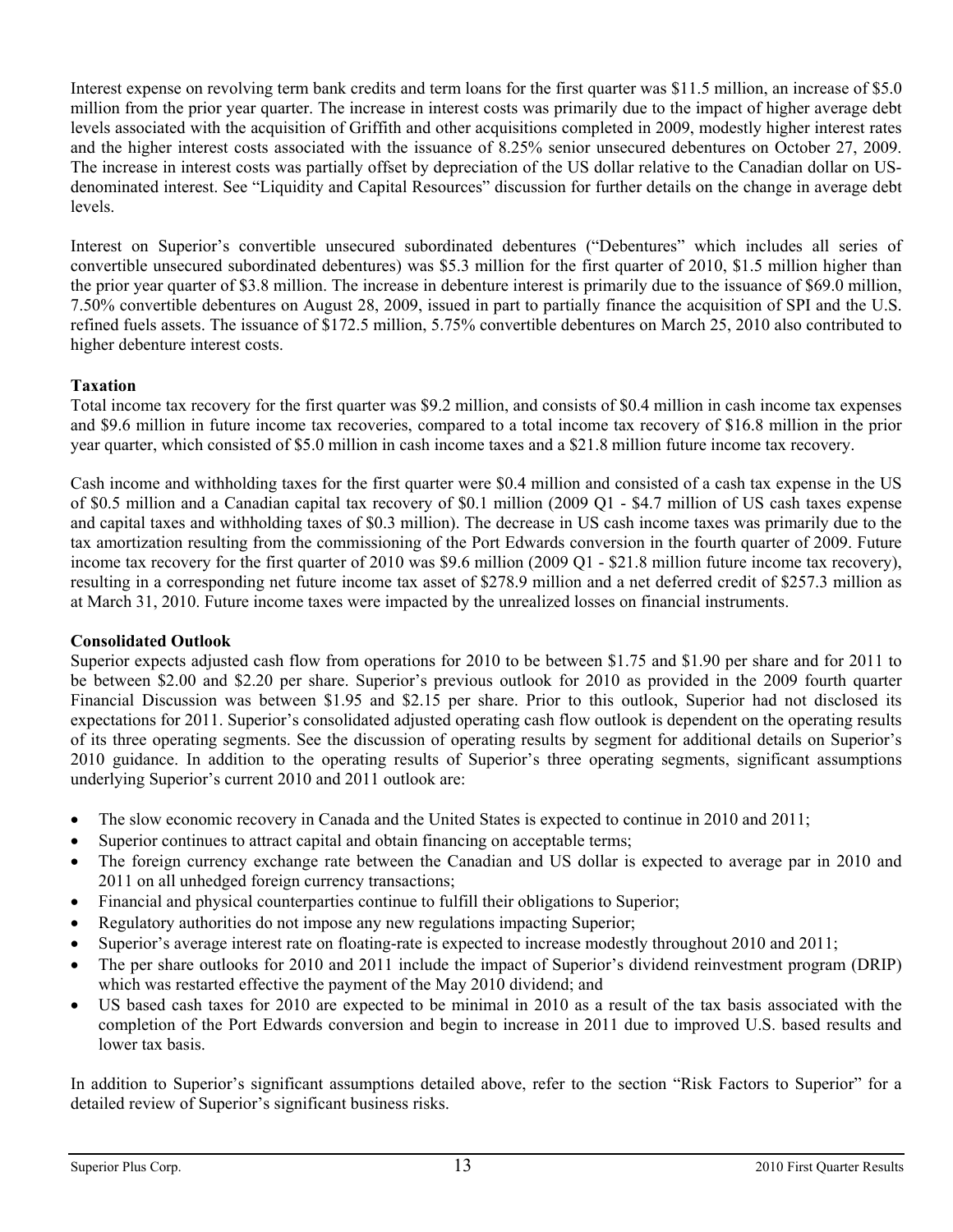### **Liquidity and Capital Resources**

Superior's revolving term bank credit (Credit Facility) and term loans before deferred financing fees, including \$109.4 million related to Superior's accounts receivable securitization program totaled \$579.3 million as at March 31, 2010, a decrease of \$158.8 million from December 31, 2009. The decrease in revolving term bank credits and terms loans is predominately due the issuance of \$172.5 million in convertible debentures, the issuance of equity during the first quarter, and the non-cash impact of the depreciation of the US dollar relative to the Canadian dollar on US-denominated debt (approximately \$9 million), offset in part by the acquisition of Griffith. See "Summary of Cash Flows" for a complete summary of Superior's sources and uses of cash.

As at March 31, 2010, Debentures before deferred issue costs issued by Superior totaled \$489.1 million, which is \$172.4 million higher than the balance as at December 31, 2009. The increase in Debentures is due to the issuance of \$172.5 million in 5.75% convertible unsecured subordinated debentures during the first quarter. The 5.75% debentures mature June 30, 2017. See Note 8 to the unaudited Interim Consolidated Financial Statements for additional details on Superior's Debentures.

As at March 31, 2010, approximately \$417.2 million was available under the Credit Facility and accounts receivable securitization program, which Superior considers sufficient to meet its net working capital funding requirements and expected capital expenditures.

Consolidated net working capital was \$138.9 million as at March 31, 2010, a decrease of \$44.9 million from net working capital of \$183.8 million as at December 31, 2009. The decrease in net working capital from the prior year is due to lower net working capital at Energy Services due to reduced sales volumes and a \$17 million increase in Superior's accounts receivable securitization program offset in part by the working capital associated with the acquisition of Griffith. Lower net working capital levels at Construction Products Distribution are due primarily to the impact of reduced sales activity and inventory management initiatives. Corporate related working capital was impacted by reduced cash on hand and accruals associated with the acquisition of Griffith. Superior's net working capital requirements are financed from revolving term bank credit facilities and by proceeds raised from a trade accounts receivable sales program.

On January 27, 2010, Superior and its subsidiaries, Superior LP and Superior Plus U.S. Holdings Inc., completed an expansion of the Credit Facility from \$570 million to \$600 million. In addition, certain debt definitions used in the calculation of Superior's financial covenant ratios in the Credit Facility have been amended, together with corresponding amendments to the related financial covenant ratios. The previous consolidated senior debt coverage ratio requirement has been replaced with a Consolidated Secured Debt (as defined in the Credit Facility) coverage ratio requirement. The new definition of Consolidated Secured Debt under the Credit Facility excludes the \$150 million of senior unsecured debentures of Superior Plus LP issued on October 27, 2009, which are still included in the calculation of Consolidated Debt for the purposes of the Consolidated Debt coverage ratio requirement. As a result of the new definition of Consolidated Secured Debt, Superior must maintain a Consolidated Secured Debt to compliance EBITDA ratio of not more than 3.0 to 1.0 compared to the previous senior debt to compliance EBITDA ratio which was 3.5 to 1.0. Superior's Consolidated Debt, excluding convertible unsecured subordinated debentures, to compliance EBITDA coverage ratio requirement for compliance purposes is unchanged at not more than 5.0 to 1.0. Effective March 25, 2010, Superior and Superior LP, amended certain financial covenant ratios in its US Note Purchase Agreement dated October 29, 2003 (Note Agreement) to make them consistent with the financial covenant ratios under its existing Credit Facility as noted above.

At March 31, 2010, the Consolidated Secured Debt to compliance EBITDA ratio when calculated in accordance with Superior's Credit Facility and Note Agreement was 1.8 times to 1.0 (December 31, 2009 – 2.2 times) and the Consolidated Debt to compliance EBITDA ratio when calculated in accordance with Superior's Credit Facility and Note Agreement was 2.4 times to 1.0 (December 31, 2009 – 2.8 times). As noted above the Consolidated Debt to compliance EBITDA for purposes of Superior's covenants does not include the Debentures. These ratios are within the requirements contained in Superior's debt covenants, which restrict its ability to pay dividends. In accordance with Superior's Credit Facility and Note Agreement, Superior must maintain a Consolidated Debt to compliance EBITDA ratio of not more than 5.0 to 1.0, excluding convertible unsecured subordinated debentures. In addition, Superior must maintain a Consolidated Secured Debt to compliance EBITDA ratio of not more than 3.0 to 1.0 and not more than 3.5 to 1.0 as a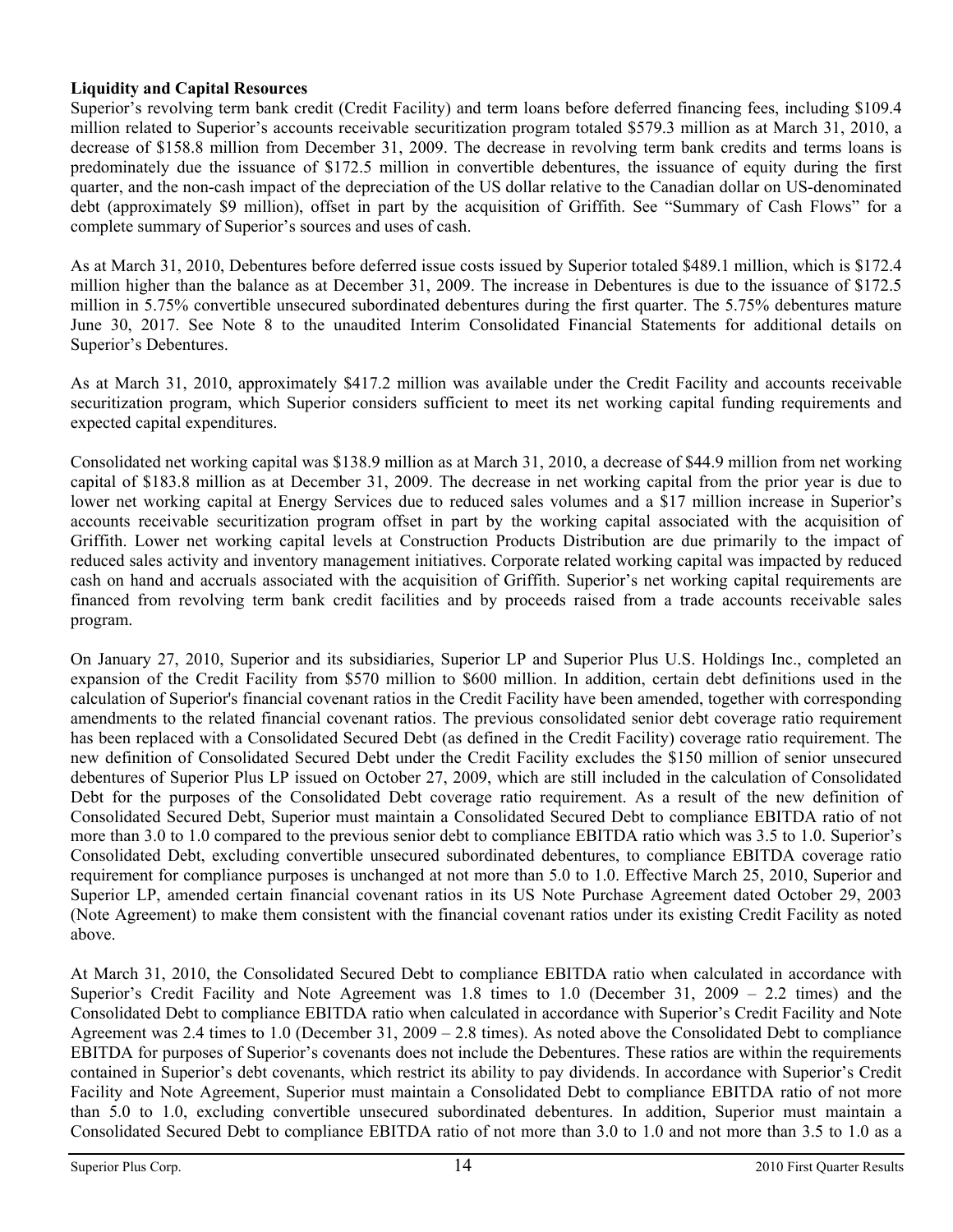result of acquisitions. Distributions (including payments to Debenture holders) cannot exceed compliance EBITDA, less cash income taxes and certain capital expenditures, plus \$25.0 million on a trailing twelve month rolling basis.

Superior has entered into an agreement to sell, with limited recourse, certain accounts receivable on a 30-day revolving basis to an entity sponsored by a Canadian chartered bank to finance a portion of its working capital requirements, which represents an off-balance sheet obligation. The receivables are sold at a discount to face value based on prevailing money market rates. As at March 31, 2010, proceeds of \$109.4 million (December 31, 2009 – \$92.7 million) had been raised from this program and were used to repay revolving term bank credits. (See Note 5 to the unaudited Interim Consolidated Financial Statements). Superior is able to adjust the size of the sales program on a seasonal basis in order to match the fluctuations of its accounts receivable funding requirements. The program requires Superior to maintain a minimum secured credit rating of BB and meet certain collection performance standards. Superior is currently fully compliant with program requirements. Effective April 30, 2009, Superior extended the maturity of its accounts receivable securitization program until June 29, 2010.

On January 20, 2010, DBRS confirmed Superior LP's senior secured notes and senior unsecured debenture ratings at BBB(low) and BB(high), respectively, both with stable trends. On January 21, 2010, Standard and Poor's confirmed Superior LP's senior secured long-term debt credit rating at BBB-, senior unsecured debentures of BB- and a corporate credit rating of BB+ with a negative outlook.

At March 31, 2010, Superior had an estimated defined benefit pension solvency deficiency of approximately \$24 million and going concern solvency deficiency of approximately \$17 million. Funding requirements required by applicable pension legislation are based upon going concern and solvency actuarial assumptions. These assumptions differ from the going concern actuarial assumptions used in Superior's financial statements. Superior has sufficient liquidity through existing revolving term bank credits and anticipated future operating cash flow to fund this deficiency over the prescribed funding period.

In the normal course of business, Superior is subject to lawsuits and claims. Superior believes the resolution of these matters will not have a material adverse effect, individually or in the aggregate, on Superior's liquidity, consolidated financial position or results of operations. Superior records costs as they are incurred or when they become determinable.

#### **Shareholders' Capital**

The weighted average number of shares outstanding during the first quarter was 103.3 million shares, an increase of 14.9 million shares compared to the prior year quarter due to the issuance of 16,541,389 common shares over the past twelve months. The following table provides a detailed breakdown of the common shares issued over the last twelve months:

|                                                                |                    |                | Issued Number of |
|----------------------------------------------------------------|--------------------|----------------|------------------|
|                                                                | Closing            | Issuance Price | Common Shares    |
|                                                                | Date               | per Share      | (Millions)       |
| As at March 31, 2009                                           |                    |                | 88.4             |
| Issuance of common shares to partially finance the acquisition |                    |                |                  |
| of Sunoco U.S. refined fuels assets                            | September 23, 2009 | \$11.35        | 4.0              |
| Private placement of common shares to partially finance the    |                    |                |                  |
| Acquisition of SPI                                             | September 24, 2009 | \$11.63        | 2.8              |
| Issuance of common shares upon closing of the over-allotment   |                    |                |                  |
| option associated with the September 23, 2009 offering         | October 8, 2009    | \$11.35        | 0.6              |
| Issuance of common shares to partially finance the acquisition |                    |                |                  |
| of Griffith CH U.S. refined fuels assets                       | November 26, 2009  | \$12.00        | 4.1              |
| Issuance of common shares to partially finance the acquisition |                    |                |                  |
| of Griffith Holdings Inc.                                      | February 10, 2010  | \$13.85        | 5.0              |
| As at March 31, 2010                                           |                    |                | 104.9            |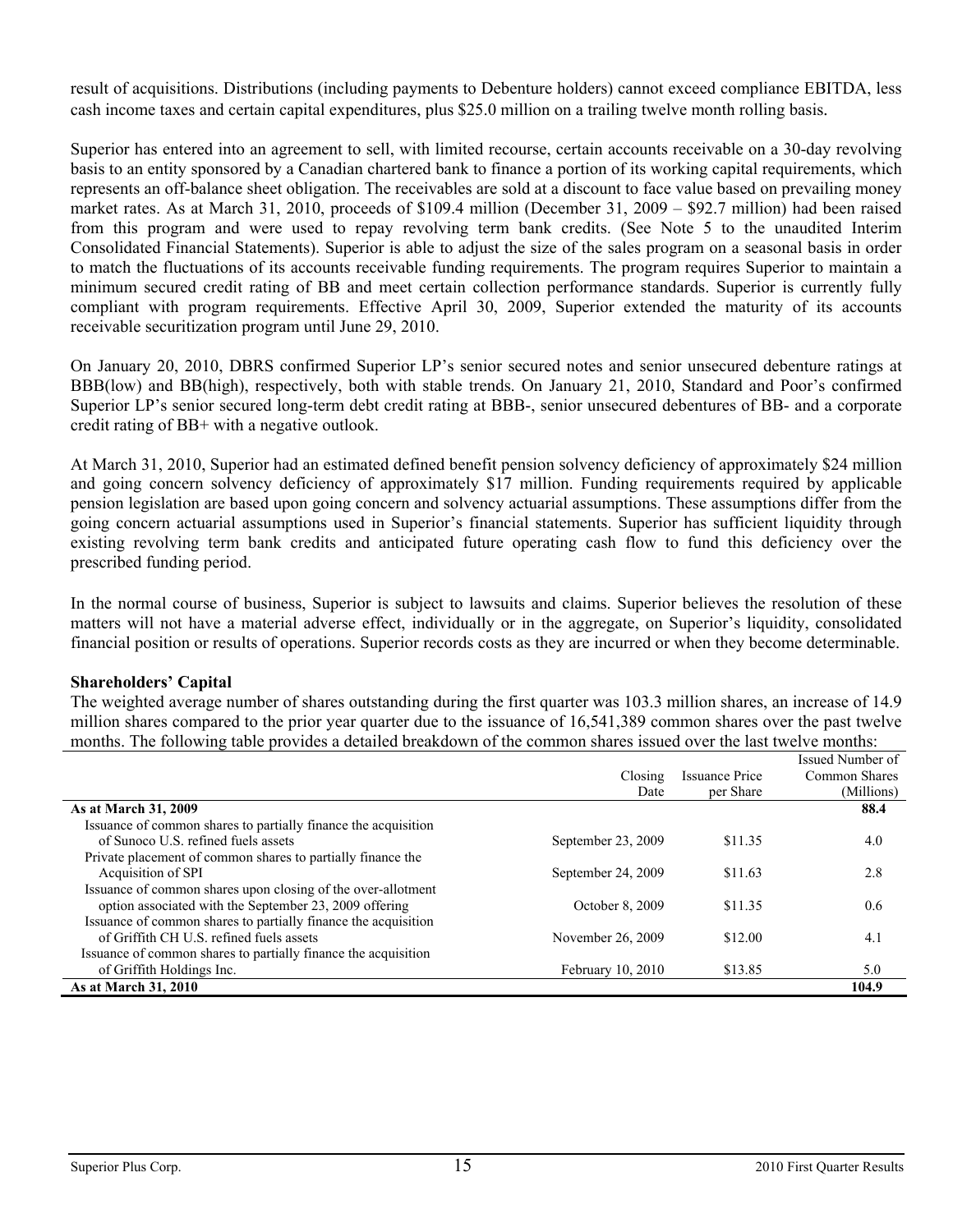As at May 5, 2010, March 31, 2010, and December 31, 2009, the following shares and securities convertible into shares were outstanding:

|                                                                | May 5, 2010       |               | <b>March 31, 2010</b> |               | December 31, 2009 |               |
|----------------------------------------------------------------|-------------------|---------------|-----------------------|---------------|-------------------|---------------|
|                                                                | Convertible       |               | Convertible           |               | Convertible       |               |
| (millions)                                                     | <b>Securities</b> | <b>Shares</b> | <b>Securities</b>     | <b>Shares</b> | Securities        | <b>Shares</b> |
| Common shares outstanding                                      |                   | 104.9         |                       | 104.9         |                   | 99.9          |
| 5.75% Debentures (convertible at \$36.00 per share)            | \$174.9           | 4.9           | \$174.9               | 4.9           | \$174.9           | 4.9           |
| 5.85% Debentures (convertible at \$31.25 per share)            | \$75.0            | 2.4           | \$75.0                | 2.4           | \$75.0            | 2.4           |
| 7.50% Debentures (convertible at \$13.10 per share)            | \$69.0            | 5.3           | \$69.0                | 5.3           | \$69.0            | 5.3           |
| 5.75% Debentures (convertible at \$19.00 per share)            | \$172.5           | 9.1           | \$172.5               | 9.1           |                   |               |
| Shares outstanding, and issuable upon conversion of debentures |                   | 126.6         |                       | 126.6         |                   | 112.5         |

#### **Dividends Paid to Shareholders**

Superior's dividends to its shareholders are dependent on its cash flow from operating activities with consideration for changes in working capital requirements, investing activities and financing activities of Superior. See "Summary of Adjusted Operating Cash Flow" on page 6 and "Summary of Cash Flows" on page 16 for additional details on the sources and uses of Superior's cash flow.

Dividends paid to shareholders for the quarter ended March 31, 2010 totaled \$41.8 million or \$0.405 per share, an increase of \$6.0 million as compared to the first quarter of 2009 due to the issuance of common shares over the last twelve months. Superior's current monthly dividend is \$0.135 per share (\$1.62 on an annualized basis). Dividends to shareholders are declared at the discretion of Superior.

Superior's primary sources and uses of cash have been detailed in the table below:

#### **Summary of Cash Flows** (1)

|                                                            | Three months ended |           |  |  |
|------------------------------------------------------------|--------------------|-----------|--|--|
|                                                            |                    | March 31, |  |  |
| (millions of dollars)                                      | 2010               | 2009      |  |  |
| Cash flows from operating activities                       | 95.0               | 83.4      |  |  |
| Investing activities:                                      |                    |           |  |  |
| Purchase of property, plant and equipment <sup>(2)</sup>   | (6.3)              | (35.9)    |  |  |
| Proceeds on disposal of property, plant and equipment      | 0.5                | 1.8       |  |  |
| Acquisition of Griffith                                    | (147.3)            |           |  |  |
| Other acquisitions                                         | (0.4)              |           |  |  |
| Earn-out payment on prior acquisition                      |                    | (0.6)     |  |  |
| Cash flows used in investing activities                    | (153.5)            | (34.7)    |  |  |
| Financing activities:                                      |                    |           |  |  |
| Dividends to shareholders                                  | (41.8)             | (35.8)    |  |  |
| Revolving term bank credits and term loans                 | (167.3)            | (59.1)    |  |  |
| Issuance of 5.75% convertible debentures                   | 166.1              |           |  |  |
| Issuance of common shares                                  | 66.5               |           |  |  |
| Net proceeds of accounts receivable securitization program | 16.7               | 25.0      |  |  |
| Other                                                      | 5.9                | 15.5      |  |  |
| Cash flows from (used in) financing activities             | 46.1               | (54.4)    |  |  |
| Net increase (decrease) in cash                            | (12.4)             | (5.7)     |  |  |
| Cash beginning of period                                   | 24.3               | 16.1      |  |  |
| Cash end of period                                         | 11.9               | 10.4      |  |  |

(1) See the unaudited Consolidated Statements of Cash Flows for additional details.

 $^{(2)}$  See "Consolidated Capital Expenditure Summary" for additional details.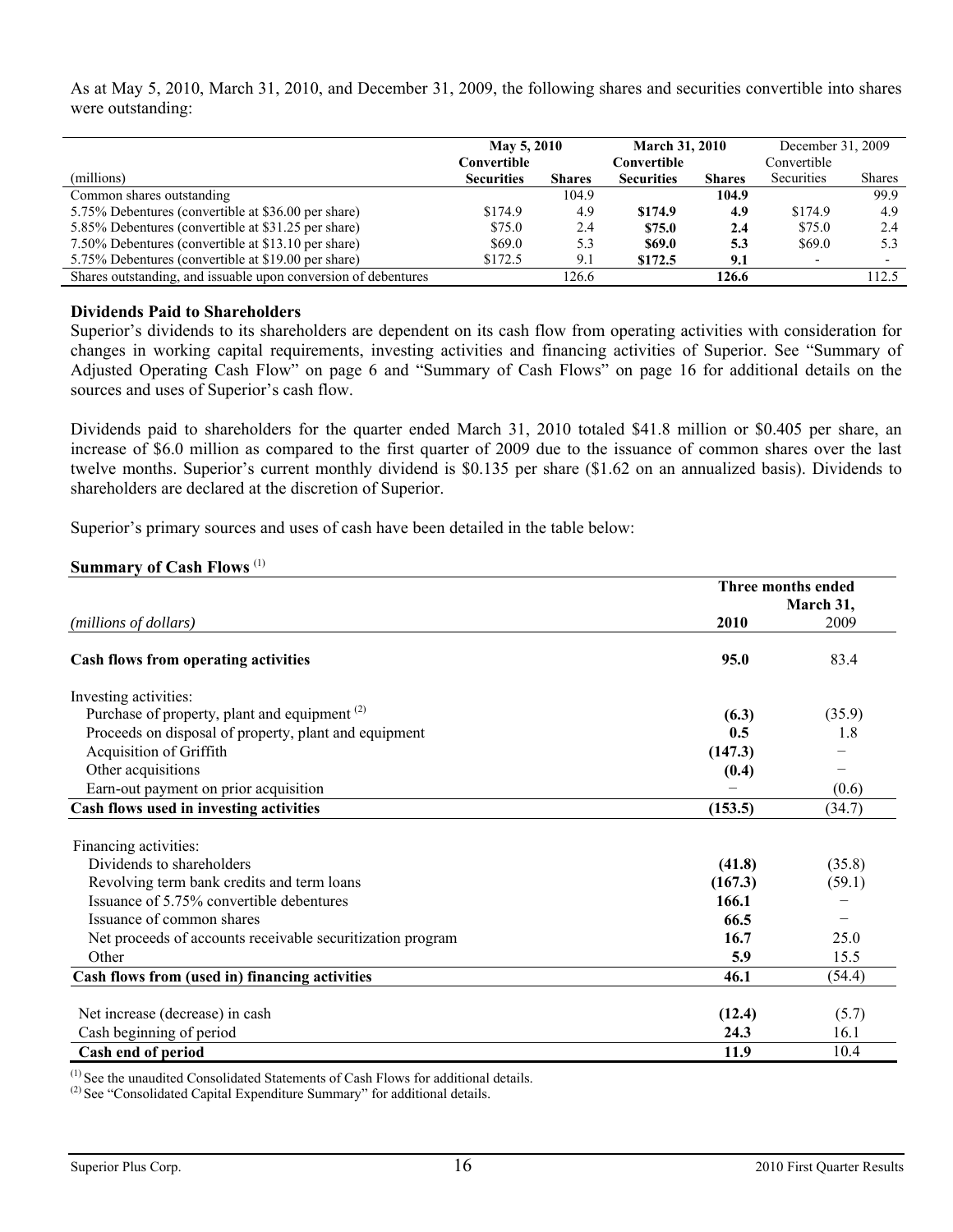#### **Financial Instruments – Risk Management**

Derivative and non-financial derivatives are used by Superior to manage its exposure to fluctuations in foreign currency exchange rates, interest rates and commodity prices. Superior assesses the inherent risks of these instruments by grouping derivative and non-financial derivatives related to the exposures these instruments mitigate. Superior's policy is not to use derivative or non-financial derivative instruments for speculative purposes. Superior does not formally designate its derivatives as hedges, as a result, Superior does not apply hedge accounting and is required to designate its derivatives and non-financial derivatives as held for trading.

Effective 2008, Energy Services entered into natural gas financial swaps primarily with Macquarie Cook Energy Canada Ltd. (formerly, Constellation Energy Commodities Group Inc.) for distributor billed natural gas business in Canada to manage its economic exposure of providing fixed-price natural gas to its customers. Additionally, Energy Services maintains its natural gas swap positions with seven additional counterparties. Energy Services monitors its fixed-price natural gas positions on a daily basis to evaluate compliance with established risk management policies. Superior maintains a substantially balanced fixed-price natural gas position in relation to its customer supply commitments.

Energy Services entered into electricity financial swaps with three counterparties to manage the economic exposure of providing fixed-price electricity to its customers. Energy Services monitors its fixed-price electricity positions on a daily basis to evaluate compliance with established risk management policies. Energy Services maintains a substantially balanced fixed-price electricity position in relation to its customer supply commitments.

Energy Services entered into various propane forward purchase and sale agreements with more than twenty counterparties to manage the economic exposure of its wholesale customer supply contracts. Energy Services monitors its fixed-price propane positions on a daily basis to monitor compliance with established risk management policies. Energy Services maintains a substantially balanced fixed-price propane gas position in relation to its wholesale customer supply commitments.

Specialty Chemicals has entered into fixed-price electricity purchase agreements to manage the economic exposure of certain of its chemical facilities to changes in the market price of electricity, in markets where the price of electricity is not fixed. Substantially all of the fair value with respect to these agreements is with a single counterparty.

Superior, on behalf of its operating divisions, entered into foreign currency forward contracts with twelve counterparties to manage the economic exposure of Superior's operations to movements in foreign currency exchange rates. Energy Services contracts a portion of its fixed-price natural gas, propane and heating oil purchases and sales in US dollars and enters into forward US dollar purchase contracts to create an effective Canadian dollar fixed-price purchase cost. Specialty Chemicals enters into US dollar forward sales contracts on an ongoing basis to mitigate the impact of foreign exchange fluctuations on sales margins on production from its Canadian plants that is sold in US dollars. Interest expense on Superior's US dollar debt is also used to mitigate the impact of foreign exchange fluctuations.

As at March 31, 2010, Energy Services had hedged approximately 100% of its US dollar natural gas and propane purchase (sales) obligations for 2010 and had hedged approximately 55% and 87% of its estimated US dollar exposure for the remainder of 2010 and 2011. Specialty Chemicals had hedged approximately 100% and 85% of its estimated US dollar exposure for the remainder of 2010 and 2011. Construction Products Distribution had hedged approximately 100% and 73% of its estimated US dollar exposure for the remainder of 2010 and 2011. The estimated sensitivity on adjusted operating cash flow for Superior, including divisional US exposures and the impact on US-denominated debt with respect to a \$0.01 change in the Canadian to United States exchange rate for 2010 is \$nil million and 2011 is \$0.2 million, respectively after giving effect to United States forward contracts for 2010 and 2011, as shown in the table below. Superior's sensitivities and guidance are based on an anticipated Canadian to USD foreign currency exchange rate for 2010 and 2011 of par.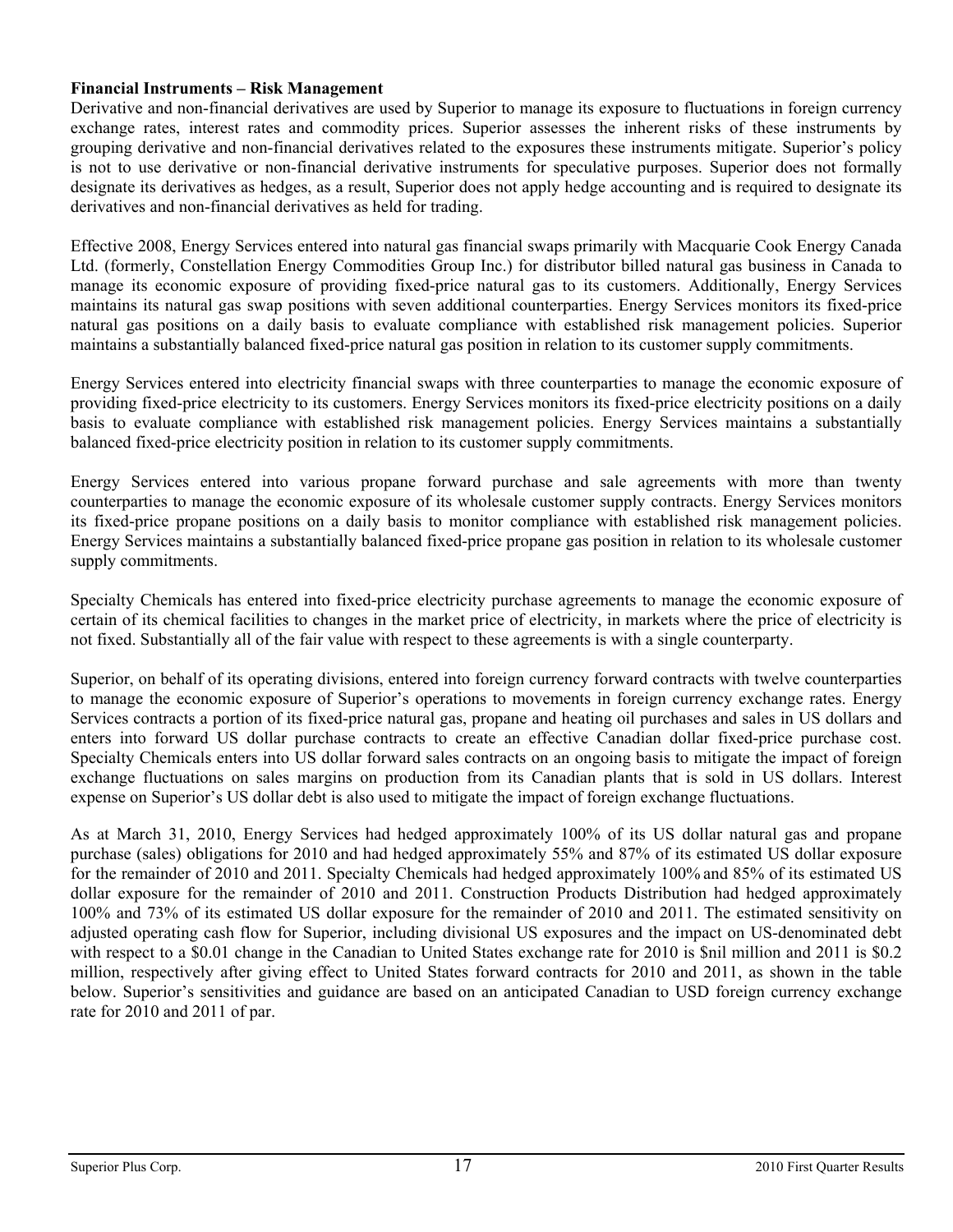|                                                                   |        |       |       |       |      | $2015$ and               |              |
|-------------------------------------------------------------------|--------|-------|-------|-------|------|--------------------------|--------------|
| (US\$ millions)                                                   | 2010   | 2011  | 2012  | 2013  | 2014 | <b>Thereafter</b>        | <b>Total</b> |
| Energy Services – US\$ forward purchases $(1)$                    | (47.7) | (5.4) |       |       |      |                          | (53.1)       |
| Energy Services – US\$ forward sales                              | 10.8   | 44.6  | 44.0  | 44.0  |      | $\overline{\phantom{m}}$ | 143.4        |
| Construction Products Distribution – US\$ forward sales           | 17.6   | 18.0  | 24.0  | 24.0  |      |                          | 83.6         |
| Specialty Chemicals – US\$ forward sales                          | 88.9   | 106.5 | 80.5  | 57.0  |      |                          | 332.9        |
| Net US \$ forward sales                                           | 69.6   | 163.7 | 148.5 | 125.0 |      |                          | 506.8        |
|                                                                   |        |       |       |       |      |                          |              |
| Energy Services–Average US\$ forward purchase rate <sup>(1)</sup> | 1.12   | 1.11  |       |       |      |                          | 1.12         |
| Energy Services – Average US\$ forward rate                       | 1.06   | 1.06  | 1.06  | 1.06  |      |                          | 1.06         |
| Construction Products Distribution – Average US\$ forward         |        |       |       |       |      |                          |              |
| sales rate                                                        | 1.08   | 1.06  | 1.06  | 1.07  |      |                          | 1.07         |
| Specialty Chemicals – Average US\$ forward sales rate             | 1.08   | 1.15  | 1.09  | 1.07  |      |                          | 1.10         |
| Net average external US\$/Cdn\$ exchange rate                     | 1.09   | 1.11  | 1.08  | 1.06  |      |                          | 1.09         |
|                                                                   |        |       |       |       |      |                          |              |
| Specialty Chemicals – Euro forward sales                          | 4.0    | 0.3   |       |       |      |                          | 4.3          |
| Specialty Chemicals – Average Euro forward sales rate             | 1.58   | 1.58  |       |       |      |                          | 1.58         |

 $<sup>(1)</sup>$  Energy services is now sourcing its fixed-price natural gas requirements in Canadian dollars, as such, it will no longer be required to use</sup> United States dollar forward contracts to fix its Canadian dollar exposure.

Superior has interest rate swaps with four counterparties to manage the interest rate mix of its total debt portfolio and related overall cost of borrowing. Superior manages its overall liquidity risk in relation to its general funding requirements by utilizing a mix of short-term and longer-term maturity debt instruments. Superior reviews its mix of short-term and longer-term debt instruments on an on-going basis to ensure it is able to meet its liquidity requirements.

Superior utilizes a variety of counterparties in relation to its derivative and non-financial derivative instruments in order to mitigate its counterparty risk. Superior assesses the credit worthiness of its significant counterparties at the inception and throughout the term of a contract. Superior is also exposed to customer credit risk. Energy Services and Construction Products Distribution deal with a large number of small customers, thereby reducing this risk. Specialty Chemicals, due to the nature of its operations, sells its products to a relatively small number of customers. Specialty Chemicals mitigates its customer credit risk by actively monitoring the overall credit worthiness of its customers. Energy Services has minimal exposure to customer credit risk as local natural gas and electricity distribution utilities have been mandated, for a nominal fee, to provide Energy Services with invoicing, collection and the assumption of bad debts risk for residential and small commercial customers. Energy Services actively monitors the credit worthiness of its direct bill industrial customers.

For additional details on Superior's financial instruments, including the amount and classification of gains and losses recorded in Superior's first quarter Consolidated Financial Statements, summary of fair values, notional balances, effective rates and terms, and significant assumptions used in the calculation of the fair value of Superior's financial instruments, see Note 10 to the unaudited Interim Consolidated Financial Statements.

### **Disclosure Controls and Procedures and Internal Controls Over Financial Reporting**

No changes have been made in Superior's internal controls over financial reporting that have materially affected, or are reasonably likely to materially affect, Superior's internal controls over financial reporting in the quarter ended March 31, 2010.

The certifying officers have limited the scope of their certification in accordance with National Instrument 52-109 for the design of disclosure controls and procedures and internal controls over financial reporting to exclude controls, policies and procedures resulting from the acquisition of SPI on September 24, 2009 and the acquisition of a U.S. refined fuel assets on September 30, 2009 and December 11, 2009 and of Griffith on January 20, 2010. The businesses are described under Construction Products Distribution and Energy Services.

Superior's consolidated results include revenues and net income of \$78.8 million and \$1.4 million, respectively, related to the SPI business. Superior's consolidated balance sheet at March 31, 2010 includes \$173.0 million in total assets and total liabilities of \$48.1 million related to the SPI business.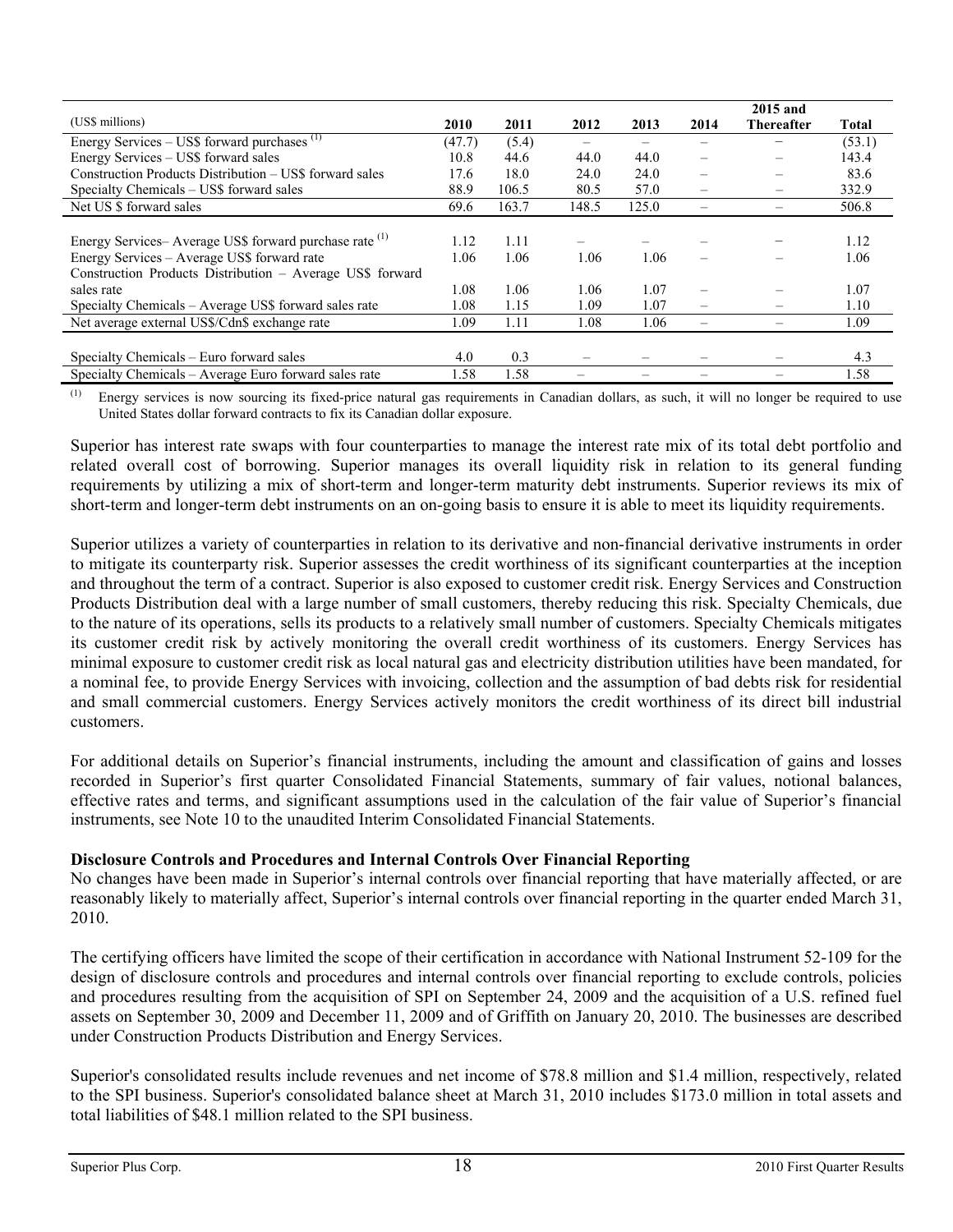Superior's consolidated results include revenues and net income of \$318.4 million and \$15.8 million, respectively, related to the U.S. refined fuel assets acquired on September 30, 2009, December 11, 2009, and Griffith on January 20, 2010. Superior's consolidated balance sheet at March 31, 2010 includes \$435.3 million in total assets and total liabilities of \$107.5 million related to the U.S. refined fuel assets and Griffith. The financial information for the U.S. refined fuel assets and Griffith has been combined to reflect the consistent management and operating control structures, the similarity in the risks in business operations and to be consistent with how the businesses are managed and disclosed to investors.

With respect to the acquisitions of SPI, the U.S. refined fuel assets and Griffith where the scope of the CEO and CFO's certification has been limited in accordance with National Instrument 52-109, Superior's management, under the supervision of the CEO and the CFO, has evaluated the overall risk, reviewed the results of operations with operating management, and confirmed that consistent controls have operated since Superior's acquisitions and continued to operate at year end. Management is confident in the reliability of financial reporting and the preparation of financial statements included in Superior's consolidated results. In 2010, Superior will certify that the internal controls over financial reporting and the disclosure controls and procedures are designed and effective under National Instrument 52-109.

#### **Critical Accounting Policies and Estimates**

Superior's unaudited Interim Consolidated Financial Statements have been prepared in accordance with GAAP. The significant accounting policies are described in the audited Consolidated Financial Statements, see Note 2 on pages 59 to 66 of the 2009 annual report. Certain of these accounting policies, as well as estimates made by management in applying such policies, are recognized as critical because they require management to make subjective or complex judgments about matters that are inherently uncertain. Our critical accounting estimates relate to the allowance for doubtful accounts, employee future benefits, future income tax assets and liabilities, the valuation of derivatives and non-financial derivatives and asset impairments and the assessment of potential asset retirement obligations.

#### **Future Accounting Changes**

#### *International Financial Reporting Standards*

The Accounting Standards Board of Canada (AcSB) has announced plans that will require the convergence of GAAP with International Financial Reporting Standards (IFRS) for publicly accountable enterprises, including Superior Plus Corp. The changeover date from GAAP to IFRS is for annual and interim financial statements relating to fiscal years beginning on or after January 1, 2011.

During 2008, Superior formed an IFRS project team to develop an IFRS transition plan. Superior's approach was to assess and coordinate ongoing training requirements in conjunction with the development of a comprehensive diagnostic/planning document throughout the first and second quarters of 2009. Superior's diagnostic plan was substantially completed in the fourth quarter of 2009 and includes the assessment of differences between GAAP and IFRS, options available under IFRS, potential system requirements as a result of the adoption of IFRS, and the impact on internal controls and other business activities. Superior continues to work on the development and execution of a detailed IFRS transition plan.

At this time, Superior is unable to reasonably estimate the impact that the adoption of IFRS may have on its future operating results or financial position. Superior's preliminary assessment of areas that may have a significant impact upon adoption of IFRS consist of, but may not be limited to:

- Property, plant and equipment may be impacted by the requirement to record and amortize on the basis of material components;
- Employee future benefit obligations will be impacted as IFRS does not allow the deferral of certain actuarial gains and losses which are currently deferred under GAAP;
- Asset impairments recorded in prior years, under certain circumstances, are eligible to be reversed under IFRS;
- The classification of a lease arrangement as either an operating lease or a finance/capital lease may differ under IFRS;
- The assessment and accounting treatment of off-balance sheet arrangements such as Superior's accounts receivable securitization program may differ under IFRS;
- The classification of financial statement items may differ under IFRS;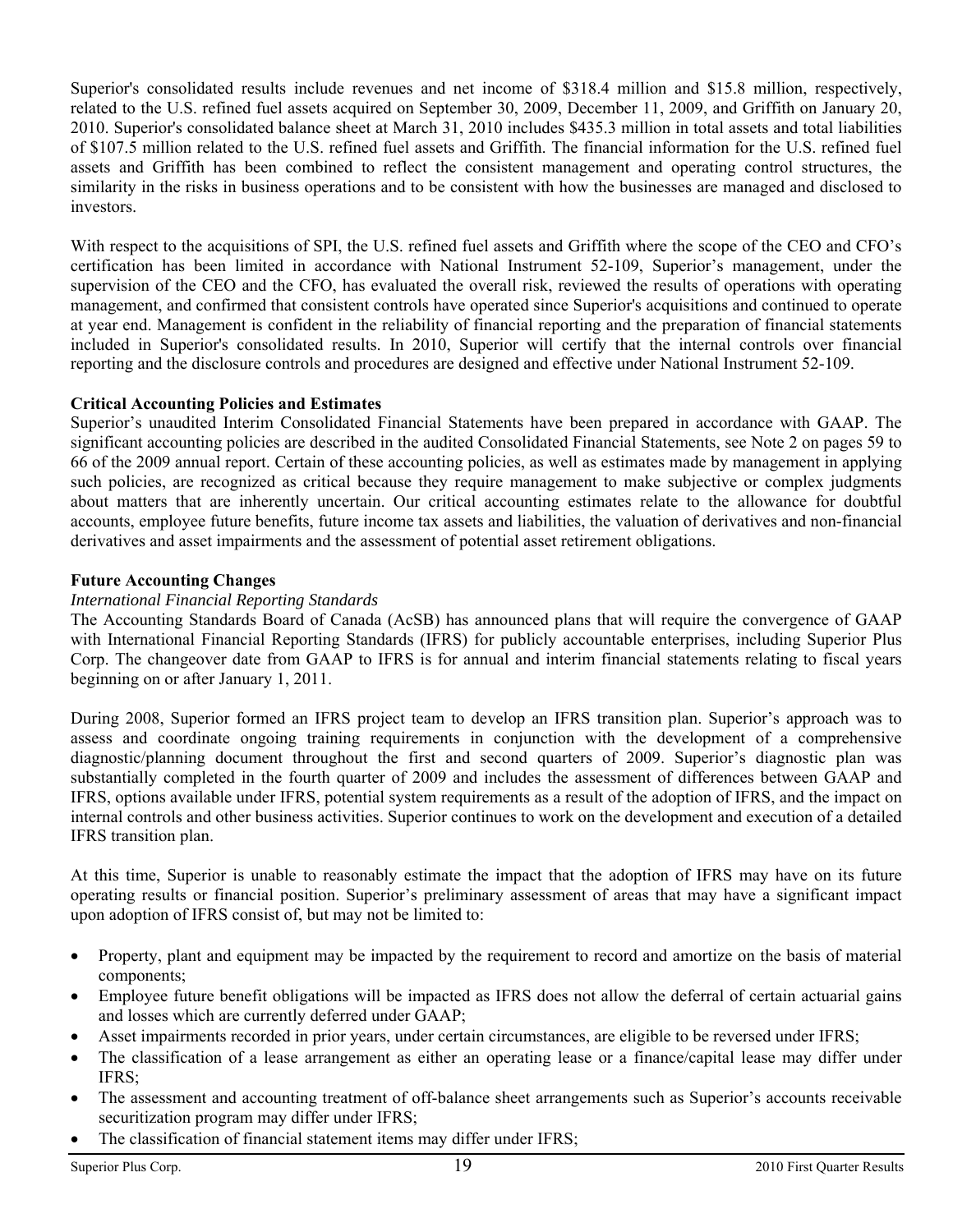- The assessment and accounting treatment of some income tax related items may differ under IFRS;
- Financial statement disclosures under IFRS tend to be more comprehensive than those under GAAP; and
- The impact on various credit agreements, if any.

Superior will continue to assess the impact of IFRS throughout 2010, including the impact on its consolidated financial statements, financial reporting systems and internal control systems, and Superior is expected to disclose the quantitative impact of IFRS during 2010.

| (millions of dollars except per trust unit) | 2010 Quarters |        |        | 2009 Ouarters   |          |          | 2008 Ouarters            |         |        |
|---------------------------------------------|---------------|--------|--------|-----------------|----------|----------|--------------------------|---------|--------|
| amounts)                                    | First         | Fourth | Third  | Second          | First    | Fourth   | Third                    | Second  | First  |
| Canadian propane sales volumes (millions)   |               |        |        |                 |          |          |                          |         |        |
| of litres)                                  | 380           | 373    | 224    | 249             | 431      | 390      | 244                      | 274     | 469    |
| U.S. refined fuels sales volumes (millions) |               |        |        |                 |          |          |                          |         |        |
| of litres)                                  | 469           | 153    |        | $\qquad \qquad$ |          | —        | $\overline{\phantom{0}}$ |         |        |
| Natural gas sales volumes (millions of GJs) |               | 8      | 8      | 8               | 8        | 8        | 8                        | $\circ$ | 9      |
| Electricity sales volumes (millions of KwH) | 74            | 68     | 56     | 38              | 31       | 28       | 18                       | 14      | 10     |
| Chemical sales volumes (thousands of metric |               |        |        |                 |          |          |                          |         |        |
| tonnes)                                     | 170           | 160    | 163    | 155             | 155      | 160      | 188                      | 188     | 191    |
| Gross profit                                | 218.6         | 203.3  | 126.9  | 134.9           | 188.3    | 193.1    | 152.8                    | 153.3   | 169.9  |
| Net earnings (loss)                         | 9.2           | 17.4   | 33.0   | 23.4            | (5.5)    | (19.9)   | (203.9)                  | 164.3   | 127.2  |
| Per share, basic                            | \$0.09        | \$0.17 | \$0.37 | \$0.26          | \$(0.06) | \$(0.23) | \$(2.31)                 | \$1.86  | \$1.44 |
| Per share, diluted                          | \$0.09        | \$0.17 | \$0.37 | \$0.26          | \$(0.06) | \$(0.23) | \$(2.31)                 | \$1.86  | \$1.44 |
| Adjusted operating cash flow                | 54.7          | 64.4   | 19.3   | 18.9            | 61.3     | 65.0     | 33.5                     | 38.1    | 55.7   |
| Per share, basic and diluted                | \$0.53        | \$0.65 | \$0.22 | \$0.21          | \$0.69   | \$0.74   | \$0.38                   | \$0.43  | \$0.63 |
| Net working capital $(1)$                   | 138.9         | 183.8  | 132.0  | 72.0            | 83.7     | 152.2    | 227.4                    | 217.6   | 256.3  |

#### **Quarterly Financial and Operating Information**

 $<sup>(1)</sup>$  Net working capital reflects amounts as at the quarter end and is comprised of cash and cash equivalents, accounts receivable and inventories, less bank</sup> indebtedness, accounts payable and accrued liabilities, current portion of term loans and dividends and interest payable to shareholders and debentureholders.

# **Non-GAAP Financial Measures**

### *Adjusted Operating Cash Flow*

Adjusted operating cash flow is equal to cash flow from operating activities as defined by Canadian generally accepted accounting principles (GAAP), adjusted for changes in non-cash working capital and customer contract related costs. Superior may deduct or include additional items to its calculation of adjusted operating cash flow; these items would generally, but not necessarily, be items of a non-recurring nature. Adjusted operating cash flow is the main performance measure used by management and investors to evaluate the performance of Superior. Readers are cautioned that adjusted operating cash flow is not a defined performance measure under GAAP and that adjusted operating cash flow cannot be assured. Superior's calculation of adjusted operating cash flow may differ from similar calculations used by comparable entities. Adjusted operating cash flow represents cash flow generated by Superior that is available for, but not necessarily limited to, changes in working capital requirements, investing activities and financing activities of Superior.

The seasonality of Superior's individual quarterly results must be assessed in the context of annualized adjusted operating cash flow. Adjustments recorded by Superior as part of its calculation of adjusted operating cash flow include, but are not limited to, the impact of the seasonality of Superior's businesses, principally the Energy Services segment, by adjusting for non-cash working capital items, thereby eliminating the impact of the timing between the recognition and collection/payment of Superior's revenues and expense, which can differ significantly from quarter to quarter. Adjustments are also made to reclassify the cash flows related to natural gas and electricity customer contract related costs in a manner consistent with the income statement recognition of these costs. Adjusted operating cash flow is reconciled to cash flow from operating activities on page 6.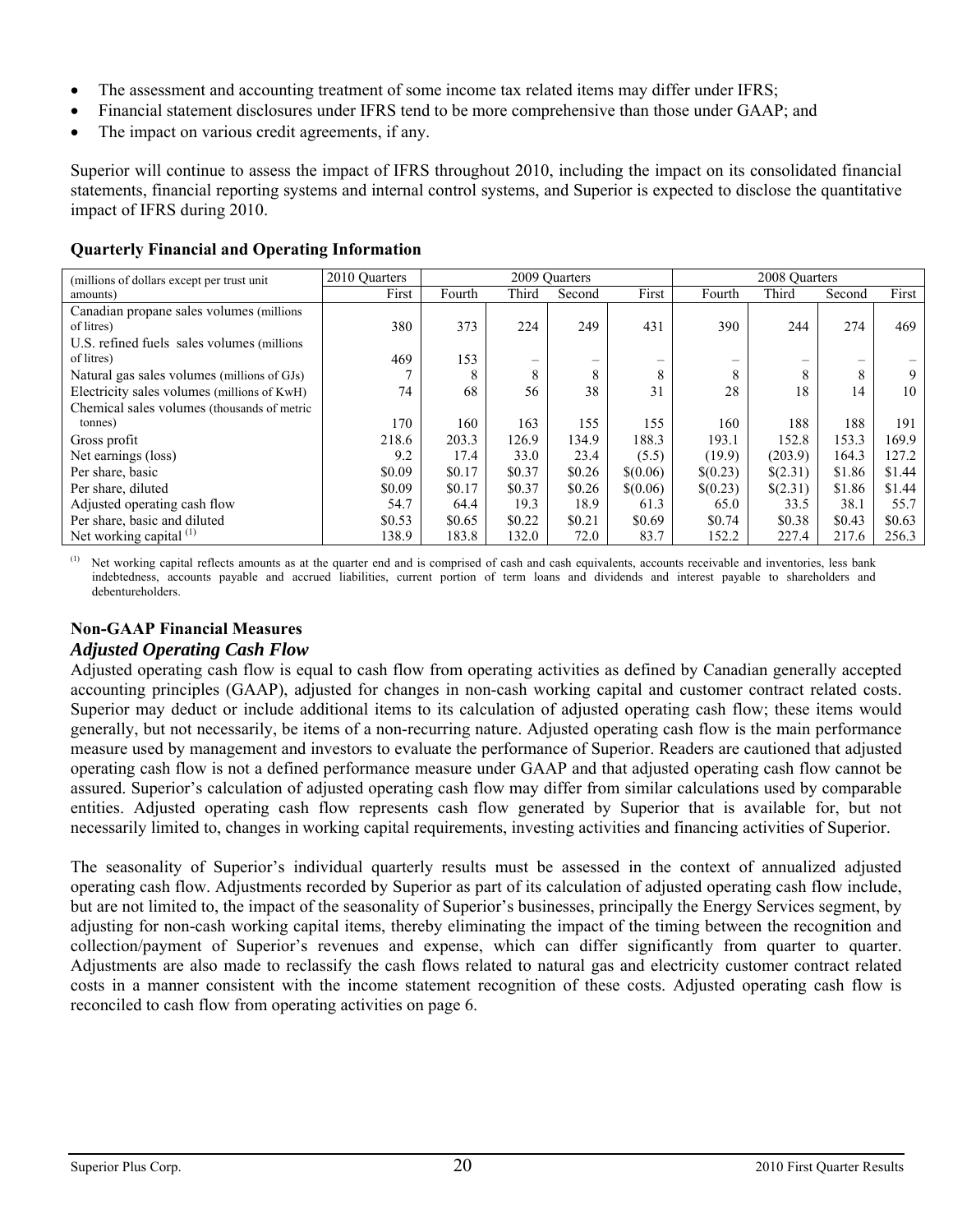### *EBITDA*

EBITDA represents earnings before interest, taxes, depreciation, amortization and other non-cash expenses, and is used by Superior to assess its consolidated results and the results of its operating segments. EBITDA is not a defined performance measure under GAAP. Superior's calculation of EBITDA may differ from similar calculations used by comparable entities. EBITDA of Superior's operating segments may be referred to as EBITDA from operations. Net earnings are reconciled to EBITDA from operations on page 21.

#### *Compliance EBITDA*

Compliance EBITDA represents earnings before interest, taxes, depreciation, amortization and other non-cash expenses calculated on a 12 month trailing basis giving pro forma effect to acquisitions and divestitures and is used by Superior to calculate its debt covenants and other credit information. Compliance EBITDA is not a defined performance measure under GAAP. Superior's calculation of compliance EBITDA may differ from similar calculations used by comparable entities. See Note 12 to the unaudited Interim Consolidated Financial Statements for a reconciliation of net earnings (loss) to compliance EBITDA.

#### **Reconciliation of Net Earnings to EBITDA from Operations** (1) (2)

|                                                                                                    |                 |                  | Construction        |
|----------------------------------------------------------------------------------------------------|-----------------|------------------|---------------------|
|                                                                                                    | Energy          | <b>Specialty</b> | <b>Products</b>     |
| For the three months ended March 31, 2010                                                          | <b>Services</b> | <b>Chemicals</b> | <b>Distribution</b> |
| Net earnings (loss)                                                                                | (2.1)           | 5.0              | 0.9                 |
| Add: Amortization of property, plant and equipment, intangible assets and accretion of convertible |                 |                  |                     |
| debenture issue costs                                                                              | 11.1            | 1.1              | 3.3                 |
| Amortization included in cost of sales                                                             |                 | 10.8             |                     |
| Unrealized losses on financial instruments                                                         | 41.8            | 4.2              |                     |
|                                                                                                    | 50.8            | 21.1             | 4.2                 |
| <b>EBITDA</b> from operations                                                                      |                 |                  |                     |
|                                                                                                    |                 |                  |                     |
|                                                                                                    |                 |                  | <b>Construction</b> |
|                                                                                                    | Energy          | <b>Specialty</b> | <b>Products</b>     |
| For the three months ended March 31, 2009                                                          | <b>Services</b> | <b>Chemicals</b> | <b>Distribution</b> |
| Net earnings (loss)                                                                                | (16.4)          | 6.8              | 0.4                 |
| Add: Amortization of property, plant and equipment, intangible assets and accretion of convertible |                 |                  |                     |
| debenture issue costs                                                                              | 6.4             | 1.1              | 1.1                 |
| Amortization included in cost of sales                                                             |                 | 9.1              |                     |
| Energy Services non-cash pension expense                                                           | 0.4             |                  |                     |
| Unrealized losses on financial instruments                                                         | 56.0            | 15.1             |                     |

 (1) See the unaudited Interim Consolidated Financial Statements for net earnings (loss), amortization of property, plant and equipment, intangible assets and accretion of convertible debenture issue costs, amortization included in cost of sale, non-cash pension expense, unrealized (gains) losses on financial instruments and gain on disposal of facility.

(2) See "Non-GAAP Financial Measures" for additional details.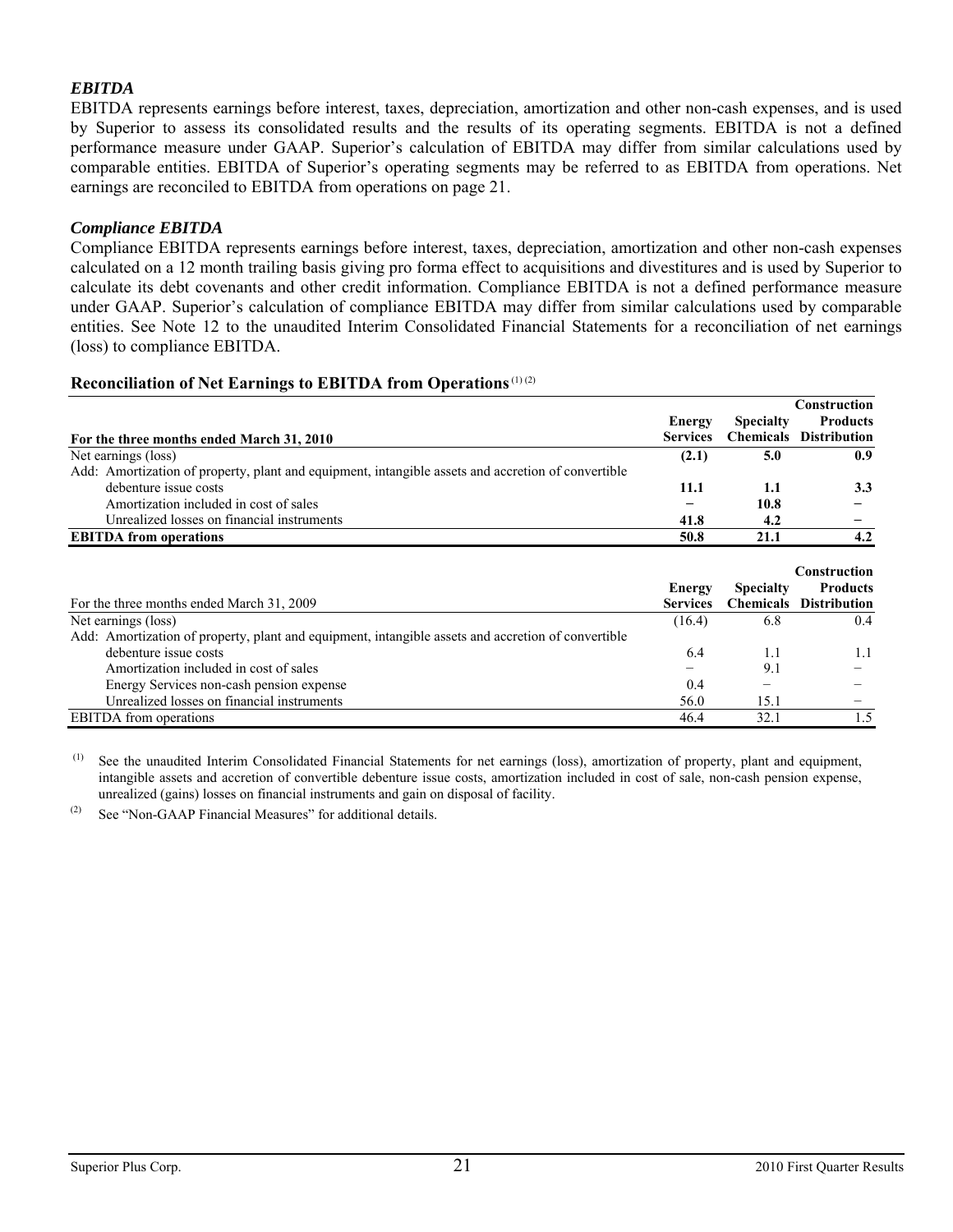| Reconcination of Divisional Segmented Revenue and Cost of Sales to EDITDA |                 |                  |                            |          |                          |                            |
|---------------------------------------------------------------------------|-----------------|------------------|----------------------------|----------|--------------------------|----------------------------|
|                                                                           |                 |                  | For the three months ended |          |                          | For the three months ended |
|                                                                           |                 |                  | March 31, 2010             |          | March 31, 2009           |                            |
|                                                                           | <b>Energy</b>   | <b>Specialty</b> | Construction               | Energy   | Specialty                | Construction               |
|                                                                           | <b>Services</b> | <b>Chemicals</b> | <b>Products</b>            | Services | Chemicals                | Products                   |
| Revenue                                                                   | 688.1           | 109.7            | 166.8                      | 385.5    | 123.9                    | 94.1                       |
| Realized foreign currency gains (losses)                                  |                 | 1.2              | 0.2                        | (2.6)    | (4.4)                    |                            |
| Foreign currency gains (losses) related to                                |                 |                  |                            |          |                          |                            |
| Working capital                                                           | 0.4             | (0.9)            |                            | (0.4)    | 0.7                      |                            |
| Unrealized losses on forward propane                                      |                 |                  |                            |          |                          |                            |
| purchase contracts                                                        | —               | -                |                            | (2.7)    | $\qquad \qquad -$        |                            |
| Revenue after reclass adjustments                                         | 688.5           | 110.0            | 167.0                      | 379.8    | 120.2                    | 94.1                       |
| <b>Cost of Goods Sold</b>                                                 | (531.4)         | (69.1)           | (127.9)                    | (254.9)  | (67.9)                   | (69.7)                     |
| Realized foreign currency gains (losses)                                  | (2.4)           |                  |                            | 0.9      |                          |                            |
| Realized fixed price electricity gains                                    |                 |                  |                            |          |                          |                            |
| (losses)                                                                  |                 | (0.7)            |                            |          | 1.3                      |                            |
| Foreign currency gains (losses) related to                                |                 |                  |                            |          |                          |                            |
| working capital                                                           |                 |                  |                            | (0.2)    | $\overline{\phantom{0}}$ |                            |
| Non-cash amortization                                                     |                 | 10.8             |                            |          | 9.1                      |                            |
| Natural gas commodity realized fixed price                                |                 |                  |                            |          |                          |                            |
| gains (losses)                                                            | (15.9)          | -                |                            | (17.9)   | $\overline{\phantom{0}}$ |                            |
| <b>Cost of Goods Sold after reclassification</b>                          |                 |                  |                            |          |                          |                            |
| adjustments                                                               | (549.7)         | (59.0)           | (127.9)                    | (272.1)  | (57.5)                   | (69.7)                     |
| <b>Gross Profit</b>                                                       | 138.8           | 51.0             | 39.1                       | 107.7    | 62.7                     | 24.4                       |
| Cash, operating and administrative costs                                  | (87.6)          | (30.8)           | (34.9)                     | (62.3)   | (29.9)                   | (22.9)                     |
| Non-cash pension expense                                                  |                 |                  |                            | 0.6      |                          |                            |
| Reclassification of foreign currency gains and                            |                 |                  |                            |          |                          |                            |
| losses related to working capital                                         | (0.4)           | 0.9              |                            | 0.4      | (0.7)                    |                            |
| Cash, operating and administrative costs                                  |                 |                  |                            |          |                          |                            |
| after reclassification adjustments                                        | (88.0)          | (29.9)           | (34.9)                     | (61.3)   | (30.6)                   | (22.9)                     |
| <b>EBITDA</b> from operations                                             | 50.8            | 21.1             | 4.2                        | 46.4     | 32.1                     | 1.5                        |

### **Reconciliation of Divisional Segmented Revenue and Cost of Sales to EBITDA**

### **Risk Factors to Superior**

The risks factors and uncertainties detailed below are a summary of Superior's assessment of its material risk factors as identified in Superior's 2009 Annual Information Form under the heading "Risk Factors". For a detailed discussion of these risks, see Superior's 2009 Annual Information Form filed on the Canadian Securities Administrator's website, www.sedar.com and Superior's website, www.superiorplus.com.

### **Risks to Superior**

Superior is entirely dependent upon the operations and assets of Superior LP. Superior's ability to make dividend payments to shareholders is dependent upon the ability of Superior LP to make distributions on its outstanding limited partnership units as well as the operations and business of Superior LP.

Although Superior intends to distribute the income allocated from Superior LP, less the amount of its expenses, indebtedness and other obligations and less amounts, if any, Superior pays in connection with the redemption of common shares, there is no assurance regarding the amounts of cash to be distributed by Superior LP or generated by Superior LP and therefore funds available for dividends to shareholders. The actual amount distributed in respect of the limited partnership units will depend on a variety of factors including, without limitation, the performance of Superior LP's operating businesses, the effect of acquisitions or dispositions on Superior LP, and other factors that may be beyond the control of Superior LP or Superior. In the event significant sustaining capital expenditures are required by Superior LP or the profitability of Superior LP declines, there would be a decrease in the amount of cash available for dividends to shareholders and such decrease could be material.

Superior's dividend policy and the distribution policy of Superior LP are subject to change at the discretion of the board of directors of Superior or the board of directors of Superior General Partner Inc., as applicable. Superior's dividend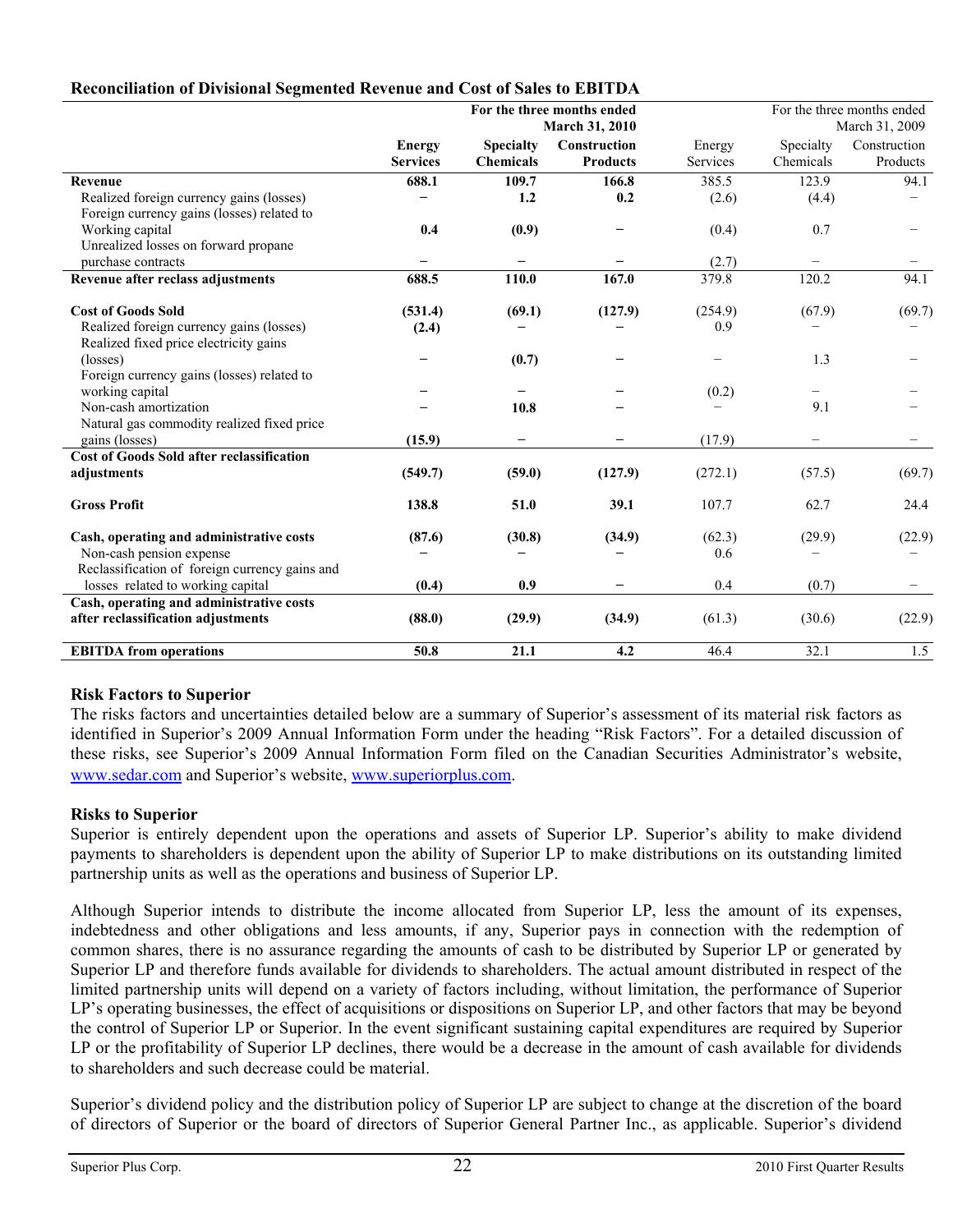policy and the distribution policy of Superior LP are also limited by contractual agreements including agreements with lenders to Superior and its affiliates and by restrictions under corporate law.

The credit facilities of Superior LP contain covenants that require Superior LP to meet certain financial tests and that restrict, among other things, the ability of Superior LP to incur additional debt, dispose of assets or pay dividends/distributions in certain circumstances. These restrictions may preclude Superior LP from returning capital or making distributions on the limited partnership units.

The payout by Superior LP of substantially all of its available cash flow means that capital expenditures to fund growth opportunities can only be made in the event that other sources of financing are available. Lack of access to such additional financing could limit the future growth of the business of Superior LP and, over time, have a material adverse effect on the amount of cash available for dividends to Shareholders.

To the extent that external sources of capital, including public and private markets, become limited or unavailable, Superior's and Superior LP's ability to make the necessary capital investments to maintain or expand the current business and to make necessary principal payments, uncertainties and assumptions under its term credit facilities may be impaired.

Superior maintains a substantial floating interest rate exposure through a combination of floating interest rate borrowings and the use of derivative instruments. Demand levels for approximately half of Energy Services' sales and substantially all of Specialty Chemicals and Construction Products Distribution's sales are affected by general economic trends. Generally speaking, when the economy is strong, interest rates increase as does sales demand from Superior's customers, thereby increasing Superior's ability to pay higher interest costs and vice versa. In this way, there is a common relationship between economic activity levels, interest rates and Superior's ability to pay higher or lower rates.

A portion of Superior's net cash flows are denominated in US dollars. Accordingly, fluctuations in the Canadian/US dollar exchange rate can impact profitability. Superior attempts to mitigate this risk by hedging.

The timing and amount of capital expenditures incurred by Superior LP or by its subsidiaries will directly affect the amount of cash available to Superior for dividends to shareholders. Dividends may be reduced, or even eliminated, at times when significant capital expenditures are incurred or other unusual expenditures are made.

If the board of directors of Superior decides to issue additional common shares, preferred shares or securities convertible into common shares, existing shareholders may suffer significant dilution.

Superior has, through the contractual provisions in the Arrangement Agreement, the Indemnity Agreement and the Divestiture Agreement, and through securing certain insurance coverage, attempted to ensure that the liabilities and obligations relating to the business of Ballard are transferred to and assumed by New Ballard, that Superior is released from any such obligations and, even where such transfer or release is not effective or is not obtained, Superior is indemnified by New Ballard for all such obligations. However, in the event New Ballard fails or is unable to meet such contractual obligations to Superior, Superior could be exposed to liabilities and risks associated with the operations of Ballard which include, without limitation, risks relating to claims with respect to intellectual property matters, product liability or environmental damages.

There can be no assurances that income tax laws in the numerous jurisdictions in which Superior operates will not be changed in a manner which adversely affects Superior and its shareholders. In addition, there can be no assurance that the Canadian Revenue Agency (or provincial tax agency), U.S. Internal Revenue Service (or a state or local tax agency), or the Chilean Internal Revenue Service (collectively the "Tax Agencies") will agree with how Superior calculates its income for tax purposes or that the various Tax Agencies will not change their administrative practices to the detriment of Superior or its Shareholders. In particular, there is the possibility that the Canada Revenue Agency could challenge the tax consequences of the Plan of Arrangement or prior Ballard transactions which could potentially affect the availability or amount of the tax basis or other tax accounts of Superior.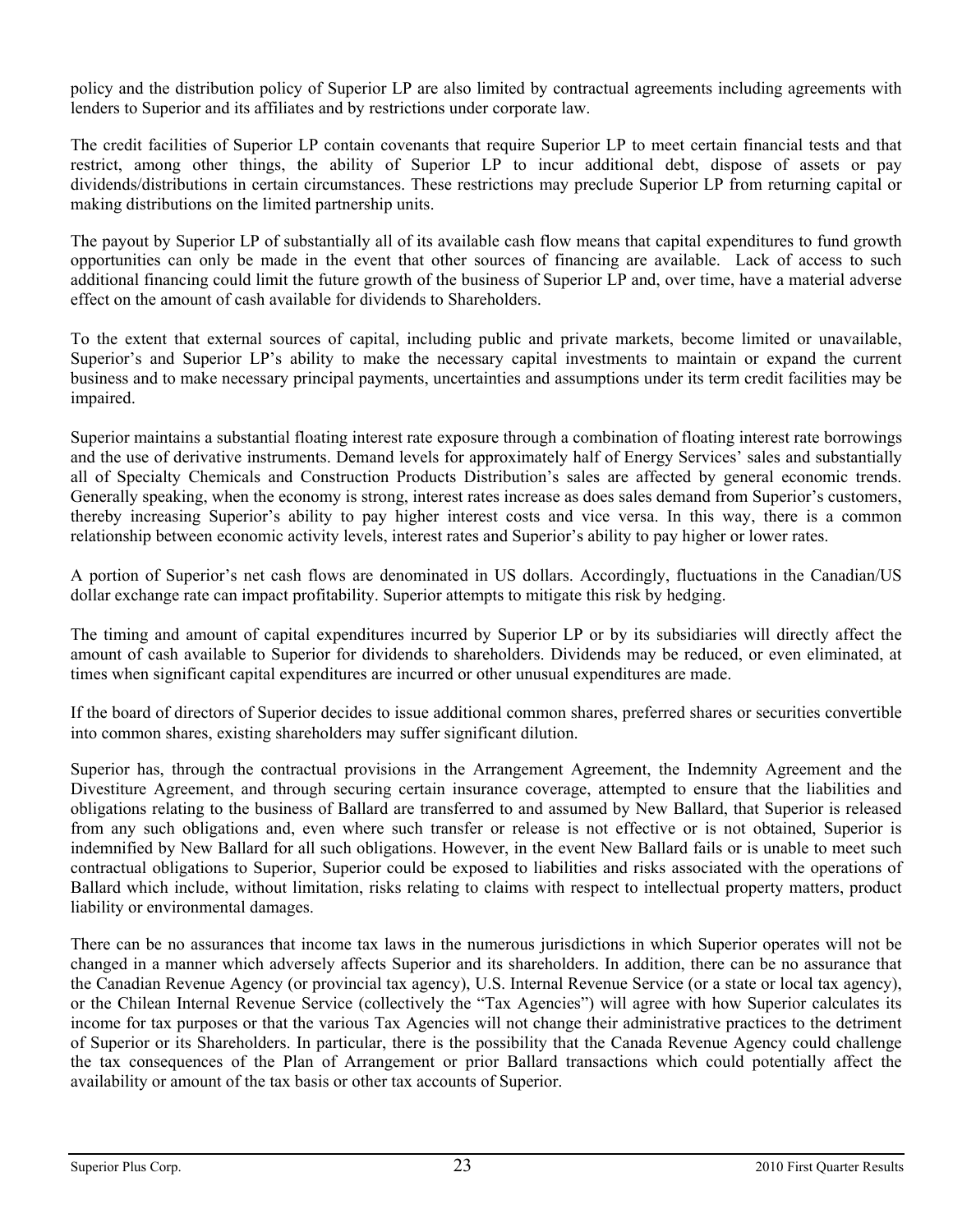### **Risks to Superior's segments Energy Services**

#### *Canadian Propane Distribution and U.S. Refined Fuels*

Propane is sold in competition with other energy sources such as fuel oil, electricity and natural gas, along with alternative energy sources that are currently under development. In addition to competition from other energy sources, Superior competes with other retail marketers. Superior's ability to remain an industry leader depends on its ability to provide reliable service at competitive selling prices.

Competition in the U.S. Refined Fuels business markets generally occurs on a local basis between large full service, multi-state marketers and smaller local independent marketers. Although the industry has seen a continued trend of consolidation over the past several years, the top ten multi-state marketers still contribute only one-third of total retail sales in the United States. Marketers primarily compete based upon price and service and tend to operate in close proximity to customers, typically within a 35-mile marketing radius from a central depot, to lower delivery costs and provide prompt service.

Weather and general economic conditions affect propane and refined fuels market volumes. Weather influences the demand for propane and heating oil used primarily for space heating uses and also for agricultural applications.

The trend towards increased conservation measures and technological advances in energy efficiency may have a detrimental effect on propane demand and Superior's sales. Further, increases in the cost of propane encourage customers to conserve fuel and to invest in more energy-efficient equipment, reducing demand. Changes in propane supply costs are normally passed through to customers, but timing lags (the time between when Superior purchases the propane and when the customer purchases the propane) may result in positive or negative gross margin fluctuations.

Superior offers its customers various fixed-price propane and heating oil programs. In order to mitigate the price risk from offering these services, Superior uses its physical inventory position, supplemented by forward commodity transactions with various third parties having terms and volumes substantially the same as its customers' contracts. In periods of high propane price volatility the fixed price programs create exposure to over or under supply positions as the demand from customers may significantly exceed or fall short of supply procured. In addition, if propane prices decline significantly subsequent to customers signing up for a fixed price program there is a risk that customers will default on their commitments.

Superior's operations are subject to the risks associated with handling, storing and transporting propane in bulk. Slight quantities of propane may also be released during transfer operations. To mitigate risks, Superior has established a comprehensive program directed at environmental, health and safety protection. This program consists of an environmental policy, codes of practice, periodic self-audits, employee training, quarterly and annual reporting and emergency prevention and response.

The U.S. Refined Fuels business, through a centralized safety and environment management system, ensures safety practices and regulatory compliance are an important part of its business. The storage and delivery of refined fuels posses the potential for spills which impact the soils and water of storage facilities and customer properties.

Superior's fuel distribution businesses are based and operate in Canada and the United States, and, as a result, such operations could be affected by changes to laws, rules or policies which may either be more favorable to competing energy sources or increase costs or otherwise negatively affect the operations of Energy Services in comparison to such competing energy sources. Any such changes could have an adverse effect on the operations of Energy Services.

Approximately 18% of Superior's propane and U.S. refined fuels distribution business's employees are unionized. Collective bargaining agreements are renegotiated in the normal course of business.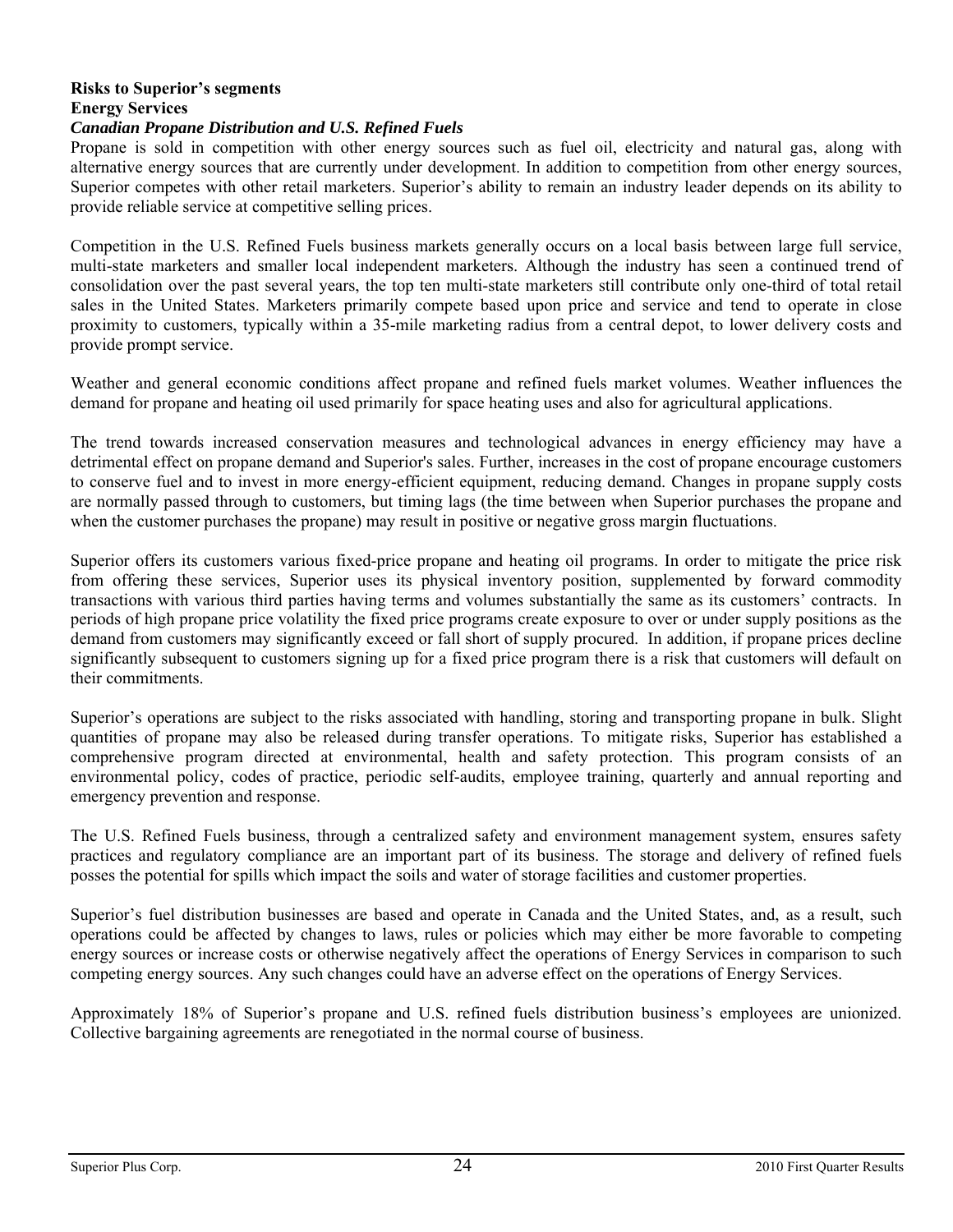#### *Fixed-price energy services business*

New entrants in the energy retailing business may enter the market and compete directly for the customer base that Superior targets, slowing or reducing its market share.

Fixed-price energy services purchases natural gas to meet its estimated commitments to its customers based upon their historical consumption. Depending on a number of factors, including weather, customer attrition and poor economic conditions affecting commercial customers' production levels, customers'combined natural gas consumption may vary from the volume purchased. This variance must be reconciled and settled at least annually and may require Superior to purchase or sell natural gas at market prices which may have an adverse impact on the results of this business. To mitigate balancing risk, Superior closely monitors its balancing position and takes measures such as adjusting gas deliveries and transferring gas between pools of customers, so that imbalances are minimized. In addition, Superior maintains a reserve for potential balancing costs. The reserve is reviewed on a monthly basis to ensure that it is sufficient to absorb any losses that might arise from balancing.

Fixed-price energy services matches its customers estimated electricity requirements by entering into electricity swaps in advance of acquiring customers. Depending on several factors, including weather, customers' energy consumption may vary from the volumes purchased by Superior. Superior is able to invoice existing commercial electricity customers for balancing charges when the amount of energy used is greater than or less than the tolerance levels set initially. In certain circumstances, there can be balancing issues for which Superior is responsible when customer aggregation forecasts are not realized.

Fixed-price energy services resources its fixed-price term natural gas sales commitments by entering into various physical natural gas and US dollar foreign exchange purchase contracts for similar terms and volumes to create an effective Canadian dollar fixed-price cost of supply. Superior transacts with nine financial and physical natural gas counterparties. There can be no assurance that any of these counterparties will not default on any of their obligations to Superior. However, the financial condition of each counterparty is evaluated and credit limits are established to minimize Superior's exposure to this risk. There is also a risk that supply commitments and foreign exchange positions may become unmatched; however, this is monitored daily in compliance with Superior's risk management policy.

Fixed-price energy services must retain qualified sales agents in order to properly execute its business strategy. The continued growth of fixed-price energy services is reliant on the services of agents to sign up new customers. There can be no assurance that competitive conditions will allow these agents to achieve these customer additions. Lack of success in the marketing programs of fixed-price energy services would limit future growth of cash flow.

Fixed-price energy services operates in the highly regulated energy industry in Ontario, British Columbia and Quebec. Changes to existing legislation could impact this business's operations. As part of the current regulatory framework, local delivery companies are mandated to perform certain services on behalf of fixed-price energy services, including invoicing, collection, assuming specific bad debt risks and storage and distribution of natural gas. Any elimination or changes to these rules could have a significant adverse effect on the results of this business.

In November 2009 the Ontario government introduced a new piece of legislation (Bill 235) to address energy consumer protection. Bill 235 proposes a new Energy Consumer Protection Act (ECPA) that, if passed, would affect how fixedprice energy services maintains its existing Ontario residential and small commercial base and acquires new small commercial customers that fall within the low volume definition of the OEB Codes of Conduct for Gas Marketers and Electricity Retailers (less than 50,000m3 annually for natural gas and less than 150,000 kWh annually for electricity). The new ECPA could also influence any potential plans for fixed-price energy services to re-enter the Ontario residential energy market in the future.

The Bill passed first reading on December 8, 2009. The second reading and comment period is anticipated early in 2010 and, if passed, will likely take affect toward the middle of 2010. The bill includes limitations on renewals; increased marketer accountability, including licensing of individual sales agents; the elimination of telemarketing; increased cancellation alternatives for residential consumers; rules regarding smart sub-metering, and a requirement for retailers to offer time-of-use products.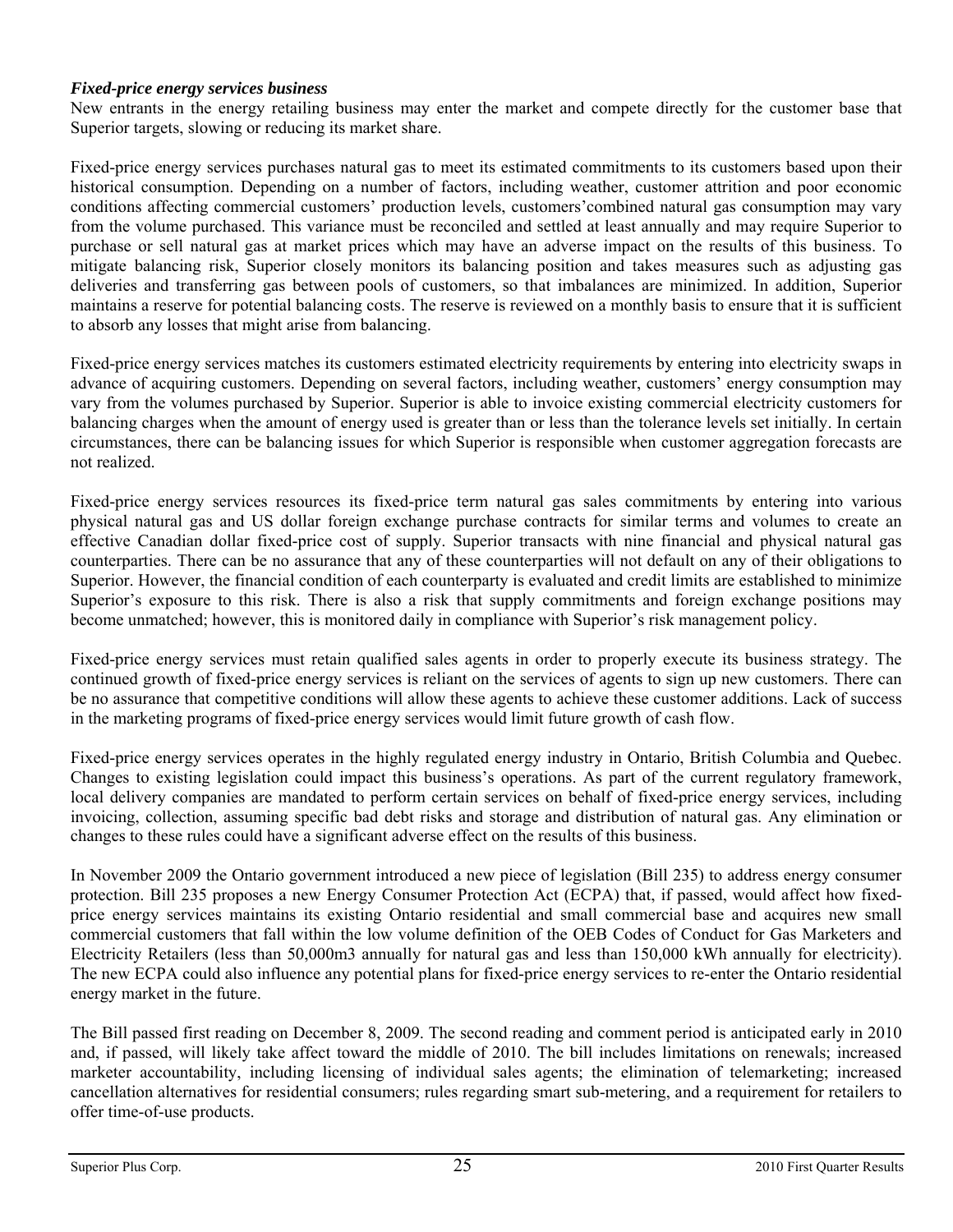#### **Specialty Chemicals**

Specialty Chemicals competes with sodium chlorate, chloralkali and potassium producers on a worldwide basis. Key competitive factors include price, product quality, logistics capability, reliability of supply, technical capability and service. The end-use markets for products are correlated to the general economic environment and the competitiveness of its customers, all of which are outside of its control.

Specialty Chemicals has long-term electricity contracts or electricity contracts that renew automatically with power producers in each of the jurisdictions where its plants are located. There is no assurance that Specialty Chemicals will continue to be able to secure adequate supplies of electricity at reasonable prices or on acceptable terms.

Potassium Chloride (KCl) is a major raw material used in the production of potassium hydroxide at the Port Edwards, Wisconsin facility. Substantially all of Specialty Chemicals KCl is received from Potash Corporation of Saskatchewan (Potash). Specialty Chemicals currently has a limited ability to source KCl from additional suppliers.

Specialty Chemicals is exposed to fluctuations in the US dollar and the euro to the Canadian dollar.

Specialty Chemicals' operations involve the handling, production, transportation, treatment and disposal of materials that are classified as hazardous and are regulated by environmental and health and safety laws, regulations and requirements. The potential exists for the release of highly toxic and lethal substances, including chlorine. Equipment failure could result in damage to facilities, death or injury and liabilities to third parties. If at any time the appropriate regulatory authorities deem any of the facilities unsafe, they may order that such facilities be shut down.

Specialty Chemicals' operations and activities in various jurisdictions require regulatory approvals for the handling, production, transportation and disposal of chemical products and waste substances. The failure to obtain or comply fully with such applicable regulatory approvals may materially adversely affect Specialty Chemicals.

Approximately 25% of Specialty Chemicals employees are unionized. Collective bargaining agreements are renegotiated in the normal course of business.

### **Construction Products Distribution**

Construction Products Distribution competes with other specialty construction distributors servicing the builder/contractor market, in addition to big-box home centres and independent lumber yards. The ability to remain competitive depends on its ability to provide reliable service at competitive prices.

Demand for walls and ceilings building materials is affected by changes in general and local economic factors including demographic trends, employment levels, interest rates, consumer confidence and overall economic growth. These factors in turn impact the level of existing housing sales, new home construction, new non-residential construction, and office/commercial space turnover, all of which are significant factors in the determination of demand for products and services.

The Commercial & Industrial Insulation (C&I) market is driven largely by C&I construction spending and economic growth. Sectors within the C&I market that are particularly influential to demand include commercial construction and renovation, construction or expansion of industrial process facilities, such as oil refineries and petrochemical plants, as well as institutional facilities (e.g. government, healthcare and schools).

Approximately 4% of Construction Products Distribution's employees are unionized. Collective bargaining agreements are renegotiated in the normal course of business.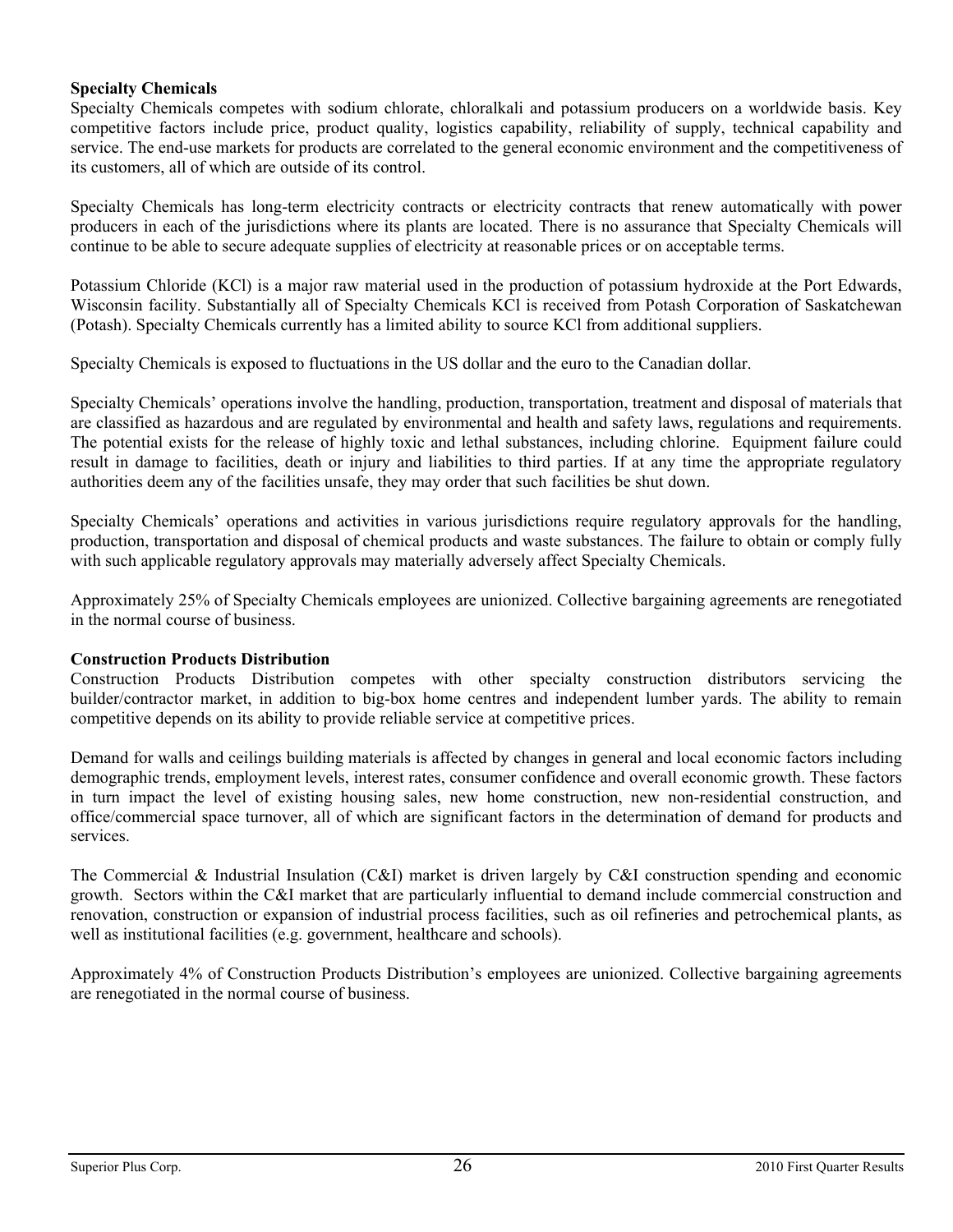### **SUPERIOR PLUS CORP. Consolidated Balance Sheets**

|                                                                                                               | March 31,      | December 31, |
|---------------------------------------------------------------------------------------------------------------|----------------|--------------|
| (unaudited, millions of dollars)                                                                              | 2010           | 2009         |
| <b>Assets</b>                                                                                                 |                |              |
| <b>Current Assets</b>                                                                                         |                |              |
| Cash and cash equivalents                                                                                     | 11.9           | 24.3         |
| Accounts receivable and other (Note 5 and 10)                                                                 | 292.4          | 313.8        |
| Inventories                                                                                                   | 131.3          | 145.7        |
| Future income tax asset (Note 11)                                                                             | 57.3           | 59.0         |
| Current portion of unrealized gains on financial instruments (Note 10)                                        | 29.8           | 22.2         |
|                                                                                                               | 522.7          | 565.0        |
|                                                                                                               |                | 668.0        |
| Property, plant and equipment (Note 4)<br>Customer contract related costs                                     | 726.0<br>13.7  | 14.7         |
| Intangible assets (Note 4)                                                                                    | 207.7          | 165.3        |
| Goodwill (Note 4)                                                                                             | 547.9          | 528.4        |
| Accrued pension asset                                                                                         | 18.0           | 18.2         |
| Long-term notes receivable                                                                                    | 4.4            | $\equiv$     |
| Future income tax asset (Note 11)                                                                             | 176.6          | 165.7        |
| Investment tax credits                                                                                        | 117.4          | 120.2        |
| Long-term portion of unrealized gains on financial instruments (Note 10)                                      | 33.0           | 28.5         |
|                                                                                                               |                |              |
|                                                                                                               | 2,367.4        | 2,274.0      |
|                                                                                                               |                |              |
| <b>Liabilities and Shareholders' Equity</b>                                                                   |                |              |
| <b>Current Liabilities</b>                                                                                    |                |              |
| Accounts payable and accrued liabilities                                                                      | 273.5          | 280.7        |
| Unearned revenue                                                                                              | 7.1            | 5.8          |
| Current portion of term loans (Note 7)                                                                        | 3.1            | 5.1          |
| Dividends and interest payable to shareholders and debentureholders                                           | 20.1           | 14.2         |
| Current portion of deferred credit (Note 11)                                                                  | 18.2           | 24.5         |
| Current portion of unrealized losses on financial instruments (Note 10)                                       | 100.3          | 77.8         |
|                                                                                                               | 422.3          | 408.1        |
|                                                                                                               |                | 633.2        |
| Revolving term bank credits and term loans (Note 7)<br>Convertible unsecured subordinated debentures (Note 8) | 459.6<br>475.3 | 309.0        |
| Employee future benefits                                                                                      | 18.5           | 17.2         |
| Asset retirement obligations and environmental liabilities (Note 9)                                           | 3.6            | 0.9          |
| Future income tax liability (Note 11)                                                                         | 72.4           | 22.1         |
| Deferred credit (Note 11)                                                                                     | 239.1          | 246.4        |
| Long-term portion of unrealized losses on financial instruments (Note 10)                                     | 74.7           | 52.6         |
| <b>Total Liabilities</b>                                                                                      | 1,765.5        | 1,689.5      |
|                                                                                                               |                |              |
| <b>Shareholders' Equity</b>                                                                                   |                |              |
| Shareholders' capital (Note 12)                                                                               | 1,568.0        | 1,502.0      |
| Contributed surplus (Note 12)                                                                                 | 5.5            | 5.3          |
| Accumulated deficit                                                                                           | (915.9)        | (883.3)      |
| Accumulated other comprehensive loss (Note 12)                                                                | (55.7)         | (39.5)       |
|                                                                                                               | (971.6)        | (922.8)      |
| <b>Total Shareholders' Equity</b>                                                                             | 601.9          | 584.5        |
|                                                                                                               |                |              |
|                                                                                                               | 2,367.4        | 2,274.0      |

(See Notes to the Unaudited Interim Consolidated Financial Statements)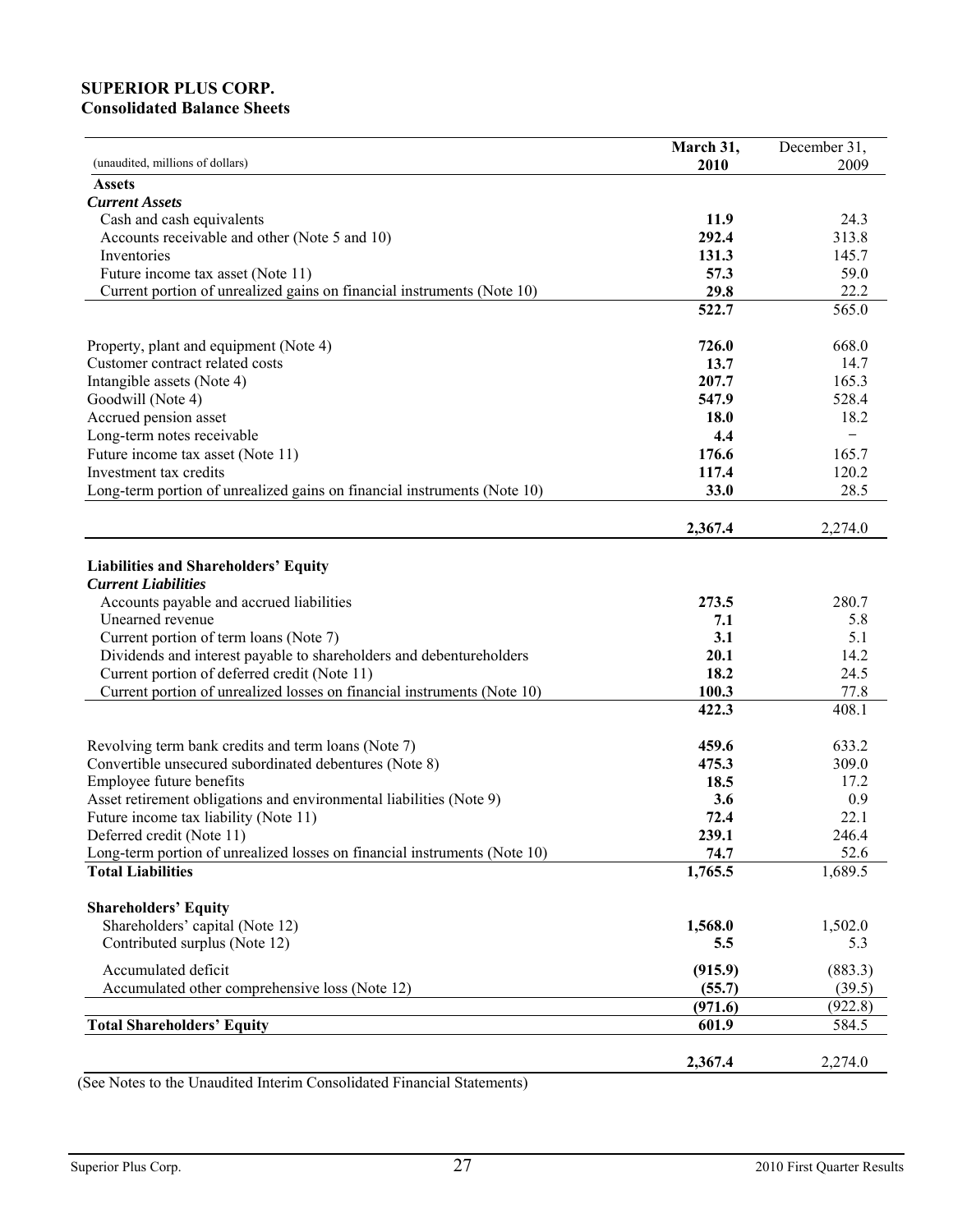### **SUPERIOR PLUS CORP. Consolidated Statements of Net Earnings (Loss), Comprehensive Loss and Deficit**

|                                                                    | Three months ended March 31, |          |
|--------------------------------------------------------------------|------------------------------|----------|
| (unaudited, millions of dollars except per share amounts)          | 2010                         | 2009     |
|                                                                    |                              |          |
| <b>Revenues</b>                                                    | 964.6                        | 603.5    |
| Cost of products sold                                              | (728.4)                      | (392.5)  |
| Realized losses on financial instruments (Note 10)                 | (17.6)                       | (22.7)   |
| Gross profit                                                       | 218.6                        | 188.3    |
| <b>Expenses</b>                                                    |                              |          |
| Operating and administrative                                       | 157.5                        | 118.5    |
| Amortization of property, plant and equipment                      | 8.6                          | 7.2      |
| Amortization of intangible assets                                  | 6.9                          | 1.4      |
| Interest on revolving term bank credits and term loans             | 11.5                         | 6.5      |
| Interest on convertible unsecured subordinated debentures          | 5.3                          | 3.8      |
| Accretion of convertible debenture issue costs                     | 0.6                          | 0.3      |
| Unrealized losses on financial instruments (Note 10)               | 28.2                         | 72.9     |
|                                                                    | 218.6                        | 210.6    |
|                                                                    |                              |          |
| Net earnings (loss) before income taxes                            |                              | (22.3)   |
| Income tax recovery (Note 11)                                      | 9.2                          | 16.8     |
| <b>Net Earnings (Loss)</b>                                         | 9.2                          | (5.5)    |
| Net earnings (loss)                                                | 9.2                          | (5.5)    |
| Other comprehensive income (loss):                                 |                              |          |
| Unrealized foreign currency gains (losses) on translation of self- |                              |          |
| sustaining foreign operations                                      | (15.9)                       | 4.1      |
| Reclassification of derivative gains and (losses) previously       |                              |          |
| deferred                                                           | (0.3)                        | (6.3)    |
| <b>Comprehensive Loss</b>                                          | (7.0)                        | (7.7)    |
|                                                                    |                              |          |
| <b>Deficit, Beginning of Period</b>                                | (883.3)                      | (803.4)  |
| Net earnings (loss)                                                | 9.2                          | (5.5)    |
| Dividends to Shareholders                                          | (41.8)                       | (35.8)   |
| Deficit, End of Period                                             | (915.9)                      | (844.7)  |
| Net earnings (loss) per share, basic and diluted (Note 13)         | \$0.09                       | (\$0.06) |
|                                                                    |                              |          |

(See Notes to the Unaudited Interim Consolidated Financial Statements)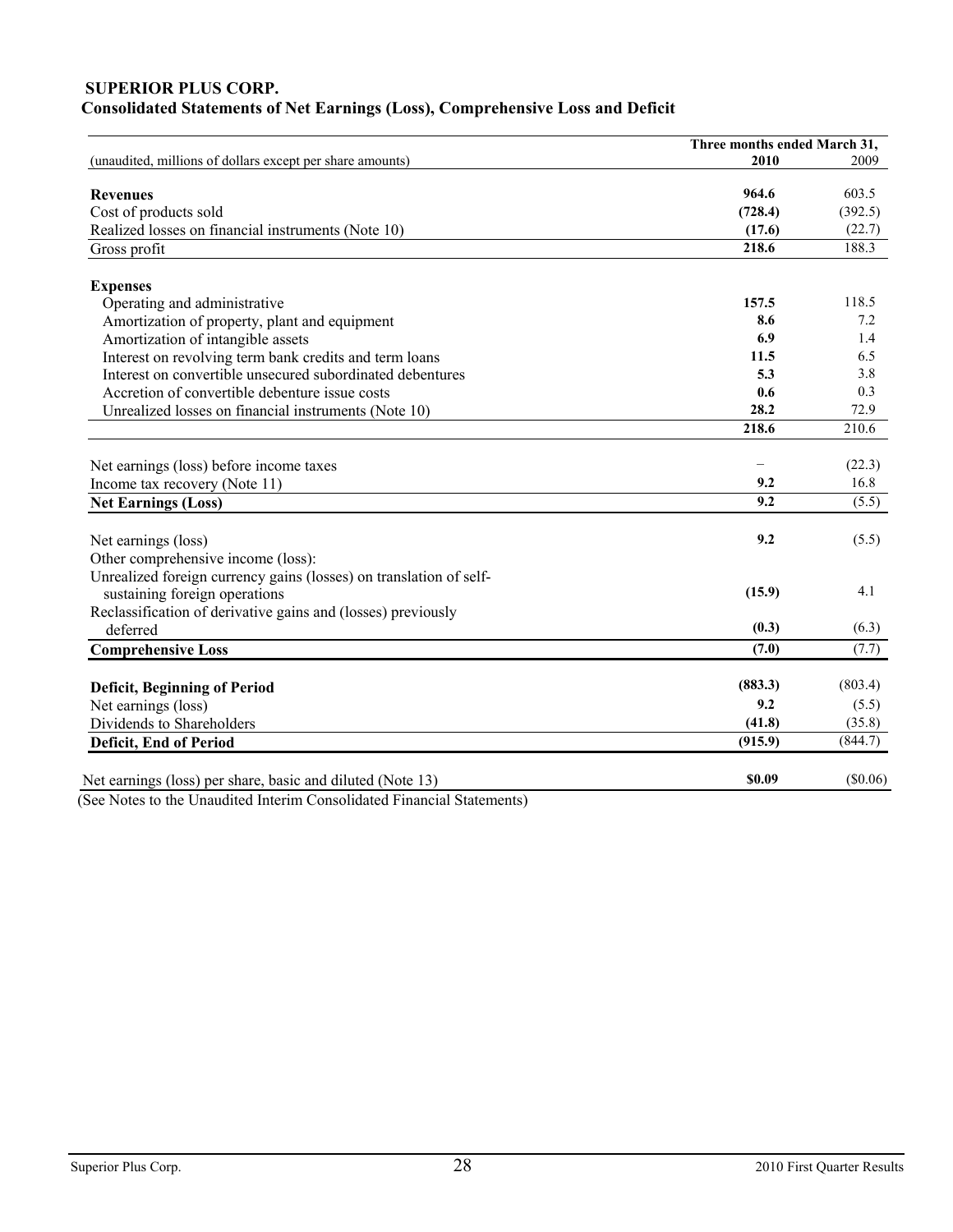### **SUPERIOR PLUS CORP. Consolidated Statements of Cash Flows**

|                                                   | Three months ended March 31, |        |
|---------------------------------------------------|------------------------------|--------|
| (unaudited, millions of dollars)                  | 2010                         | 2009   |
| <b>Operating Activities</b>                       |                              |        |
| Net earnings (loss)                               | 9.2                          | (5.5)  |
| Items not affecting cash:                         |                              |        |
| Amortization of property, plant and               |                              |        |
| equipment, intangible assets and accretion        |                              |        |
| of convertible debenture issue costs              | 16.1                         | 8.9    |
| Amortization of customer contract related costs   | 1.6                          | 1.7    |
| Amortization included in cost of sales            | 10.8                         | 9.1    |
| Pension expense                                   | $\overline{\phantom{0}}$     | 0.4    |
| Unrealized losses on financial instruments        | 28.2                         | 72.9   |
| Future income tax expense (recovery)              | (9.6)                        | (21.8) |
| Customer contract related costs                   | (0.6)                        | (0.9)  |
| Decrease in non-cash operating working capital    |                              |        |
| items                                             | 39.3                         | 18.6   |
| Cash flows from operating activities              | 95.0                         | 83.4   |
|                                                   |                              |        |
| <b>Investing Activities</b>                       |                              |        |
| Purchase of property, plant and equipment         | (6.3)                        | (35.9) |
| Proceeds on disposal of property, plant and       |                              |        |
| equipment                                         | 0.5                          | 1.8    |
| Acquisition of Griffith (Note 4)                  | (147.3)                      |        |
| Other acquisitions (Note 4)                       | (0.4)                        |        |
| Earn-out payment on prior acquisition             |                              | (0.6)  |
| Cash flows used in investing activities           | (153.5)                      | (34.7) |
|                                                   |                              |        |
| <b>Financing Activities</b>                       |                              |        |
| Revolving term bank credits and term loans        | (167.3)                      | (59.1) |
| Net repayment of accounts receivable sales        |                              |        |
| program                                           | 16.7                         | 25.0   |
| Dividends to shareholders                         | (41.8)                       | (35.8) |
| Issuance of common shares (Note 12)               | 66.5                         | -      |
| Issuance of 5.75% convertible debentures (Note 8) | 166.1                        |        |
| Increase in non-cash working capital              | 5.9                          | 15.5   |
| Cash flows from (used in) financing activities    | 46.1                         | (54.4) |
|                                                   |                              |        |
| Net decrease in cash and cash equivalents         | (12.4)                       | (5.7)  |
| Cash and cash equivalents, beginning of period    | 24.3                         | 16.1   |
| Cash and cash equivalents, end of period          | 11.9                         | 10.4   |

(See Notes to the Unaudited Interim Consolidated Financial Statements)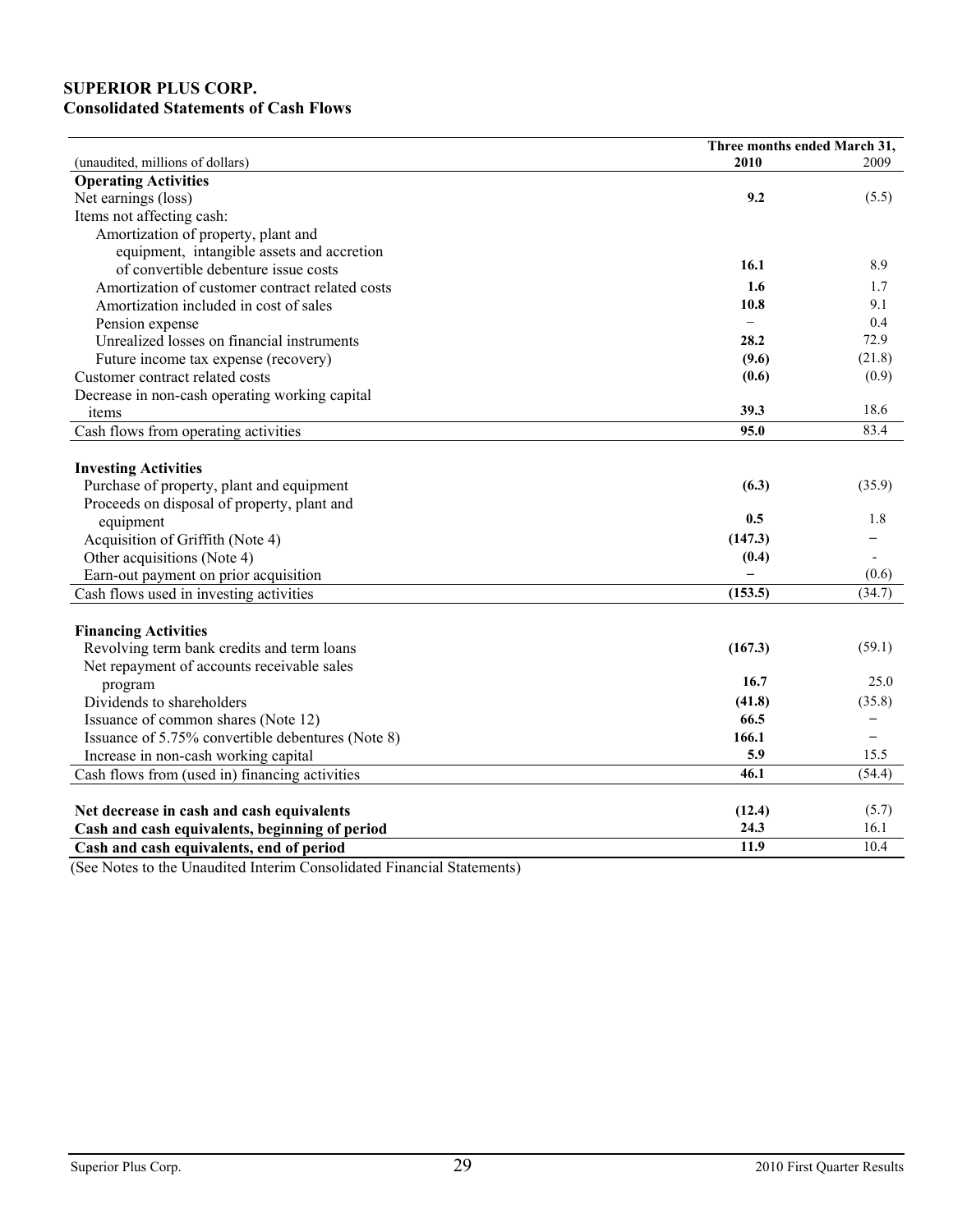#### **Notes to Unaudited Interim Consolidated Financial Statements**

(unaudited, tabular amounts in Canadian millions of dollars, unless noted otherwise, except per share amounts)

#### **1. Organization**

Superior Plus Corp. (Superior) is a diversified business corporation, incorporated under the Canada Business Corporations Act. Superior holds 100% of Superior Plus LP (Superior LP), a limited partnership formed between Superior General Partner Inc., as general partner and Superior as limited partner. Superior holds 100% of the shares of Superior General Partner Inc. Superior does not conduct active business operations but rather distributes to shareholders the income it receives from Superior Plus LP in the form of partnership allocations, net of expenses and interest payable on the convertible unsecured subordinated debentures (the debentures). Superior's investments in Superior Plus LP are financed by share capital and debentures.

#### **2. Accounting Policies**

#### **(a) Basis of Presentation**

The accompanying unaudited Interim Consolidated Financial Statements (Consolidated Financial Statements) have been prepared according to Canadian generally accepted accounting principles (GAAP), applied on a consistent basis, and includes the accounts of Superior and its wholly owned subsidiaries. These unaudited Consolidated Financial Statements do not conform in all respects to the note disclosure requirement of GAAP for annual financial statements as certain information and disclosures included in the annual financial statements notes have been condensed or omitted. These unaudited Consolidated Financial Statements and notes thereto should be read in conjunction with Superior's financial statements for the year ended December 31, 2009, and the accounting policies applied are consistent with this period except as noted in Note 2(b). All significant transactions and balances between Superior and Superior's subsidiaries have been eliminated on consolidation.

#### **(b) Future Accounting Changes**

#### *International Financial Reporting Standards*

The Accounting Standards Board of Canada (AcSB) has announced plans that will require the convergence of GAAP with IFRS for publicly accountable enterprises, including Superior. The changeover date from GAAP to IFRS is for annual and interim financial statements relating to fiscal years beginning on or after January 1, 2011. Superior is currently assessing the future impact of these new standards on its consolidated financial statements.

#### *Business Combinations*

In January 2009, the CICA issued section 1582, "Business Combinations," which will replace CICA section 1581 of the same name. Under this guidance, the purchase price used in a business combination is based on the fair value of shares exchanged at their market price at the date of the exchange. Currently the purchase price used is based on the market price of the shares for a reasonable period before and after the date the acquisition is agreed upon and announced. This new guidance generally requires all acquisition costs to be expensed, which currently are capitalized as part of the purchase price. Contingent liabilities are to be recognized at fair value at the acquisition date and re-measured at fair value through earnings each period until settled. Currently only contingent liabilities that are resolved and payable are included in the cost to acquire the business. In addition, negative goodwill is required to be recognized immediately in earnings, unlike the current requirement to eliminate it by deducting it from non current assets in the purchase price allocation. Section 1582 is effective for Superior on January 1, 2011 with prospective application and early adoption permitted. The adoption of this standard will impact the accounting treatment of future business combinations.

#### *Consolidated Financial Statements*

In January 2009, the CICA issued section 1601, "Consolidated Financial Statements," which will replace CICA section 1600 of the same name. This guidance requires uniform accounting policies to be consistent throughout all consolidated entities, which is not explicitly required under the current standard. Section 1601 is effective for Superior on January 1, 2011 with early adoption permitted. The adoption of this standard should not have a material impact on Superior's Consolidated Financial Statements.

#### *Non-controlling Interests*

In January 2009, the CICA issued section 1602, "Non-controlling Interests," which will replace CICA section 1600, "Consolidated Financial Statements." Minority interest is now referred to as non-controlling interest, ("NCI"), and is presented within equity. Under this new guidance, when there is a loss or gain of control the Company's previously held interest is revalued at fair value. Currently an increase in an investment is accounted for using the purchase method and a decrease in an investment is accounted for as a sale resulting in a gain or loss in earnings. In addition, NCI may be reported at fair value or at the proportionate share of the fair value of the acquired net assets and allocation of the net income to the NCI will be on this basis. Currently, NCI is recorded at the carrying amount and can only be in a deficit position if the NCI has an obligation to fund the losses. Section 1602 is effective for Superior on January 1, 2011 with early adoption permitted. The adoption of this standard should not have a material impact on Superior's Consolidated Financial Statements.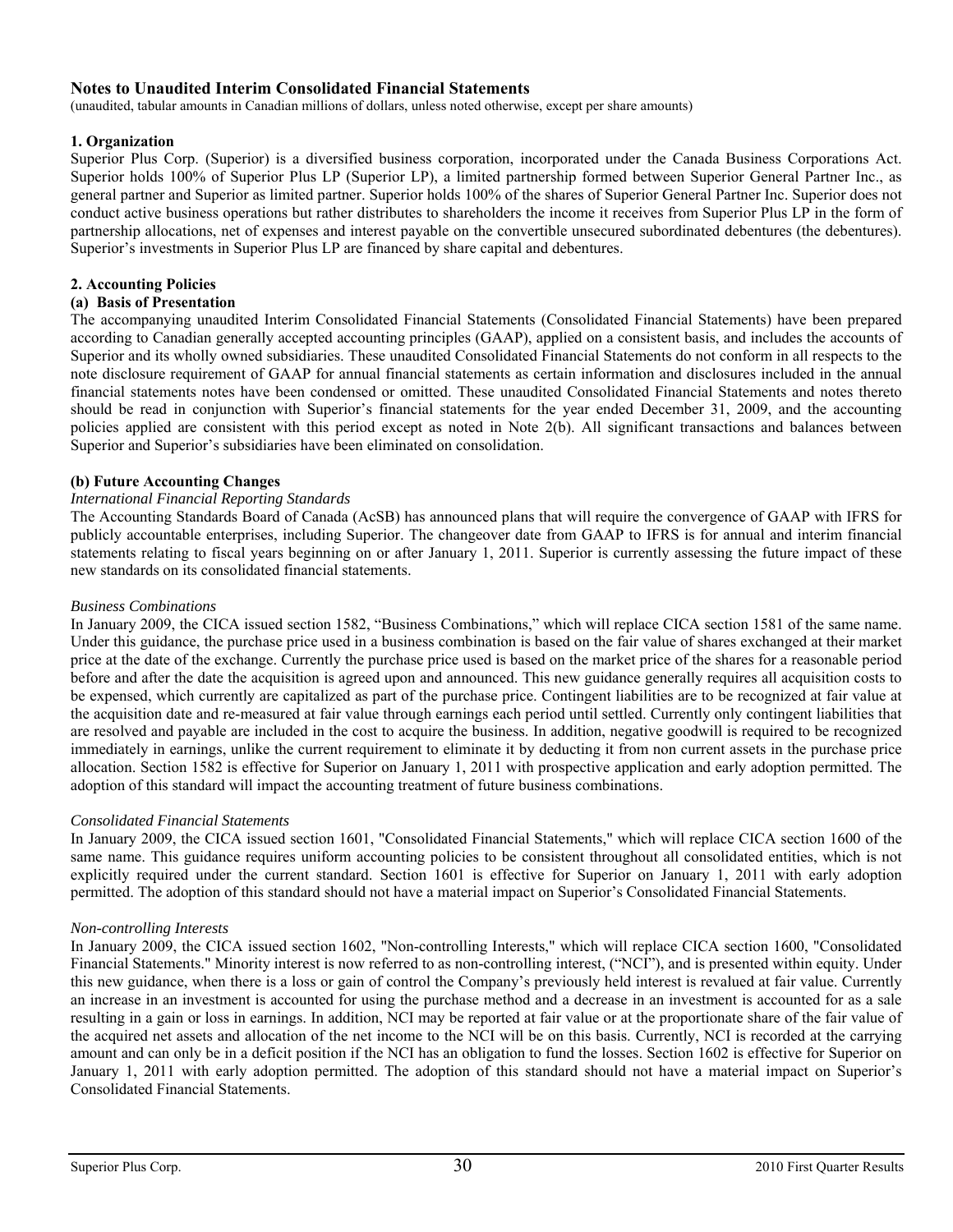#### **(c) Business Segments**

Superior operates three distinct operating segments: Energy Services, Specialty Chemicals and Construction Products Distribution. Superior's Energy Services operating segment provides distribution, wholesale procurement and related services in relation to propane, heating oil and other refined fuels. Energy Services also provides fixed-price natural gas and electricity supply services. Superior's Specialty Chemicals operating segment is a leading supplier of sodium chlorate and technology to the pulp and paper industries and a regional supplier of potassium and chloralkali products to the U.S. Midwest. Superior's Construction Products Distribution operating segment is one of the largest distributors of commercial and industrial insulation in North America and the largest distributor of specialty construction products to the walls and ceilings industry in Canada. (Note 14)

#### **3. Seasonality of Operations**

#### **Energy Services**

Energy Services sales typically peak in the first quarter when approximately one-third of annual propane and other refined fuels sales volumes and gross profits are generated due to the demand from heating end-use customers. They then decline through the second and third quarters rising seasonally again in the fourth quarter with heating demand. Similarly, net working capital levels are typically at seasonally high levels during the first quarter, and normally decline to seasonally low levels in the second and third quarters. Net working capital levels are also significantly influenced by wholesale propane prices and other refined fuels.

#### **Construction Products Distribution**

Construction Products Distribution sales typically peak during the second and third quarters with the seasonal increase in building and remodeling activities. They then decline through the first and fourth quarters. Similarly, net working capital levels are typically at seasonally high levels during the second and third quarters, and normally decline to seasonally low levels in the first and fourth quarters.

#### **4. Acquisitions**

On January 20, 2010, Superior completed its acquisition of the shares of Griffith Holdings, Inc. (Griffith) for an aggregate purchase price of \$147.3 million (US\$140.6 million), inclusive of working capital adjustments and transaction costs. Griffith is a retail and wholesale distributor of retail propane, heating oil and motor fuels in upstate New York.

On December 11, 2009, Superior acquired certain assets that comprise a retail heating oil, propane and motor fuels distribution business (Griffith CH U.S. refined fuels assets) from Griffith Energy Services, Inc. for an aggregate purchase price of \$82.5 million (US\$77.9 million) inclusive of transaction related costs. Griffith CH U.S. refined fuels assets distribute a broad range of liquid fuels and propane gas, serving markets in Connecticut, Pennsylvania and Rhode Island. In addition Griffith CH U.S. refined fuels assets also distributes to a broad range of services, including heating, ventilation and air conditioning repair and other related services.

Using the purchase method of accounting for acquisitions, Superior consolidated the assets and liabilities from the acquisitions and included earnings as of the respective closing dates. As a result of the timing of the completion of these acquisitions towards the beginning of 2010 it is likely that adjustments to the allocation of the assets and liabilities will be required. The purchase price allocation for Griffith CH has been included below due to additional transaction costs incurred, changes in net working capital and property, plant and equipment values since the acquisition closed on December 11, 2009.

|                                                            | <b>Acquisition of</b><br><b>Griffith Holdings Inc.</b> | <b>Acquisition of</b><br><b>Griffith CH</b> | <b>TOTAL</b> |
|------------------------------------------------------------|--------------------------------------------------------|---------------------------------------------|--------------|
|                                                            |                                                        |                                             |              |
| Cash consideration paid                                    | 142.6                                                  | 79.6                                        | 222.2        |
| Transaction costs                                          | 4.7                                                    | 2.9                                         | 7.6          |
| Total cash consideration                                   | 147.3                                                  | 82.5                                        | 229.8        |
|                                                            |                                                        |                                             |              |
| Working capital, net                                       | 32.7                                                   | 2.4                                         | 35.1         |
| Property, plant and equipment                              | 83.2                                                   | 12.8                                        | 96.0         |
| Intangible assets                                          | 54.4                                                   | 63.5                                        | 117.9        |
| Goodwill <sup>(1)</sup>                                    | 22.8                                                   | 3.9                                         | 26.7         |
| Assumed deferred consideration obligations                 | (0.6)                                                  |                                             | (0.6)        |
| Future income tax liability                                | (41.6)                                                 |                                             | (41.6)       |
| Asset retirement obligations and environmental liabilities | (3.6)                                                  | (0.1)                                       | (3.7)        |
|                                                            | 147.3                                                  | 82.5                                        | 229.8        |

(1) The amount of goodwill that is expected to be deductible for tax purposes is approximately \$3.9 million.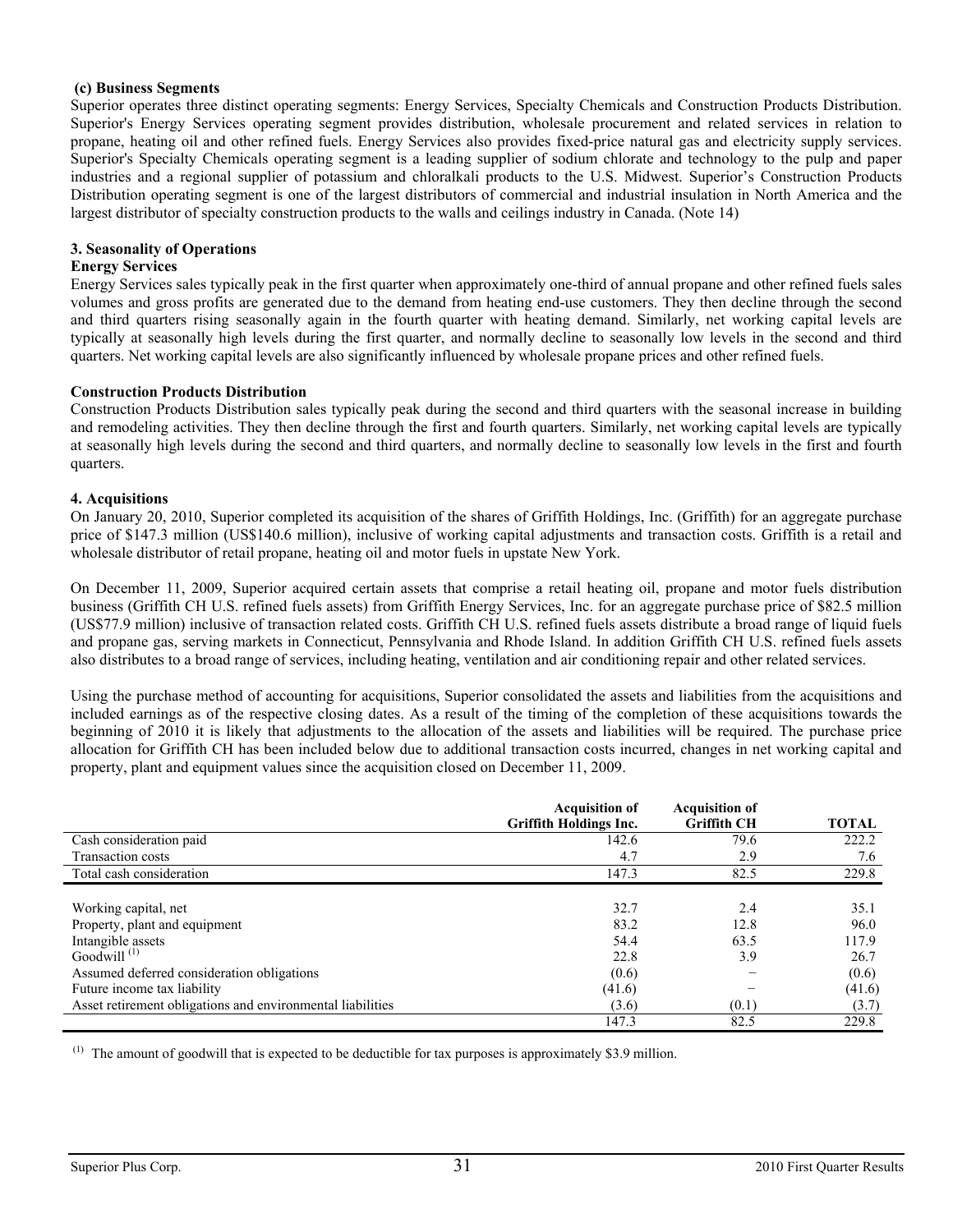The allocation of consideration paid for these acquisitions to intangibles is as follows;

|                                        | <b>Acquisition of</b>         | <b>Acquisition of</b> |              |
|----------------------------------------|-------------------------------|-----------------------|--------------|
|                                        | <b>Griffith Holdings Inc.</b> | <b>Griffith CH</b>    | <b>TOTAL</b> |
| Trademarks                             | 17.8                          | 21.5                  | 39.3         |
| Customer base                          | 33.5                          | 41.4                  | 74.9         |
| Restrictive covenants and other assets |                               | 0.6                   |              |
| Total intangible assets                | 54.4                          | 63.5                  | 117.9        |

Additionally, during the first quarter of 2010, Construction Products Distribution acquired the assets of a small construction product distributor for consideration of \$0.4 million.

#### **5. Accounts Receivable and Other**

Superior sells, with limited recourse, certain trade accounts receivable on a revolving basis to an entity sponsored by a Canadian chartered bank. The accounts receivable are sold at a discount to face value based on prevailing money market rates. Superior has retained the servicing responsibility for the accounts receivable sold and has therefore recognized a servicing liability. The level of accounts receivable sold under the program fluctuates seasonally with the level of accounts receivable. As at March 31, 2010, proceeds of \$109.4 million (December 31, 2009 – \$92.7 million) had been received. The existing accounts receivable securitization program matures on June 29, 2010.

|                               | December 31,<br>March 31, |       |
|-------------------------------|---------------------------|-------|
|                               | 2010                      | 2009  |
| Accounts receivable trade     | 252.8                     | 270.4 |
| Accounts receivable other     | 21.9                      | 22.0  |
| Prepaid expenses              | 17.7                      | 21.4  |
| Accounts receivable and other | 292.4                     | 313.8 |

#### **6. Inventories**

For the three months ended March 31, 2010 inventories of \$592.0 million (March 31, 2009- \$338.9 million) were expensed through cost of products sold. No write-downs of inventory or reversals of write-downs were recorded during the three months ended March 31, 2010 and 2009.

#### **7. Revolving Term Bank Credits and Term Loans**

|                                                                     | Year of   |                                | March 31, December 31, |       |
|---------------------------------------------------------------------|-----------|--------------------------------|------------------------|-------|
|                                                                     | Maturity  | <b>Effective Interest Rate</b> | 2010                   | 2009  |
| Revolving term bank credits <sup>(1)</sup>                          |           |                                |                        |       |
|                                                                     |           | Floating BA rate plus          |                        |       |
| Bankers' Acceptances (BA)                                           | 2011      | applicable credit spread       | 31.5                   | 174.6 |
| <b>LIBOR Loans</b>                                                  |           | Floating LIBOR rate plus       |                        |       |
| (US\$124.4 million; 2009 – US\$145.5 million)                       | 2011      | applicable credit spread       | 126.3                  | 152.4 |
|                                                                     |           |                                | 157.8                  | 327.0 |
| <b>Other Debt</b>                                                   |           |                                |                        |       |
| Notes payable                                                       | 2010      | Prime                          | 0.6                    | 0.6   |
| Deferred consideration                                              |           | Non-interest bearing           |                        | 2.4   |
| Deferred consideration                                              | 2012-2015 | Interest bearing 5% and 7%     | 1.0                    | -     |
|                                                                     |           |                                | 1.6                    | 3.0   |
| <b>Senior Secured Notes</b>                                         |           |                                |                        |       |
| Senior secured notes subject to fixed interest                      |           |                                |                        |       |
| rates (US\$158.0 million; $2009 - US$158.0$ million) <sup>(2)</sup> | 2010-2015 | 6.65%                          | 160.5                  | 165.4 |
|                                                                     |           |                                | 160.5                  | 165.4 |
| <b>Senior Secured Notes</b>                                         |           |                                |                        |       |
| Senior unsecured debentures                                         | 2016      | 8.25%                          | 150.0                  | 150.0 |
| Total revolving term bank credits and term loans before deferred    |           |                                |                        |       |
| financing fees                                                      |           |                                | 469.9                  | 645.4 |
| Deferred financing fees                                             |           |                                | (7.2)                  | (7.1) |
| Revolving term bank credits and term loans                          |           |                                | 462.7                  | 638.3 |
| Current maturities                                                  |           |                                | (3.1)                  | (5.1) |
| Revolving term bank credits and term loans                          |           |                                | 459.6                  | 633.2 |

(1) Superior and its wholly-owned subsidiaries, Superior Plus US Holdings Inc. and Commercial e Industrial (Chile) Limitada, have revolving term bank credit borrowing capacity of \$600.0 million. The credit facilities mature on June 28, 2011. These facilities are secured by a general charge over the assets of Superior and certain of its subsidiaries. As at March 31, 2010, Superior had \$20.9 million of outstanding letters of credit (December 31, 2009 - \$19.4 million). The fair value of Superior's revolving term bank credits and other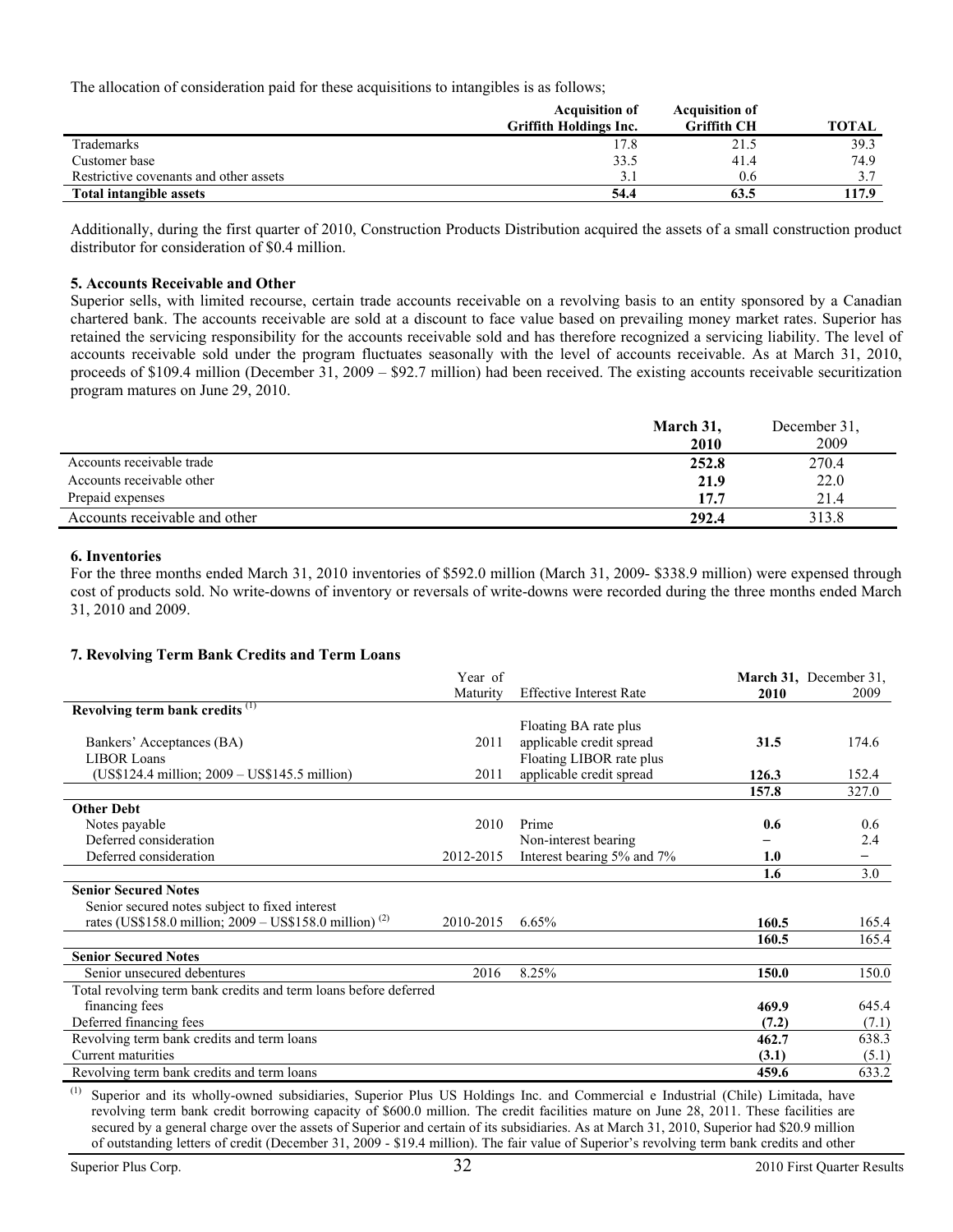debt approximates its carrying value as a result of the market based interest rates and the short-term nature of the underlying debt instruments.

(2) Senior secured notes (the Notes) totaling US\$158.0 million (Cdn\$160.5 million at March 31, 2010 and Cdn\$165.4 million at December 31, 2009) are secured by a general charge over the assets of Superior and certain of its subsidiaries. Principal repayments began in the fourth quarter of 2009. Management has estimated the fair value of the Notes based on comparisons to treasury instruments with similar maturities, interest rates and credit risk profiles. The estimated fair value of the Notes at March 31, 2010 was Cdn\$155.5 million (December 31, 2009 – Cdn\$161.5 million).

Repayment requirements of the revolving term bank credits and term loans are as follows:

| <b>Current Maturities</b> | 3.1   |
|---------------------------|-------|
| Due in $2011$             | 190.8 |
| Due in $2012$             | 32.5  |
| Due in $2013$             | 32.5  |
| Due in $2014$             | 180.5 |
| Subsequent to 2014        | 30.5  |
| Total                     | 469.9 |

#### **8. Convertible Unsecured Subordinated Debentures**

Superior has issued three series of debentures as follows:

|                                                |              |             |              |              | Unamortized<br><b>Discount</b> | <b>Total</b><br>Carrying<br>Value |
|------------------------------------------------|--------------|-------------|--------------|--------------|--------------------------------|-----------------------------------|
|                                                | December 31, | October 31, | December 31. | June $30$ ,  |                                |                                   |
| <b>Maturity Date</b>                           | 2012         | 2015        | 2012         | $2017^{(1)}$ |                                |                                   |
| Interest rate                                  | 5.75%        | 5.85%       | 7.50%        | 5.75%        |                                |                                   |
| Conversion price per share                     | \$36.00      | \$31.25     | \$13.10      | \$19.00      |                                |                                   |
| Debentures outstanding at December 31,         |              |             |              |              |                                |                                   |
| 2009                                           | 174.9        | 75.0        | 69.0         |              | (2.2)                          | 316.7                             |
| Issuance of $5.75\%$ debentures <sup>(1)</sup> |              |             | -            | 172.5        | (0.2)                          | 172.3                             |
| Accretion of discount during 2010              |              |             |              |              | 0.1                            | 0.1                               |
| Deferred issue costs                           | (3.1)        | (1.2)       | (2.9)        | (6.6)        | $\qquad \qquad -$              | (13.8)                            |
| Debentures outstanding as at March 31,         |              |             |              |              |                                |                                   |
| 2010                                           | 171.8        | 73.8        | 66.1         | 165.9        | (2.3)                          | 475.3                             |
| Quoted market value as at March 31,            |              |             |              |              |                                |                                   |
| 2010                                           | 178.4        | 75.9        | 76.2         | 171.6        |                                |                                   |
| Quoted market value as at December 31,         |              |             |              |              |                                |                                   |
| 2009                                           | 177.1        | 74.4        | 78.3         |              |                                |                                   |

 $(1)$  Superior issued \$172.5 million 5.75% convertible unsecured subordinated debentures during the first quarter of 2010. In conjunction with the issue of these debentures, Superior swapped \$150 million of the fixed rate obligation into a floating rate obligation of floating BA rate plus 2.65%.

The debentures may be converted into shares at the option of the holder at any time prior to maturity and may be redeemed by Superior in certain circumstances. Superior may elect to pay interest and principal upon maturity or redemption by issuing shares to a trustee in the case of interest payments, and to the debenture holders in the case of payment of principal. The number of any shares issued will be determined based on market prices for the shares at the time of issuance.

#### **9. Asset Retirement Obligations and Environmental Liabilities**

The asset retirement obligations result from ownership of various assets associated with Superior's Energy Services operating segment. Superior estimates the total undiscounted amount of expenditures required to settle its asset retirement obligations is approximately \$8.3 million which will be paid out over the next twenty to twenty five years. The credit-adjusted free-risk rate of 7.5% was used to calculate the present value of the estimated cash flows.

The environmental liabilities represent the estimated costs of environmental remediation efforts and regulatory compliance associated with the activities of Superior's Energy Services operating segment.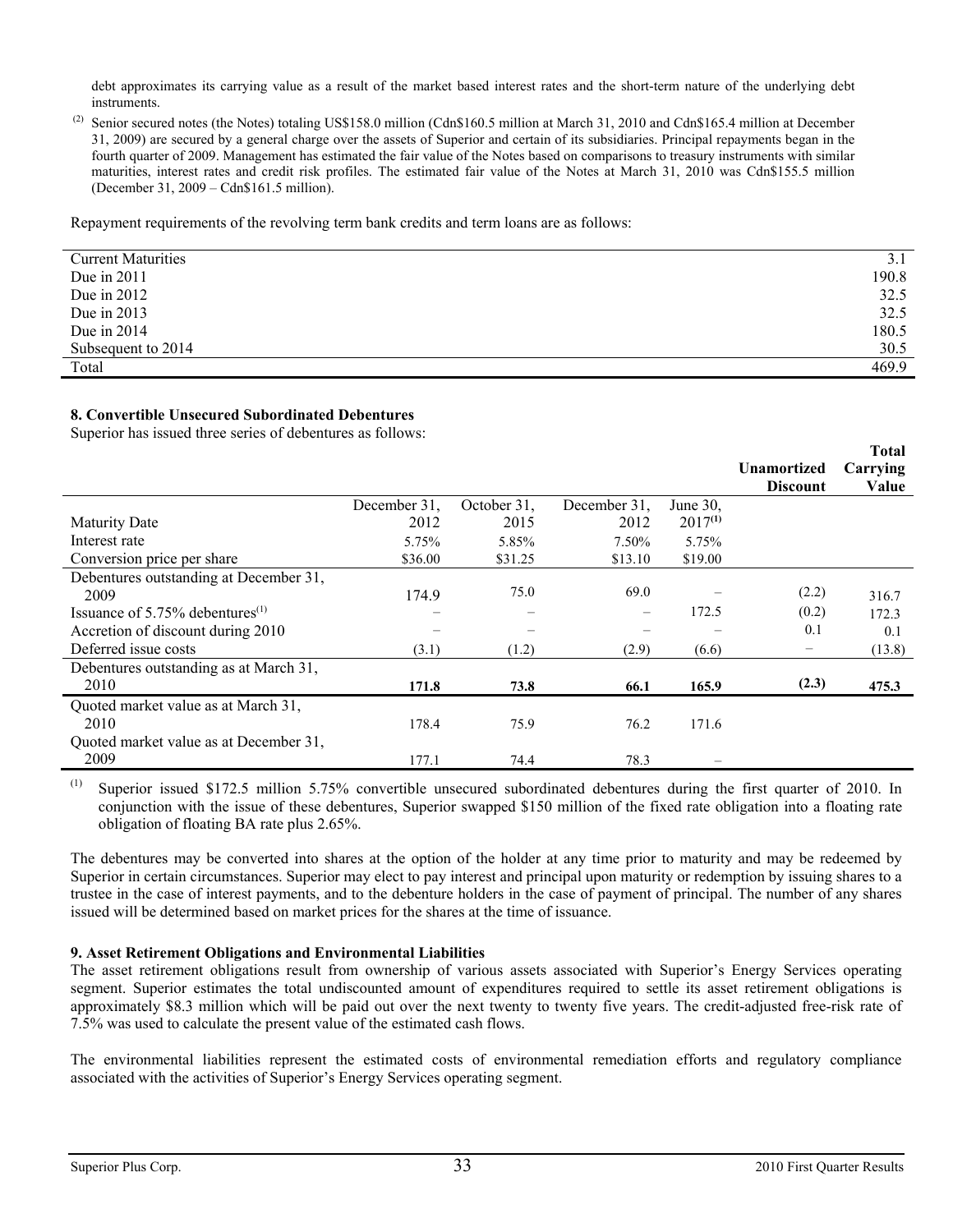A reconciliation of the asset retirement obligations and environmental liabilities is provided as follows:

|                                                                                  | 2010       | 2009 |
|----------------------------------------------------------------------------------|------------|------|
| Asset retirement obligations, beginning of year                                  | 0.9        |      |
| Liabilities associated with the acquisition of Griffith (see Note 4)             | 1.2        |      |
| Foreign exchange revaluation of Asset retirement obligations                     | (0.1)      |      |
| Accretion expense                                                                |            |      |
| Asset retirement obligations, as at March 31                                     | 2.0        |      |
| Environmental liabilities associated with acquisition of Griffith (see Note 4)   | <b>3.0</b> |      |
| Other environmental liabilities                                                  |            |      |
| Less current portion of environmental liabilities                                | (1.4)      |      |
| Total asset retirement obligations and environmental liabilities, as at March 31 | 3.6        |      |

#### **10. Financial Instruments**

GAAP requires disclosure around fair value and specifies a hierarchy of valuation techniques based on whether the inputs to those valuation techniques are observable or unobservable. Observable inputs reflect market data obtained from independent sources, while unobservable inputs reflect Superior's market assumptions. These two types of inputs create the following fair value hierarchy:

- *Level 1* quoted prices in active markets for identical instruments.
- *Level 2* quoted prices for similar instruments in active markets; quoted prices for identical or similar instruments in markets that are not active; and model-derived valuations in which all significant inputs and significant value drivers are observable in active markets.
- *Level 3* valuations derived from valuation techniques in which one or more significant inputs or significant value drivers are unobservable.

The fair value of a financial instrument is the amount of consideration that would be estimated to be agreed upon in an arm's length transaction between knowledgeable, willing parties who are under no compulsion to act. Fair values are determined by reference to quoted bid or asking prices, as appropriate, in the most advantageous active market for that instrument to which Superior has immediate access. Where bid and ask prices are unavailable, Superior uses the closing price of the most recent transaction of the instrument. In the absence of an active market, Superior estimates fair values based on prevailing market rates (bid and ask prices, as appropriate) for instruments with similar characteristics and risk profiles or internal or external valuation models, such as discounted cash flow analysis, using, to the extent possible, observable market-based inputs.

Fair values determined using valuation models require the use of assumptions concerning the amount and timing of estimated future cash flows and discount rates. In determining those assumptions, Superior looks primarily to available readily observable external market inputs including factors such as forecasted commodity price curves, interest rate yield curves, currency rates, and price and rate volatilities as applicable. With respect to the valuation of Specialty Chemical's fixed-price electricity agreement, the valuation of this agreement requires Superior to make assumptions about the long-term price of electricity in electricity markets for which active market information is not available. The impact of the assumption for the long-term forward price curve of electricity has a material impact on the fair value of this agreement. A \$1/MWh change in the forecasted price of electricity would result in a change in the fair value of this agreement of \$1.6 million, with a corresponding impact to net income before income taxes. Any changes in the fair values of financial instruments classified or designated as held-for-trading are recognized in net income.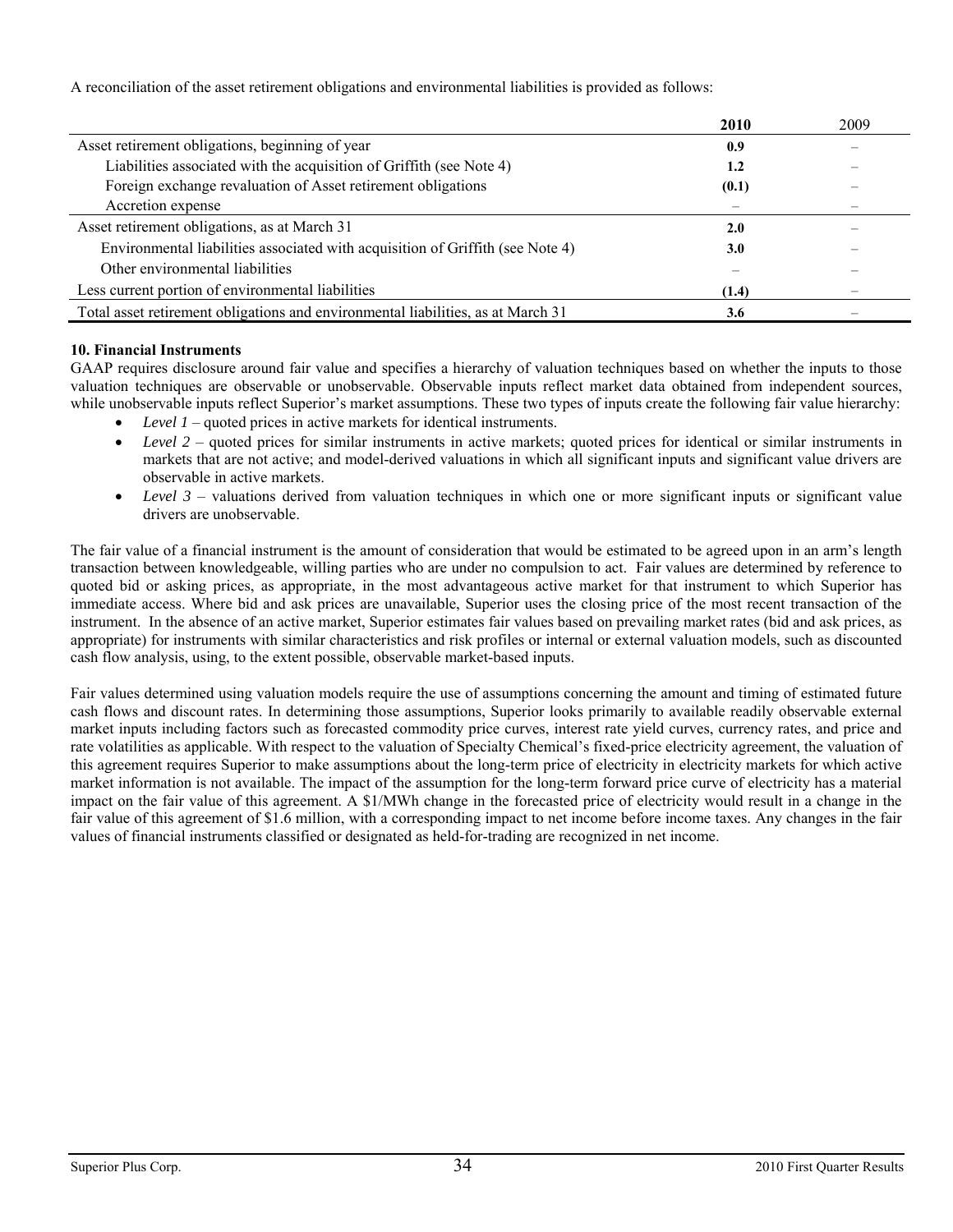#### **Financial and Non-Financial Derivatives**

|                                                  |                            |           |                       | Fair    | <b>Asset (Liability)</b>                                                                                                                | Asset (Liability) |
|--------------------------------------------------|----------------------------|-----------|-----------------------|---------|-----------------------------------------------------------------------------------------------------------------------------------------|-------------------|
|                                                  |                            |           |                       | Value   | as at March 31,                                                                                                                         | as at December    |
| <b>Description</b>                               | Notional <sup>(1)</sup>    | Term      | <b>Effective Rate</b> | Input   | 2010                                                                                                                                    | 31, 2009          |
|                                                  |                            |           |                       | Level   |                                                                                                                                         |                   |
| Natural gas financial swaps-NYMEX                | 5.8 $\rm GJ^{(2)}$         | 2010-2011 | <b>US\$8.60/GJ</b>    | Level 1 | (24.0)                                                                                                                                  | (22.2)            |
| Natural gas financial swaps-AECO                 | 40.6 $GI^{(2)}$            | 2010-2015 | CDN\$7.37/GJ          | Level 1 | (107.2)                                                                                                                                 | (69.3)            |
| Foreign currency forward contracts, net<br>sale  | $US$506.7^{(3)}$           | 2010-2015 | 1.09                  | Level 1 | 26.5                                                                                                                                    | 12.5              |
| Foreign currency forward contracts               | EURO€4.3 $^{(3)}$          | 2010-2011 | 1.58                  | Level 1 | 0.9                                                                                                                                     | 0.4               |
| Interest rate swaps $-\text{Cdn}\$$              | US\$ $150.0^{(3)}$         | 2010-2017 | Six month BA          |         | (1.3)                                                                                                                                   |                   |
|                                                  |                            |           | rate plus $2.65\%$    | Level 2 |                                                                                                                                         |                   |
| Energy Services propane wholesale                |                            |           |                       |         |                                                                                                                                         |                   |
| purchase and sale contracts, net sale            | 5.92 $USG^{(4)}$           | 2010-2011 | \$1.13/USG            | Level 2 | 0.3                                                                                                                                     | (2.2)             |
| Energy Services butane wholesale                 |                            |           |                       |         |                                                                                                                                         |                   |
| purchase and sale contracts, net sale            | $1.57$ USG <sup>(4)</sup>  | 2010-2011 | \$1.28/USG            | Level 2 | (0.3)                                                                                                                                   | (0.2)             |
| Energy Services electricity swaps                | $0.6 \text{ MWh}^{(5)}$    | 2010-2014 | \$58.46/MWh           | Level 2 | (13.2)                                                                                                                                  | (9.3)             |
| Energy Services heating oil swaps and            |                            |           |                       |         |                                                                                                                                         | 0.1               |
| option purchase and sale contracts               | 9.4 Gallons <sup>(4)</sup> | 2010-2011 | \$2.08 US/Gallon      | Level 2 |                                                                                                                                         |                   |
| Specialty Chemical fixed-price                   |                            |           |                       |         |                                                                                                                                         |                   |
| electricity purchase agreement                   | 43-45 MW $^{(6)}$          | 2010-2017 | \$43-\$63/MWh         | Level 3 | 6.1                                                                                                                                     | 10.5              |
| $^{(1)}$ Notional values as at December 31, 2009 |                            |           |                       |         | <sup>(2)</sup> Millions of gigajoules purchased <sup>(3)</sup> Millions of dollars purchased/Euros purchased <sup>(4)</sup> Millions of |                   |

United States gallons purchased <sup>(5)</sup> Millions of mega watt hours (MWh) <sup>(6)</sup> Mega watts (MW) on a 24/7 continual basis per year purchased

All financial and non-financial derivatives are designated as held for trading upon their initial recognition.

| <b>Description</b>                                            | Current<br><b>Assets</b> | Long-term<br><b>Assets</b> | Current<br><b>Liabilities</b> | Long-term<br><b>Liabilities</b> |
|---------------------------------------------------------------|--------------------------|----------------------------|-------------------------------|---------------------------------|
| Natural gas financial swaps - NYMEX and AECO                  | 12.5                     | 5.2                        | 87.4                          | 61.5                            |
| Energy Services electricity swaps                             | -                        |                            | 5.5                           |                                 |
| Foreign currency forward contracts, net                       | 12.9                     | 20.9                       | 6.2                           | 0.2                             |
| Interest rate swaps                                           | 2.8                      |                            |                               |                                 |
| Energy Services Propane wholesale purchase and sale contracts | 0.6                      |                            | 0.3                           |                                 |
| Energy Services Butane wholesale purchase and sale contracts  | 0.3                      |                            | 0.6                           |                                 |
| Energy Services Heating oil purchase and sale contracts       | 0.3                      |                            | 0.3                           |                                 |
| Specialty Chemicals fixed-price power purchase agreements     | 0.4                      | 5.7                        |                               |                                 |
| As at March 31, 2010                                          | 29.8                     | <b>33.0</b>                | 100.3                         | 74.7                            |
| As at December 31, 2009                                       | 22.2                     | 28.5                       | 77.8                          | 52.6                            |

|                                                               | For the three months ended |                       | For the three months ended |                |  |
|---------------------------------------------------------------|----------------------------|-----------------------|----------------------------|----------------|--|
|                                                               |                            | <b>March 31, 2010</b> |                            | March 31, 2009 |  |
|                                                               | Realized gain              | Unrealized gain       | Realized gain              | Unrealized     |  |
| <b>Description</b>                                            | (loss)                     | (loss)                | $(\text{loss})$            | gain (loss)    |  |
| Natural gas financial swaps - NYMEX and AECO                  | (14.6)                     | (38.7)                | (17.4)                     | (51.8)         |  |
| Energy Services electricity swaps                             | (1.3)                      | (3.9)                 | (0.5)                      | (3.0)          |  |
| Foreign currency forward contracts, net                       | (1.0)                      | 14.1                  | (6.1)                      | 6.6            |  |
| Interest rate swaps                                           |                            | (1.3)                 |                            |                |  |
| Energy Services Propane wholesale purchase and sale contracts |                            | 2.3                   |                            | (3.9)          |  |
| Energy Services Heating oil purchase and sale contracts       |                            | (1.4)                 |                            |                |  |
| Specialty Chemicals fixed-price power purchase agreements     | (0.7)                      | (4.2)                 | 1.3                        | (15.1)         |  |
| Total realized and unrealized gains (losses) on financial and |                            |                       |                            |                |  |
| non-financial derivatives                                     | (17.6)                     | (33.1)                | (22.7)                     | (67.2)         |  |
| Foreign currency translation of senior secured notes          |                            | 4.9                   |                            | (5.7)          |  |
| Total realized and unrealized gains (losses)                  | (17.6)                     | (28.2)                | (22.7)                     | (72.9)         |  |

#### **Non-Derivative Financial Instruments**

Superior's accounts receivable have been designated as available for sale due to Superior's accounts receivable securitization program, Superior's accounts payable, dividends and interest payable to shareholders and debentureholders, revolving term bank credits and term loans and debentures have been designated as other liabilities. The carrying value of Superior's cash, accounts receivable, accounts payable, and dividends and interest payable to shareholders and debenture holders approximates their fair value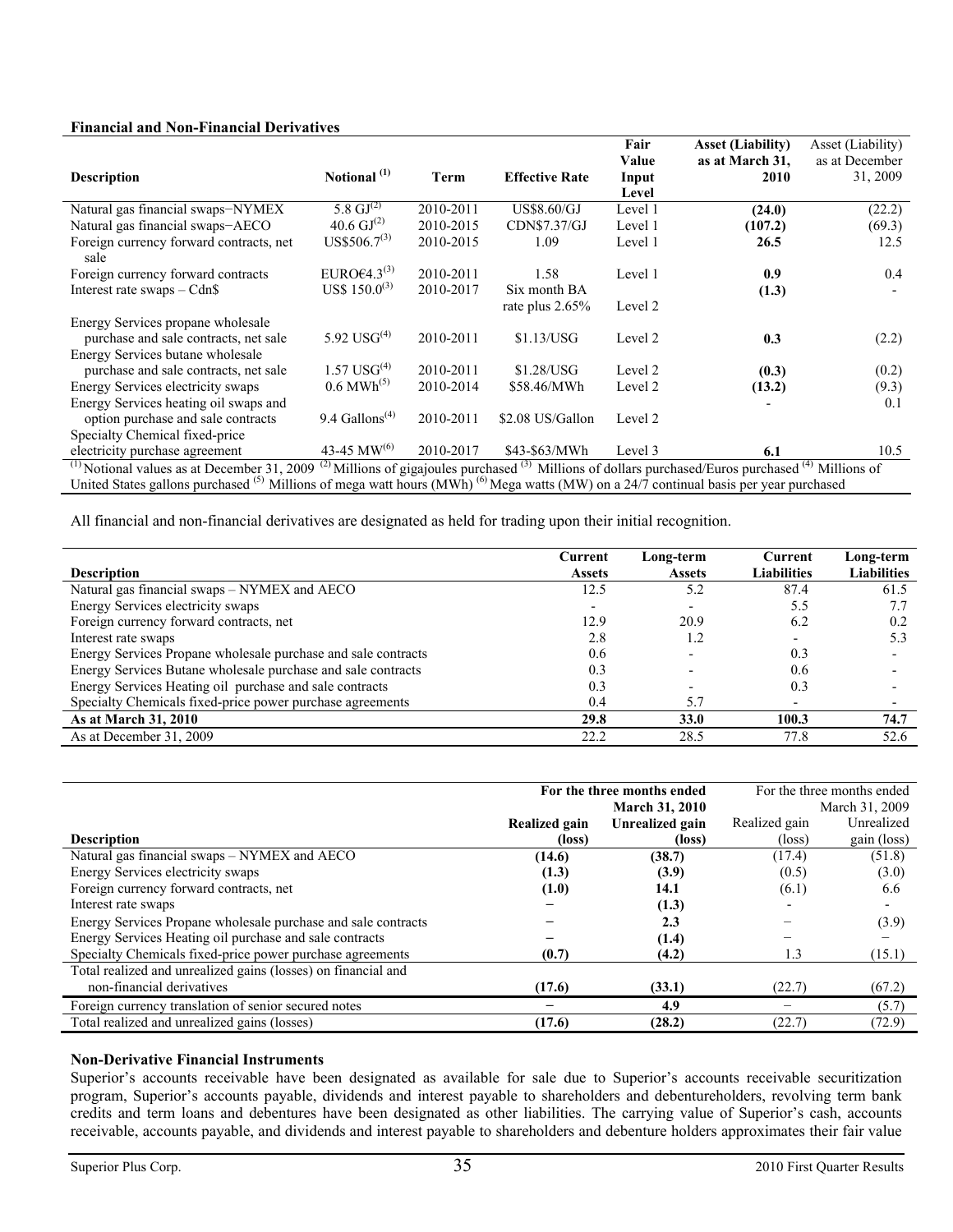due to the short-term nature of these amounts. The carrying value and the fair value of Superior's revolving term bank credits and term loans, and debentures, is provided in Notes 7 and 8.

#### **Financial Instruments – Risk Management**

Derivative and non-financial derivatives are used by Superior to manage its exposure to fluctuations in foreign currency exchange rates, interest rates and commodity prices. Superior assesses the inherent risks of these instruments by grouping derivative and nonfinancial derivatives related to the exposures these instruments mitigate. Superior's policy is not to use derivative or non-financial derivative instruments for speculative purposes. Superior does not formally designate its derivatives as hedges, as a result, Superior does not apply hedge accounting and is required to designate its derivatives and non-financial derivatives as held for trading.

Effective 2008, Energy Services enters into natural gas financial swaps primarily with Macquarie Cook Energy Canada Ltd. (formerly, Constellation Energy Commodities Group Inc.) for distributor billed natural gas business in Canada to manage its economic exposure of providing fixed-price natural gas to its customers. Additionally, Energy Services continues to maintain natural gas swap positions with seven additional counterparties. Energy Services monitors its fixed-price natural gas positions on a daily basis to monitor compliance with established risk management policies. Energy Services maintains a substantially balanced fixed-price natural gas position in relation to its customer supply commitments.

Energy Services enters into electricity financial swaps with three counterparties to manage the economic exposure of providing fixed-price electricity to its customers. Energy Services monitors its fixed-price electricity positions on a daily basis to monitor compliance with established risk management policies. Energy Services maintains a substantially balanced fixed-price electricity position in relation to its customer supply commitments.

Specialty Chemicals has entered into a fixed-price electricity purchase agreement to manage the economic exposure of certain of its chemical facilities to changes in the market price of electricity, in a market where the price of electricity is not fixed. The fair value with respect to this agreement is with a single counterparty.

Energy Services also enters into various propane forward purchase and sale agreements with more than twenty counterparties to manage the economic exposure of its wholesale customer supply contracts. Energy Services monitors its fixed-price propane positions on a daily basis to monitor compliance with established risk management policies. Energy Services maintains a substantially balanced fixed-price propane gas position in relation to its wholesale customer supply commitments.

Superior, on behalf of its operating divisions, enters into foreign currency forward contracts with twelve counterparties to manage the economic exposure of Superior's operations to movements in foreign currency exchange rates. Energy Services contracts a portion of its fixed-price natural gas, and propane purchases and sales in US dollars and enter into forward US dollar purchase contracts to create an effective Canadian dollar fixed-price purchase cost. Specialty Chemicals enters into US dollar forward sales contracts on an ongoing basis to mitigate the impact of foreign exchange fluctuations on sales margins on production from its Canadian plants that is sold in US dollars. Interest expense on Superior's US dollar debt is also used to mitigate the impact of foreign exchange fluctuations.

Superior has interest rate swaps with four counterparties to manage the interest rate mix of its total debt portfolio and related overall cost of borrowing. Superior manages its overall liquidity risk in relation to its general funding requirements by utilizing a mix of short-term and longer-term maturity debt instruments. Superior reviews its mix of short-term and longer-term debt instruments on an on-going basis to ensure it is able to meet its liquidity requirements.

Superior utilizes a variety of counterparties in relation to its derivative and non-financial derivative instruments in order to mitigate its counterparty risk. Superior assesses the credit worthiness of its significant counterparties at the inception and throughout the term of a contract. Superior is also exposed to customer credit risk. Energy Services and Construction Products Distribution deal with a large number of small customers, thereby reducing this risk. Specialty Chemicals, due to the nature of its operations, sells its products to a relatively small number of customers. Specialty Chemicals mitigates its customer credit risk by actively monitoring the overall credit worthiness of its customers. Energy Services has minimal exposure to customer credit risk as local natural gas and electricity distribution utilities have been mandated, for a nominal fee, to provide Energy Services with invoicing, collection and the assumption of bad debts risk for residential customers. Energy Services actively monitors the credit worthiness of its commercial customers.

Allowance for doubtful accounts and past due receivables are reviewed by Superior at each balance sheet reporting date. Superior updates its estimate of the allowance for doubtful accounts based on the evaluation of the recoverability of accounts receivable balances of each customer taking into account historic collection trends of past due accounts and current economic conditions. Accounts receivable are written-off once it is determined they are not collectable. Superior's maximum amount of credit risk is approximately \$316.4 million and includes cash and cash equivalents, accounts receivable trade, other receivables and unrealized gains on financial instruments.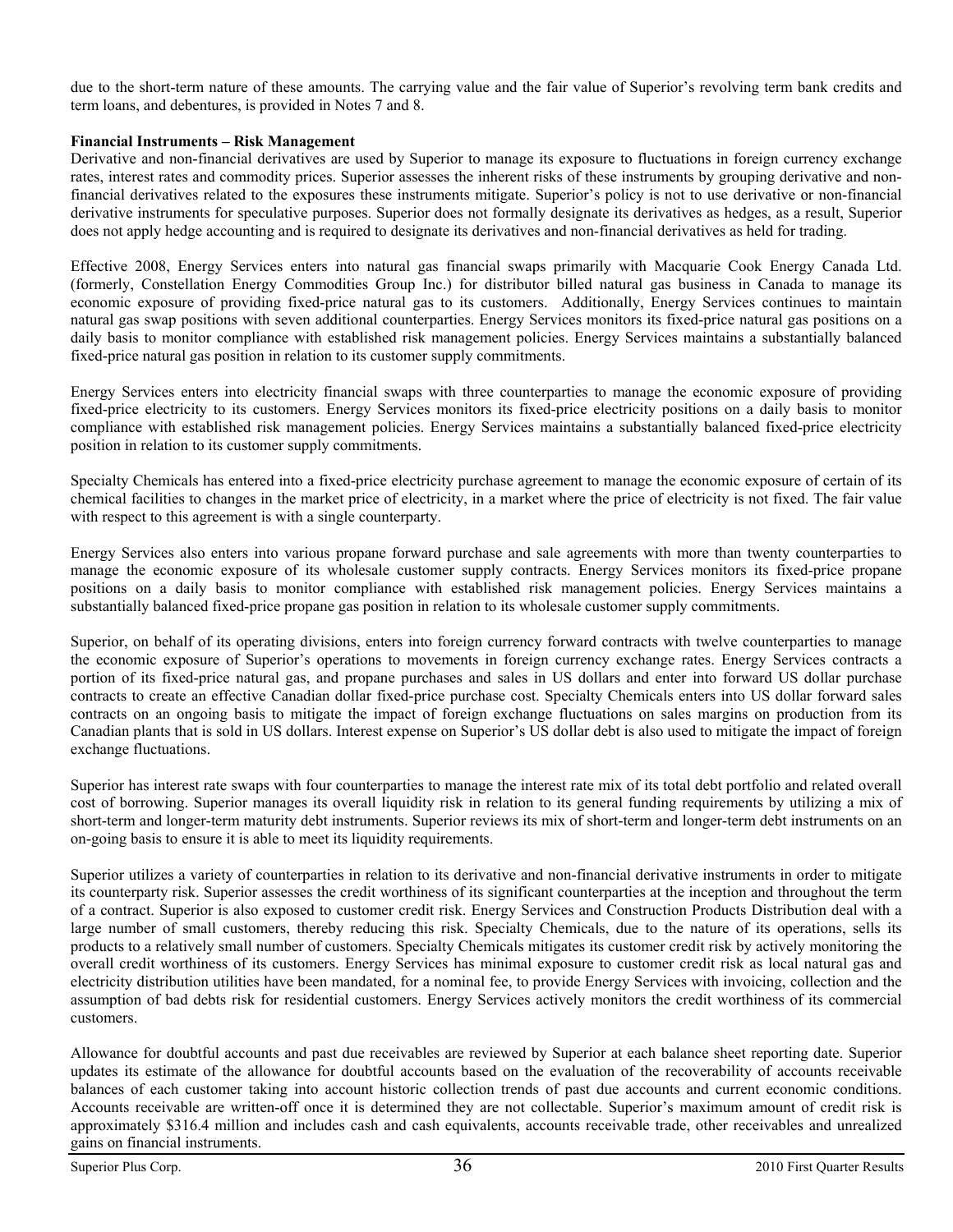Pursuant to their respective terms, trade accounts receivable, before deducting an allowance for doubtful accounts, are aged as follows:

|                                  | <b>March 31, 2010</b> | December 31, 2009 |
|----------------------------------|-----------------------|-------------------|
| Current                          | 188.5                 | 214.8             |
| Past due less than 90 days       | 62.8                  | 55.6              |
| Past due over 90 days            | 12.7                  | 10.2              |
| Trade accounts receivable, total | 264.0                 | 280.6             |

Superior's trade accounts receivable are stated after deducting a provision of \$11.2 million as at March 31, 2010 (December 31, 2009 - \$10.2 million). The movement in the provision for doubtful accounts was as follows:

|                                                 | Three months ended    | Twelve months ended |
|-------------------------------------------------|-----------------------|---------------------|
|                                                 | <b>March 31, 2010</b> | December 31, 2009   |
| Allowance for doubtful accounts, opening        | (10.2)                | (9.3)               |
| Opening adjustment due to acquisitions (Note 4) | (0.8)                 |                     |
| Bad debt expense, net of recoveries             | (0.7)                 | (7.5)               |
| Written-off                                     | 0.5                   | 6.6                 |
| Allowance for doubtful accounts, ending         | (11.2)                | (10.2)              |

Superior's contractual obligations associated with its financial liabilities are as follows:

|                                                            |       |       |                          |       |       | 2015 and                 |       |
|------------------------------------------------------------|-------|-------|--------------------------|-------|-------|--------------------------|-------|
|                                                            | 2010  | 2011  | 2012                     | 2013  | 2014  | <b>Thereafter</b>        | Total |
| Revolving term bank credits and term loans                 | 3.1   | 190.8 | 32.5                     | 32.5  | 180.5 | 30.5                     | 469.9 |
| Convertible unsecured subordinated debentures              | —     |       | 243.9                    | -     |       | 247.5                    | 491.4 |
| Cdn\$ equivalent of US\$ foreign currency forward purchase | 53.5  | 6.0   | -                        |       |       |                          | 59.5  |
| contracts                                                  |       |       |                          |       |       |                          |       |
| US\$ foreign currency forward sales contracts (US\$)       | 126.6 | 188.4 | 160.3                    | 133.1 | –     | $\overline{\phantom{0}}$ | 608.4 |
| Euro€ foreign currency forward sales contracts (Euro)      | 4.0   | 0.3   | -                        |       |       |                          | 4.3   |
| Fixed-price electricity purchase commitments               | 25.3  | 17.7  | 17.7                     | 17.7  | 17.7  | 53.1                     | 149.2 |
| Cdn\$ natural gas purchases                                | 40.8  | 9.5   | 7.9                      | 6.9   |       | $\overline{\phantom{0}}$ | 65.1  |
| US\$ natural gas purchases (US\$)                          | 13.6  | 0.5   | $\overline{\phantom{0}}$ |       |       | -                        | 14.1  |
| US\$ heating oil purchases (US\$)                          | 5.4   | 1.0   | $\overline{\phantom{0}}$ |       |       | $\overline{\phantom{0}}$ | 6.4   |
| US\$ propane purchases (US\$)                              | 94.3  | 35.6  | $\overline{\phantom{0}}$ |       |       | –                        | 129.9 |
| US\$ butane purchases (US\$)                               | 17.2  | 5.2   |                          |       |       |                          | 22.4  |

Superior's contractual obligations are considered to be normal course operating commitments and do not include the impact of markto-market fair values on financial and non-financial derivatives. Superior expects to fund these obligations through a combination of cash flow from operations, proceeds on revolving term bank credits and proceeds on the issuance of share capital.

Superior's financial instruments' sensitivity to changes in foreign currency exchange rates, interest rates and various commodity prices and the impact to net earnings are detailed below:

|                                                                                             | Three months ended    |
|---------------------------------------------------------------------------------------------|-----------------------|
|                                                                                             | <b>March 31, 2010</b> |
| Increase (decrease) to net earnings of a \$0.01 increase in the CDN\$ to the US\$           | 6.8                   |
| Increase (decrease) to net earnings of a 0.5% increase in interest rates                    | (0.6)                 |
| Increase (decrease) to net earnings of a \$0.40/GJ increase in the price of natural gas     | 17.0                  |
| Increase (decrease) to net earnings of a \$0.04/litre increase in the price of propane      | 0.2                   |
| Increase (decrease) to net earnings of a \$0.10/gallon increase in the price of heating oil | 0.9                   |
| Increase (decrease) to net earnings of a \$1.00/KwH increase in the price of electricity    | 2.1                   |

The calculation of Superior's sensitivity to changes in foreign currency exchange rates, interest rates and various commodity prices represent the change in fair value of the financial instrument without consideration of the value of the underlying variable, for example, the underlying customer contracts. The recognition of the sensitivities identified above would have impacted Superior's unrealized gain or loss on financial instruments and would not have a material impact on Superior's cash flow from operations.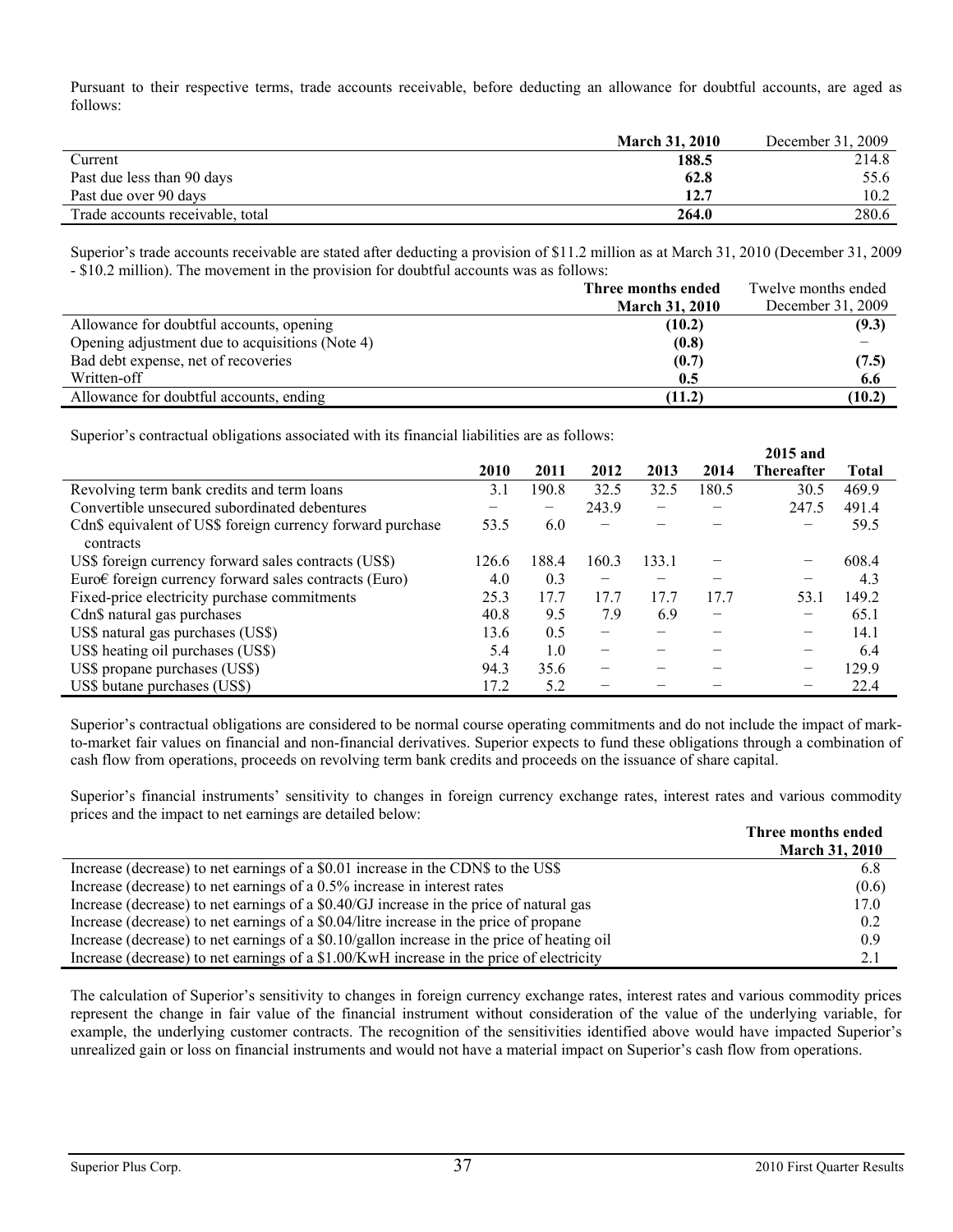#### **11. Income Taxes**

Consistent with prior periods, Superior recognizes a provision for income taxes for its subsidiaries that are subject to current and future income taxes, including United States income tax, United States non-resident withholding tax and Chilean income tax.

Total income tax recovery, comprised of current and future taxes for the three months ended March 31, 2010 was \$9.2 million compared to a \$16.8 million recovery in the comparative period. Income taxes were impacted by the tax basis benefit associated with the start-up of the Port Edwards facility in the fourth quarter and the impact of unrealized losses on financial instruments. For the three months ended March 31, 2010, future income tax recovery from operations in Canada, the United States and Chile was \$9.6 million resulting in a corresponding total future income tax asset of \$278.9 million and a total deferred credit of \$257.3 million. Future income tax recovery for the three months ended March 31, 2009 was a \$16.8 million.

#### **12. Shareholders' Equity**

#### **Authorized**

Superior is authorized to issue an unlimited number of common shares and an unlimited number of preferred shares. The holders of common shares are entitled to dividends if, as and when declared by the board of directors; to one vote per share at meetings of the holders of common shares; and upon liquidation, dissolution or winding up of Superior to receive pro rata the remaining property and assets of Superior, subject to the rights of any shares having priority over the common shares of which none are outstanding.

Preferred shares are issuable in series with each class of preferred share having such rights as the board of directors may determine. Holders of preferred shares are entitled, in priority of holders of common shares, to be paid rateably with holders of each other series of preferred shares the amount of accumulated dividends, if any, specified to be payable preferentially to the holders of such series upon liquidation, dissolution or winding up of Superior to be paid rateably with holders of each other series of preferred shares the amount, if any, specified as being payable preferentially to holders of such series. Superior does not have any preferred shares outstanding.

|                                                                             | <b>Issued Number</b><br>of Common            |                               |
|-----------------------------------------------------------------------------|----------------------------------------------|-------------------------------|
|                                                                             | <b>Shares</b><br>$(Millions)$ <sup>(1)</sup> | Shareholders'<br>Equity $(1)$ |
| <b>Shareholders' equity, December 31, 2009</b>                              | 99.9                                         | 584.5                         |
| Net earnings                                                                |                                              | 9.2                           |
| Other comprehensive income (loss)                                           |                                              | (16.2)                        |
| Issuance of common shares <sup>(1)</sup>                                    | 5.0                                          | 66.0                          |
| Option value associated with the issue of \$172.5 million, 5.75% debentures |                                              | 0.2                           |
| Dividends to Shareholders <sup>(2)</sup>                                    |                                              | (41.8)                        |
| <b>Shareholders' equity, March 31, 2010</b>                                 | 104.9                                        | 601.9                         |

(1) On February 10, 2010 Superior issued 5,002,500 common shares for net proceeds of \$69.3 million including the over-allotment option to partially finance the acquisition of Griffith. The number of common shares issued was based on a specified weighted average value of Superior's existing common shares.

<sup>(2)</sup> Dividends to Shareholders are declared at the discretion of Superior.

Shareholders' capital, deficit and accumulated other comprehensive income (loss) as at March 31, 2010 and December 31, 2009 consists of the following components: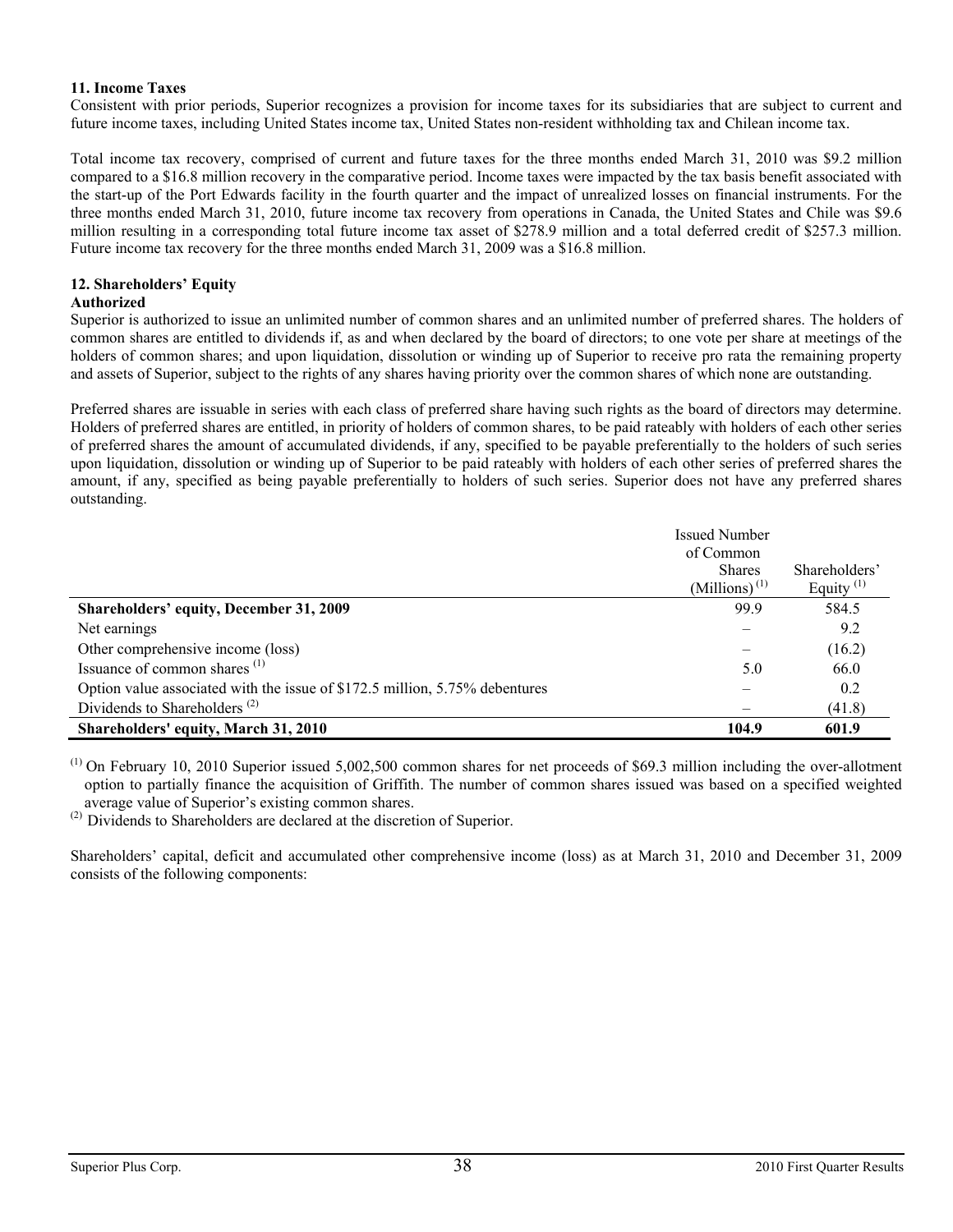|                                                                              | March 31, | December 31, |
|------------------------------------------------------------------------------|-----------|--------------|
|                                                                              | 2010      | 2009         |
| Shareholders' capital                                                        |           |              |
| Share capital                                                                | 1,568.0   | 1,502.0      |
|                                                                              | 1,568.0   | 1,502.0      |
| <b>Contributed Surplus</b>                                                   |           |              |
| Conversion feature on convertible debentures and expired warrants            | 5.5       | 5.3          |
|                                                                              | 5.5       | 5.3          |
| <b>Accumulated deficit</b>                                                   |           |              |
| Retained earnings from operations                                            | 610.0     | 600.8        |
| Accumulated dividends/distributions                                          | (1,525.9) | (1,484.1)    |
|                                                                              | (915.9)   | (883.3)      |
| Accumulated other comprehensive income (loss)                                |           |              |
| Balance at beginning of period                                               | (39.5)    | 1.6          |
| Unrealized foreign currency gains (losses) on translation of self-sustaining |           |              |
| foreign operations                                                           | (15.9)    | (39.4)       |
| Reclassification of derivative gains and losses previously deferred          | (0.3)     | (1.7)        |
|                                                                              | (55.7)    | (39.5)       |

#### **Additional Capital Disclosures**

Superior's objectives when managing capital are: (i) to maintain a flexible capital structure to preserve its ability to meet its financial obligations, including potential obligations from acquisitions; and (ii) safeguard Superior's assets while at the same time maximizing the growth of its businesses and returns to its shareholders.

In the management of capital, Superior includes shareholders' equity (excluding accumulated other comprehensive income) (AOCI), current and long-term debt, convertible debentures, and securitized accounts receivable.

Superior manages its capital structure and makes adjustments in light of changes in economic conditions and nature of the underlying assets. In order to maintain or adjust the capital structure, Superior may adjust the amount of dividends to Shareholders, issue additional share capital, issue new debt or convertible debentures, issue new debt or convertible debentures with different characteristics and/or increase or decrease the amount of securitized accounts receivable.

Superior monitors its capital based on the ratio of consolidated secured debt and consolidated debt outstanding to net earnings before interest, taxes, depreciation, amortization and other non-cash expenses (EBITDA), as defined by its revolving term credit facility (Credit Facility). Superior also monitors its total debt to EBITDA ratio in addition to its covenant. Superior's reference to EBITDA as defined by its revolving term credit facility may be referred to as compliance EBITDA in other public reports of Superior.

Superior is subject to various financial covenants in its Credit Facility agreements, including consolidated secured debt and total consolidated debt to EBITDA ratios, which are measured on a quarterly basis. On January 27, 2010, Superior and its subsidiaries, Superior Plus LP and Superior Plus U.S. Holdings Inc., completed an expansion of the Credit Facility from \$570 million to \$600 million. In addition, certain debt definitions used in the calculation of Superior's financial covenant ratios in the Credit Facility have been amended, together with corresponding amendments to the related financial covenant ratios. The new definition of Consolidated Secured Debt under the credit facility excludes the \$150 million of senior unsecured debentures of Superior Plus LP issued on October 27, 2009, which are still included in the calculation of Consolidated Debt for the purpose of the Consolidated Debt coverage ratio requirement. As a result of the new definition of Consolidated Secured Debt, Superior must maintain a Consolidated Secured Debt to compliance EBITDA ratio of not more than 3.0 to 1.0 compared to the previous senior debt to compliance EBITDA ratio which was 3.5 to 1.0. Superior's Consolidated Debt, excluding convertible unsecured subordinated debentures, to compliance EBITDA coverage ratio requirement for compliance purposes is unchanged at not more than 5.0 to 1.0. Effective March 25, 2010, Superior and Superior LP, amended certain financial covenant ratios in its US Note Purchase Agreement dated October 29, 2003 to make them consistent with the financial covenant ratios under its existing Credit Facility as noted above. As at March 31, 2010 and December 31 2009, Superior was in compliance with all of its financial covenants.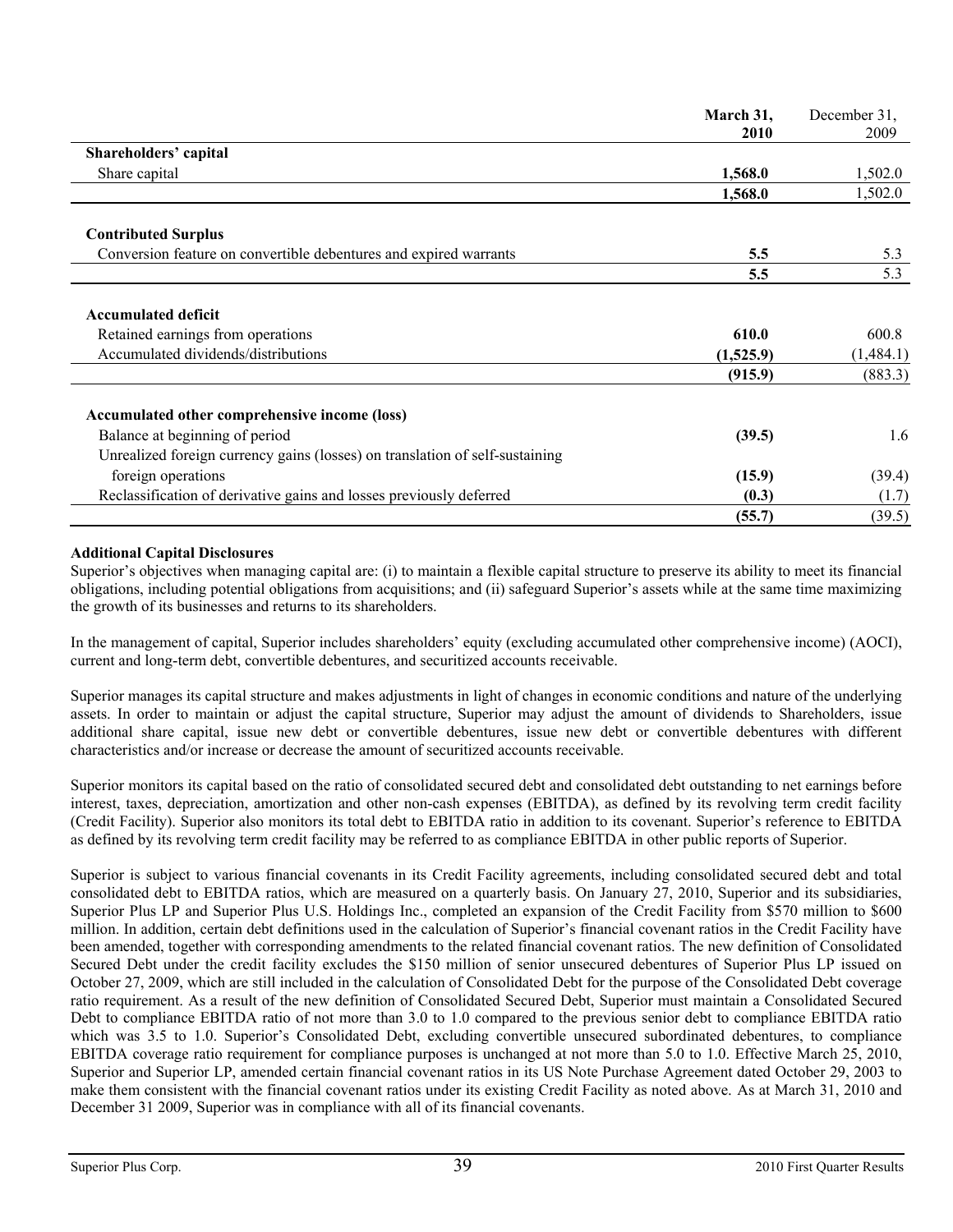Superior's financial objectives and strategy related to managing its capital as described above have remained unchanged from the prior fiscal year. Superior believes that its debt to EBITDA ratios are within reasonable limits, in light of Superior's size, the nature of its businesses and its capital management objectives.

The capital structure of the Superior and the calculation of its key capital ratios are as follows:

|                                                              | March 31,<br><b>2010</b> | December 31,<br>2009 |
|--------------------------------------------------------------|--------------------------|----------------------|
| Total shareholders' equity                                   | 601.9                    | 584.5                |
| Exclude accumulated other comprehensive loss (income)        | 55.7                     | <b>39.5</b>          |
| Shareholders' equity (excluding AOCI)                        | 657.6                    | 624.0                |
| Current portion of term loans                                | 3.1                      | 5.1                  |
| Revolving term bank credits and term loans <sup>(1)</sup>    | 466.8                    | 640.3                |
| Accounts receivable securitization program                   | 109.4                    | 92.7                 |
| Less: Senior unsecured debentures                            | (150.0)                  | (150.0)              |
| Consolidated secured debt                                    | 429.3                    | 588.1                |
| Add: Senior unsecured debentures                             | 150.0                    | 150.0                |
| Consolidated debt                                            | 579.3                    | 738.1                |
| Convertible unsecured subordinated debentures <sup>(1)</sup> | 489.1                    | 316.7                |
| Total debt                                                   | 1,068.4                  | 1,054.8              |
| Total capital                                                | 1,726.0                  | 1,678.8              |

|                                                           |                  | Twelve months ended Twelve months ended |
|-----------------------------------------------------------|------------------|-----------------------------------------|
|                                                           | March 31,        | December 31,                            |
|                                                           | <b>2010</b>      | 2009                                    |
| Net earnings                                              | 83.0             | 68.3                                    |
| Adjusted for:                                             |                  |                                         |
| Interest on revolving term bank credits and term loans    | <b>32.0</b>      | 27.0                                    |
| Interest on convertible unsecured subordinated debentures | 18.3             | 16.8                                    |
| Accretion of convertible debenture issue costs            | 1.7              | 1.4                                     |
| Amortization of property, plant and equipment             | 24.0             | 22.6                                    |
| Amortization included in cost of sales                    | 39.2             | 37.5                                    |
| Amortization of intangible assets                         | 13.4             | 7.9                                     |
| Income tax expense                                        | 20.3             | 12.7                                    |
| Unrealized losses (gains) on financial instruments        | (24.1)           | 20.6                                    |
| Non-cash pension expense                                  | 1.3              | 1.7                                     |
| Proforma impact of acquisitions                           | 28.5             | 51.4                                    |
| EBITDA $^{(2)}$                                           | 237.6            | 267.9                                   |
|                                                           |                  |                                         |
|                                                           | March 31,        | December 31,                            |
|                                                           | Compliance ratio | 2010<br>2009                            |
| Consolidated secured debt to $EBITDA(2)$                  | Maximum $3.0:1$  | 1.8:1<br>2.2:1                          |

<sup>(1)</sup> Revolving term bank credits and term loans and convertible unsecured subordinated debentures are before deferred issue costs.

<sup>(2)</sup> EBITDA, as defined by Superior's revolving term credit facility, is calculated on a trailing twelve month basis taking into consideration the proforma impact of acquisitions and dispositions in accordance with the requirements of Superior's credit facility. Superior's calculation of EBITDA and debt to EBITDA may differ from those of similar entities.

Consolidated debt to  $EBITDA<sup>(2)</sup>$  Maximum 5.0:1 2.4:1 2.8:1 Total debt to  $EBITDA<sup>(2)</sup>$  4.5:1 3.9:1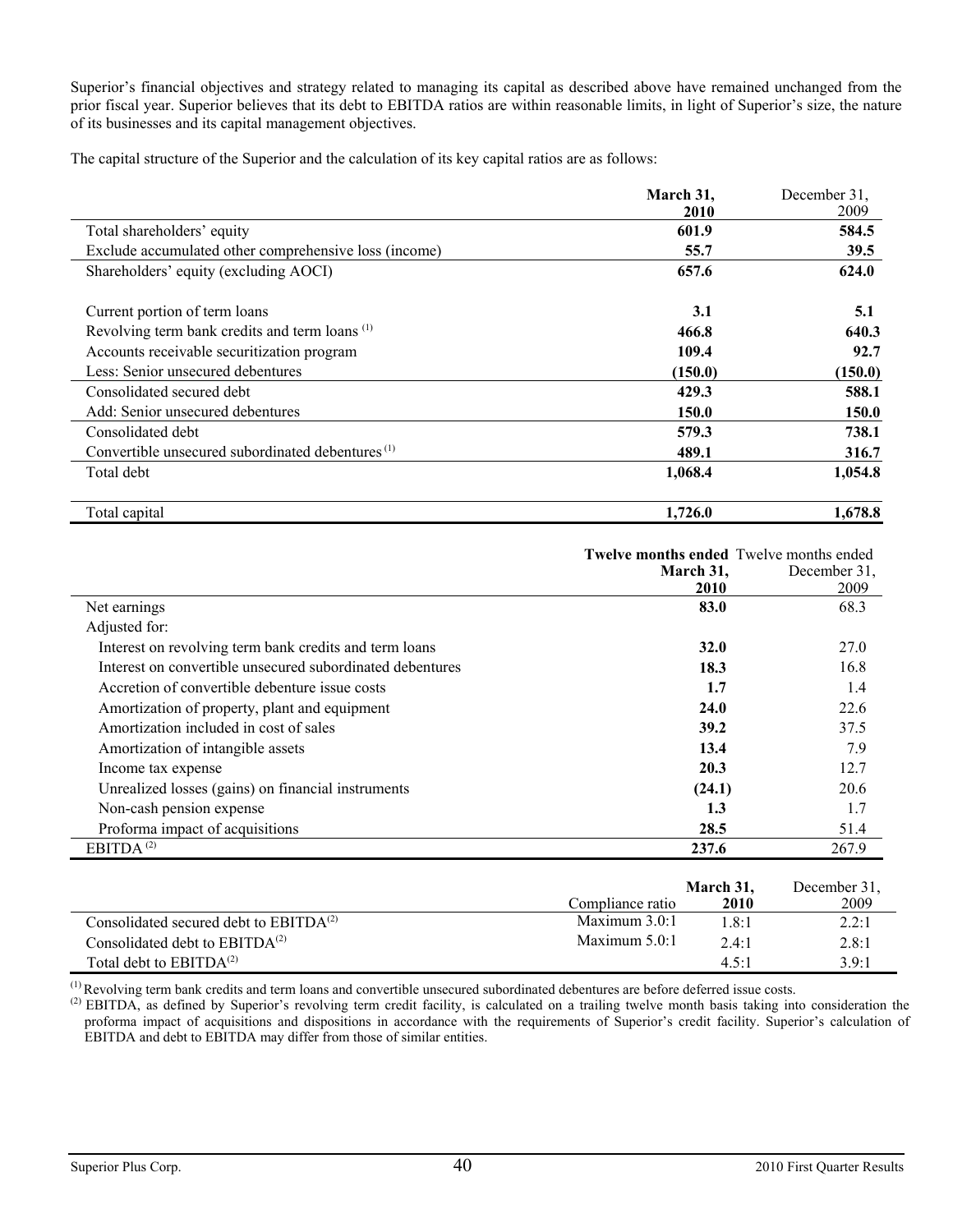#### **13. Net Earnings per Share**

|                                                                      | Three months ended<br>March 31, |         |  |
|----------------------------------------------------------------------|---------------------------------|---------|--|
|                                                                      | 2010                            | 2009    |  |
| Net earnings per share computation, basic and diluted <sup>(1)</sup> |                                 |         |  |
| Net earnings (loss)                                                  | 9.2                             | (5.5)   |  |
| Weighted average shares outstanding                                  | 103.3                           | 88.4    |  |
| Net earnings (loss) per share, basic and diluted                     | <b>SO.09</b>                    | (S0.06) |  |

 $<sup>(1)</sup>$  All outstanding debentures have been excluded from this calculation as they were anti-dilutive.</sup>

#### **14. Business Segments**

Superior operates three distinct operating segments: Energy Services, Specialty Chemicals and Construction Products Distribution. Superior's Energy Services operating segment provides distribution, wholesale procurement and related services in relation to propane, heating oil and other refined fuels. Energy Services also provides fixed-price natural gas and electricity supply services. Superior's Specialty Chemicals operating segment is a leading supplier of sodium chlorate and technology to the pulp and paper industries and is a regional supplier of potassium and chloralkali products to the U.S. Midwest. Superior's Construction Products Distribution operating segment is one of the largest distributors of commercial and industrial insulation in North America and the largest distributor of specialty construction products to the walls and ceilings industry in Canada. Superior's corporate office arranges intersegment foreign exchange contracts from time to time between its business segments. Realized gains and losses pertaining to intersegment foreign exchange gains and losses are eliminated under the Corporate cost column. Certain reclassifications of prior year segments have been made to conform to current year presentation. Specifically, Energy Services' results include the operations of Superior Propane and Superior Energy Management, Specialty Chemicals results includes ERCO Worldwide and Construction Products Distribution results include Winroc results.

|                                                           |                 |                  | Construction        |           |              |
|-----------------------------------------------------------|-----------------|------------------|---------------------|-----------|--------------|
|                                                           | <b>Energy</b>   | <b>Specialty</b> | <b>Products</b>     |           | Total        |
| For the three months ended March 31, 2010                 | <b>Services</b> | <b>Chemicals</b> | <b>Distribution</b> | Corporate | Consolidated |
| <b>Revenues</b>                                           | 688.1           | 109.7            | 166.8               |           | 964.6        |
| Cost of products sold                                     | (531.4)         | (69.1)           | (127.9)             |           | (728.4)      |
| Realized gains (losses) on financial instruments          | (18.3)          | 0.5              | 0.2                 |           | (17.6)       |
| <b>Gross profit</b>                                       | 138.4           | 41.1             | 39.1                |           | 218.6        |
| <b>Expenses</b>                                           |                 |                  |                     |           |              |
| Operating and administrative                              | 87.6            | 30.8             | 34.9                | 4.2       | 157.5        |
| Amortization of property, plant and equipment             | 7.0             |                  | 1.6                 |           | 8.6          |
| Amortization of intangible assets                         | 4.1             | 1.1              | 1.7                 |           | 6.9          |
| Interest on revolving term bank credits and term<br>loans |                 |                  |                     | 11.5      | 11.5         |
| Interest on convertible unsecured subordinated debentures |                 |                  |                     | 5.3       | 5.3          |
| Accretion of convertible debenture issue costs            |                 |                  |                     | 0.6       | 0.6          |
| Unrealized losses (gains) on financial instruments        | 41.8            | 4.2              |                     | (17.8)    | 28.2         |
|                                                           | 140.5           | 36.1             | 38.2                | 3.8       | 218.6        |
| Net earnings (loss) before income taxes                   | (2.1)           | 5.0              | 0.9                 | (3.8)     |              |
| Income tax recovery                                       |                 |                  |                     | 9.2       | 9.2          |
| <b>Net Earnings (Loss)</b>                                | (2.1)           | 5.0              | 0.9                 | 5.4       | 9.2          |